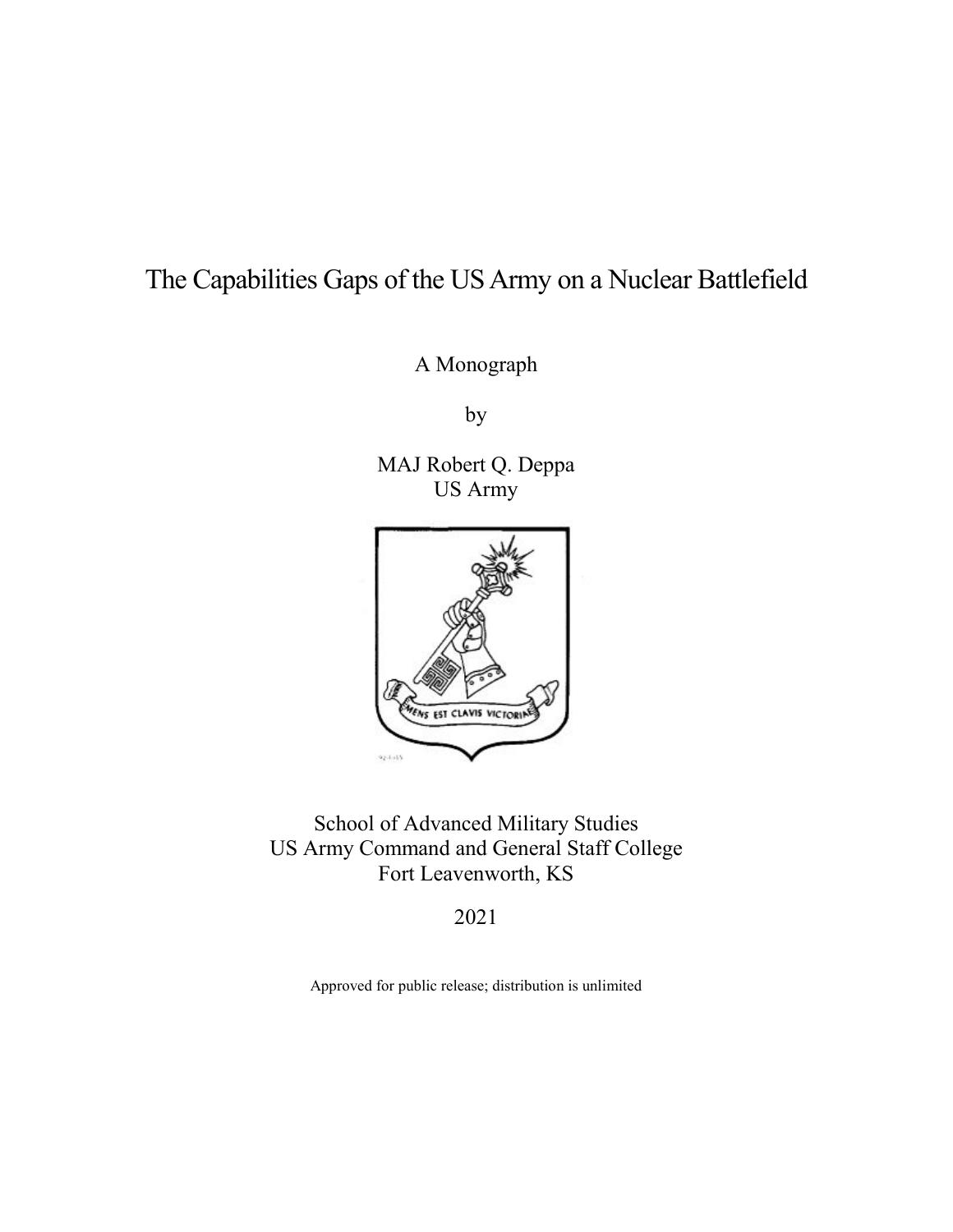# **REPORT DOCUMENTATION PAGE** *Form Approved*

*OMB No. 0704-0188*

Public reporting burden for this collection of information is estimated to average 1 hour per response, including the time for reviewing instructions, searching existing data sources, gathering and maintaining the data needed, and completing and reviewing this collection of information. Send comments regarding this burden estimate or any other aspect of this collection of information, including suggestions for reducing this burden to Department of Defense, Washington Headquarters Services, Directorate for Information Operations and Reports (0704-0188), 1215 Jefferson Davis Highway, Suite 1204, Arlington, VA 22202-4302. Respondents should be aware that notwithstanding any other provision of law, no person shall be subject to any penalty for failing to comply with a collection of information if it does not display a currently valid OMB control<br>number. PLEASE DO NOT RETURN YOUR FORM TO T **1. REPORT DATE** *(DD-MM-YYYY)* 28 05 2021 **2. REPORT TYPE** Monograph **3. DATES COVERED** *(From - To)* JUNE 20-MAY 21

| <b>4. TITLE AND SUBTITLE</b><br>The Capabilities Gaps of the United States Army on a Nuclear Battlefield                                                  | <b>5a. CONTRACT NUMBER</b> |                                                         |
|-----------------------------------------------------------------------------------------------------------------------------------------------------------|----------------------------|---------------------------------------------------------|
|                                                                                                                                                           |                            | <b>5b. GRANT NUMBER</b>                                 |
|                                                                                                                                                           |                            | <b>5c. PROGRAM ELEMENT NUMBER</b>                       |
| 6. AUTHOR(S)<br><b>MAJ Robert Deppa</b>                                                                                                                   |                            | <b>5d. PROJECT NUMBER</b>                               |
|                                                                                                                                                           |                            | <b>5e. TASK NUMBER</b>                                  |
|                                                                                                                                                           |                            | <b>5f. WORK UNIT NUMBER</b>                             |
| 7. PERFORMING ORGANIZATION NAME(S) AND ADDRESS(ES)<br>U.S. Army Command and General Staff College<br>ATTN: ATZL-SWD-GD<br>Fort Leavenworth, KS 66027-2301 |                            | <b>8. PERFORMING ORG REPORT</b><br><b>NUMBER</b>        |
| 9. SPONSORING / MONITORING AGENCY NAME(S) AND ADDRESS(ES)<br>ADVANCED MILITARY STUDIES PROGRAM                                                            |                            | <b>10. SPONSOR/MONITOR'S</b><br><b>ACRONYM(S)</b>       |
|                                                                                                                                                           |                            | <b>11. SPONSOR/MONITOR'S REPORT</b><br><b>NUMBER(S)</b> |
| <b>12. DISTRIBUTION / AVAILABILITY STATEMENT</b><br>Approved for Public Release: Distribution is Unlimited                                                |                            |                                                         |

#### **13. SUPPLEMENTARY NOTES**

#### **14. ABSTRACT**

Since the end of the Cold War, the Army executed operations in asymmetric conflicts without the threat of tactical nuclear weapons. Before the collapse of the Soviet Union, U.S. Army doctrine and capabilities were obligated to account for the potential use of low yield nuclear weapons to destroy, degrade and deter land forces in the event of an escalation to armed conflict. When the threat of great powers and regional actors utilizing nuclear weapons dissipated the Army moved away from thinking about the considerations of those weapons. The Army's priorities changed, and no longer included a focus on capabilities related to nuclear weapons use. However, the global political situation over the last decade is trending back towards great power competition. The Army is shifting its professional military education and training to large-scale combat operations. The National Training Center returned to decisive action training rotations to prepare for near-peer adversaries once again, after years of counterinsurgency rotations. However, in the return to preparing for a great power conflict, the Army must consider the potential use of tactical nuclear weapons once again. Russia and China specifically have the potential to utilize these weapons as part of an antiaccess, area-denial strategy. Therefore, the Army must discern the capabilities gaps that exist to project and sustain U.S. combat power in future conflicts, under the threat of a nuclear operating environment. **15. SUBJECT TERMS**

Low Yield Battlefield Nuclear Weapons, Operational Framework, Multi-Domain Operations

|             | <b>16. SECURITY CLASSIFICATION OF:</b> |                       | <b>17. LIMITATION 18. NUMBER</b><br><b>OF ABSTRACT LOF PAGES</b> |    | <b>19a. NAME OF RESPONSIBLE PERSON</b><br>Robert O. Deppa |
|-------------|----------------------------------------|-----------------------|------------------------------------------------------------------|----|-----------------------------------------------------------|
| l a. REPORT | <b>b. ABSTRACT</b>                     | <b>C. THIS PAGE I</b> |                                                                  |    | <b>19b. PHONE NUMBER</b> (include area code)              |
| U)          |                                        |                       |                                                                  | 44 | 503 349 7293                                              |
|             |                                        |                       |                                                                  |    | $\cdots$<br>$\sim$ $\sim$ $\sim$<br>- - - -               |

**Standard Form 298 (Rev. 8-98) Prescribed by ANSI Std. Z39.18**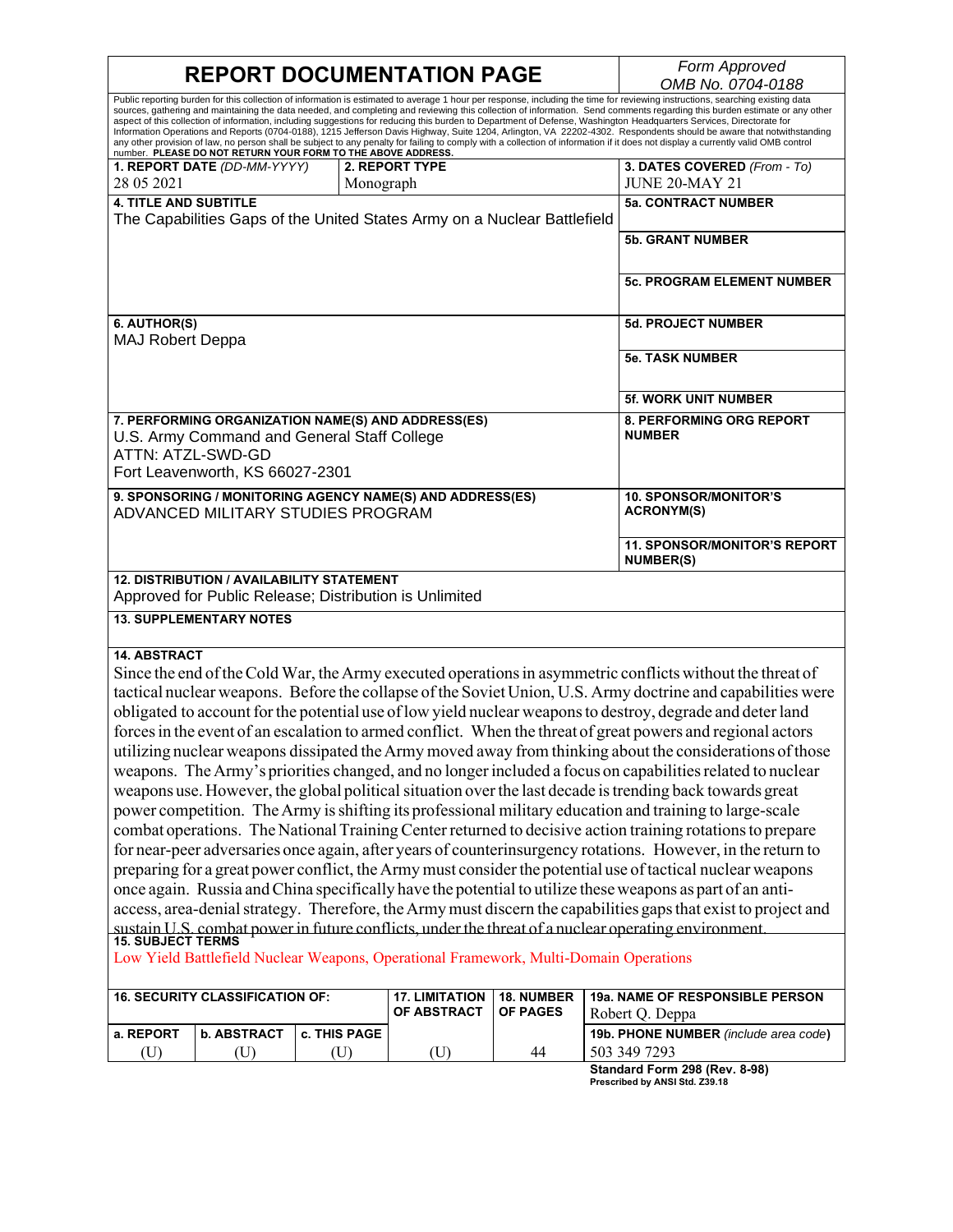# Monograph Approval Page

Name of Candidate: MAJ Robert Q. Deppa

Monograph Title: The Capabilities Gaps of the US Army on a Nuclear Battlefield

Approved by:

//SIGNED/6APR21/ABL// , Monograph Director Adam Lowther, PhD

\_\_\_//SIGNED/6APR21/MA//\_\_\_\_\_\_\_\_\_\_, Seminar Leader Matthew Archambault, COL

\_\_\_\_\_\_\_\_\_\_\_//signed/14 MAY/BAP//\_\_, Director, School of Advanced Military Studies Brian A. Payne, COL

Accepted this 20th day of May 2021 by:

Dale F. Spurlin, PhD

\_\_\_\_\_\_\_\_\_\_\_\_\_\_\_\_\_\_\_\_\_\_\_\_\_\_\_\_\_\_\_\_\_\_, Assistant Dean of Academics for Degree Programs

The opinions and conclusions expressed herein are those of the student author and do not necessarily represent the views of the US Army Command and General Staff College or any other government agency. (References to this study should include the foregoing statement.)

Fair use determination or copyright permission has been obtained for the inclusion of pictures, maps, graphics, and any other works incorporated into this manuscript. A work of the US government is not subject to copyright, however further publication or sale of copyrighted images is not permissible.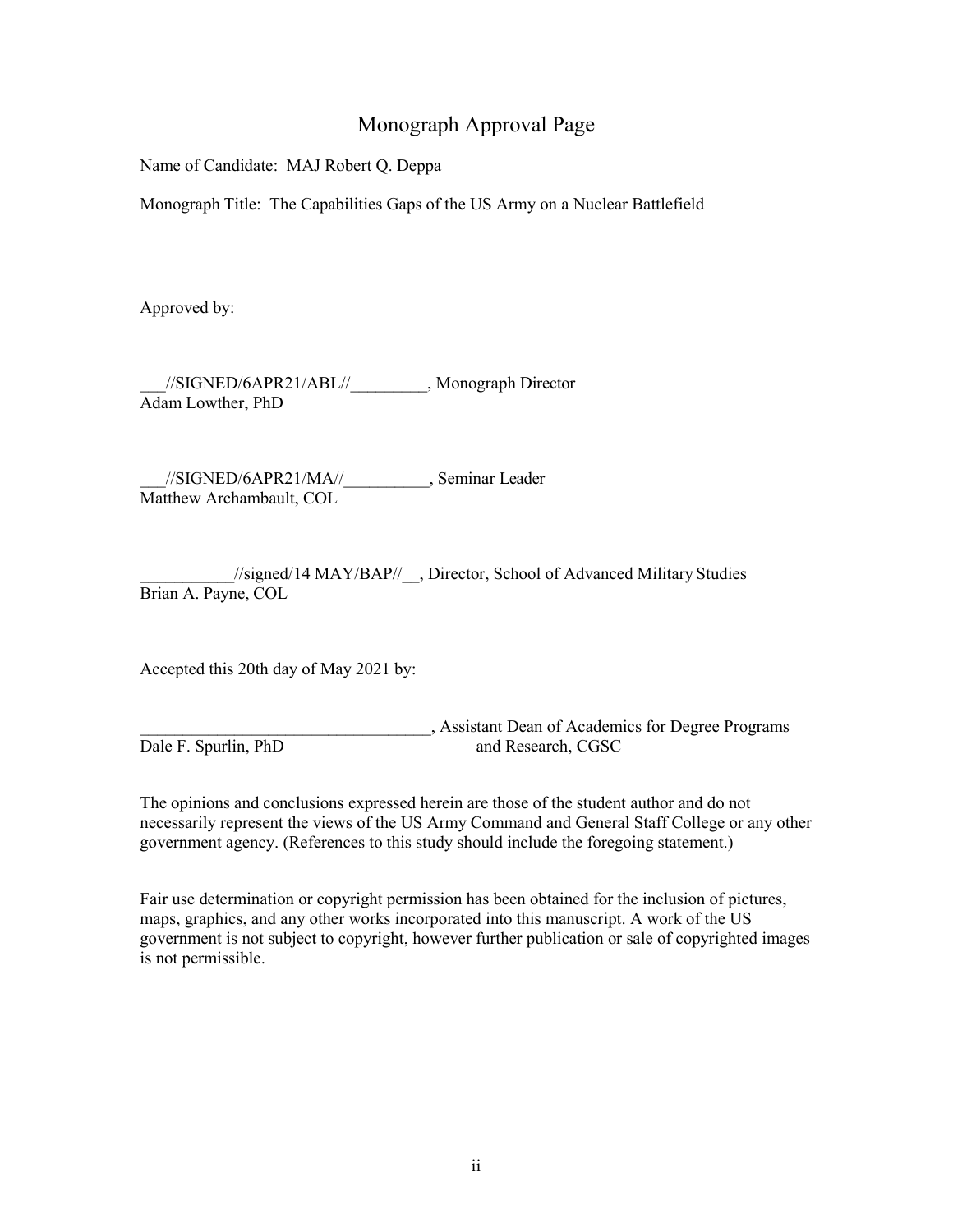### Abstract

The Capabilities Gaps of the US Army on a Nuclear Battlefield, by MAJ Robert Q. Deppa, 41 pages.

Since the end of the Cold War, the Army executed operations in asymmetric conflicts without the threat of tactical nuclear weapons. Before the collapse of the Soviet Union, US Army doctrine and capabilities were obligated to account for the potential use of low yield nuclear weapons to destroy, degrade and deter land forces in the event of an escalation to armed conflict. When the threat of great powers and regional actors utilizing nuclear weapons dissipated the Army moved away from thinking about the considerations of those weapons. The Army's priorities changed, and no longer included a focus on capabilities related to nuclear weapons use. However, the global political situation over the last decade is trending back towards great power competition. The Army is shifting its professional military education and training to large-scale combat operations. The National Training Center returned to decisive action training rotations to prepare for nearpeer adversaries once again, after years of counterinsurgency rotations. However, in the return to preparing for a great power conflict, the Army must consider the potential use of tactical nuclear weapons once again. Russia and China specifically have the potential to utilize these weapons as part of an anti-access, area-denial strategy. Therefore, the Army must discern the capabilities gaps that exist to project and sustain US combat power in future conflicts, under the threat of a nuclear operating environment.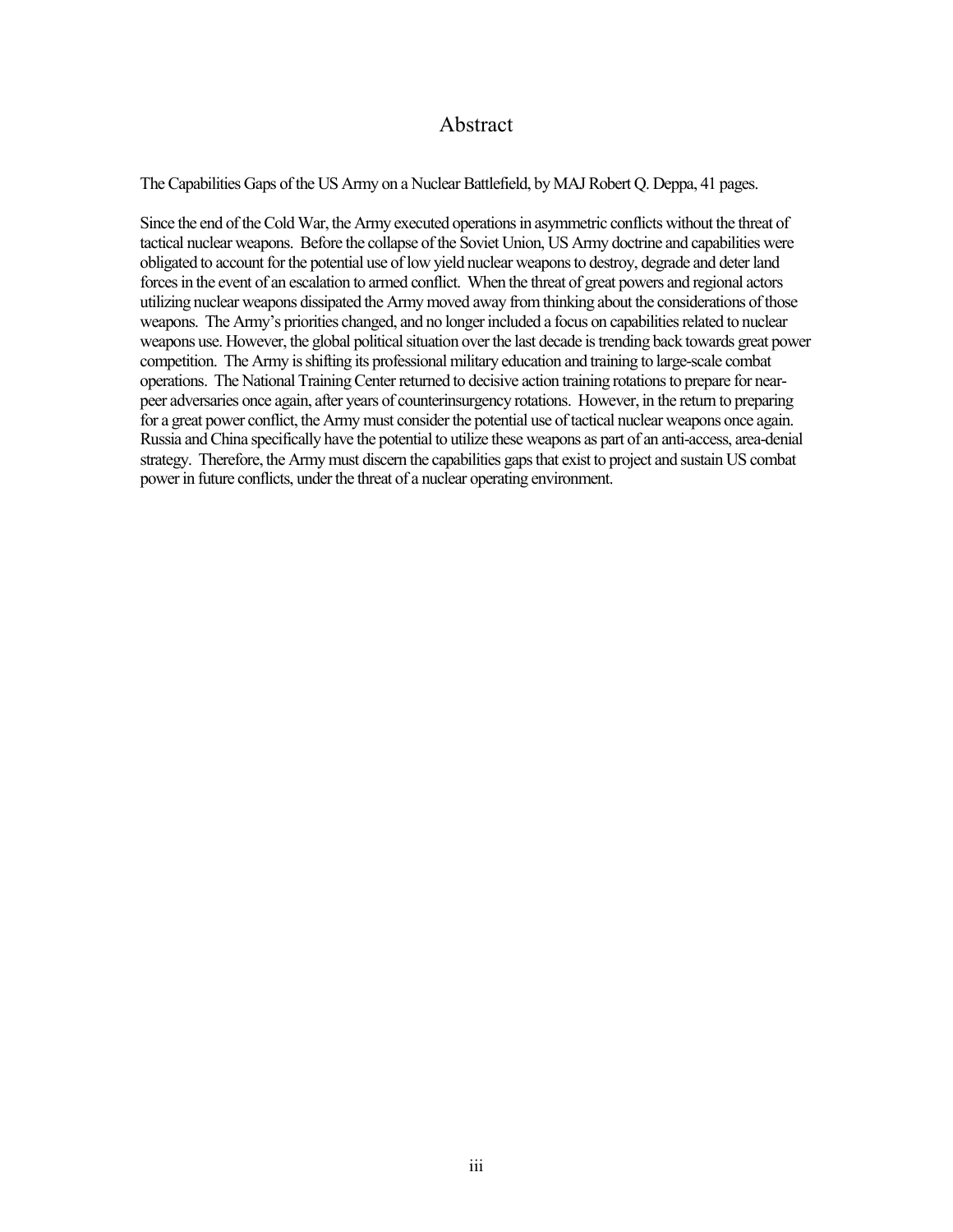# Contents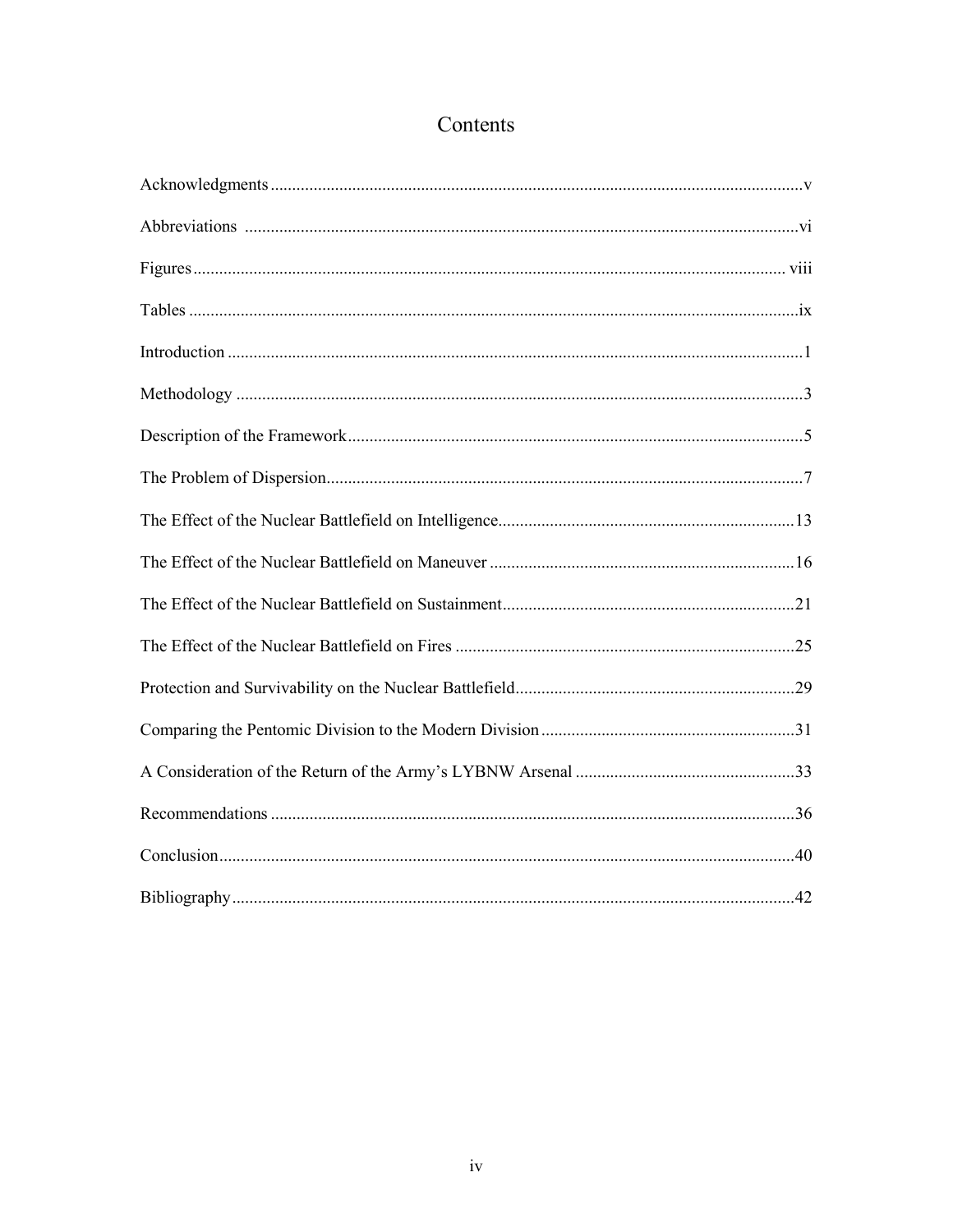# Acknowledgements

Thanks to Dr. Lowther for his guidance during this project and for setting the team on the right path. I also thank my classmates in the School of Advanced Military Studies that took the time to discuss ideas and help my train of thought. I am thankful for the many discussions with my friends I graduated West Point with that provided me with numerous insights on this topic. Lastly, I want to thank my wife for her incredible patience as I worked on this project, always allowing me space at home to work as peacefully as possible with four children in the house.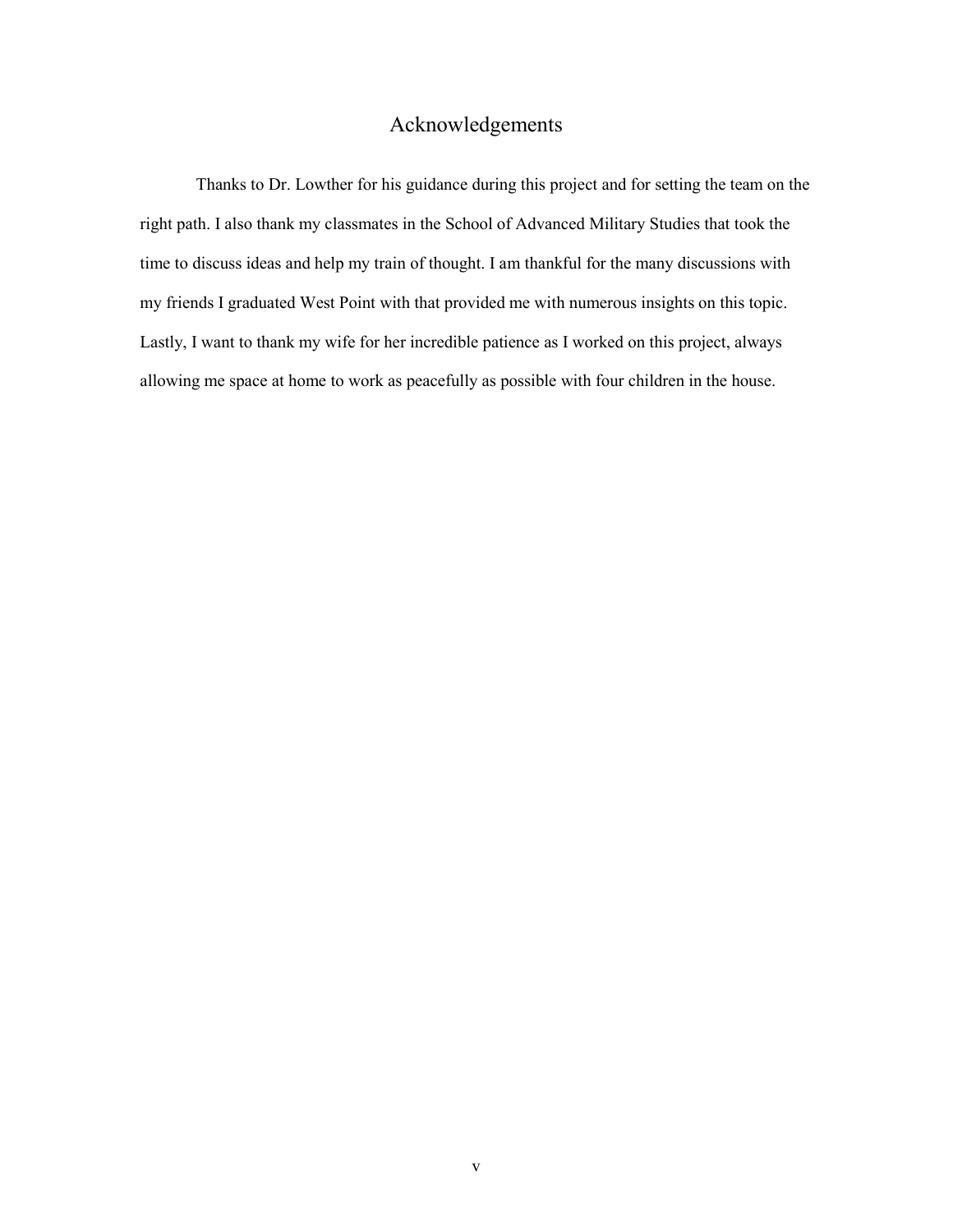# Abbreviations

| <b>ABCT</b>    | Armored Brigade Combat Team                  |
|----------------|----------------------------------------------|
| <b>ADP</b>     | <b>Army Doctrinal Publication</b>            |
| <b>APODS</b>   | Aerial Port of Debarkation                   |
| <b>ATACMS</b>  | Army Tactical Missile System                 |
| <b>BCT</b>     | <b>Brigade Combat Team</b>                   |
| <b>BSA</b>     | Brigade Support Area                         |
| CAB            | <b>Combat Aviation Brigade</b>               |
| <b>CBRN</b>    | Chemical Biological Radiological Nuclear     |
| <b>DIVARTY</b> | Division Artillery                           |
| <b>DSA</b>     | Division Support Area                        |
| <b>FM</b>      | Field Manual                                 |
| <b>FSCL</b>    | Fire Support Coordination Line               |
| <b>FLOT</b>    | Forward Line of Troops                       |
| <b>GIMLRS</b>  | Guided Multiple Launch Rocket System         |
| <b>HIMARS</b>  | High Mobility Artillery Rocket System        |
| <b>IBCT</b>    | <b>Infantry Brigade Combat Team</b>          |
| <b>IPB</b>     | Intelligence Preparation of the Battlefield  |
| <b>ISB</b>     | <b>Intermediate Staging Base</b>             |
| <b>ISR</b>     | Intelligence Surveillance and Reconnaissance |
| <b>JOA</b>     | Joint Operations Area                        |
| LOC            | Line of Communication                        |
| <b>LYBNW</b>   | Low Yield Battlefield Nuclear Weapons        |
| <b>MDO</b>     | Multi-Domain Operations                      |
| MEB            | Maneuver Enhancement Brigade                 |
| <b>MISO</b>    | Military Information Support Operations      |
| <b>MILDEC</b>  | <b>Military Deception</b>                    |
| <b>MLRS</b>    | Multiple Launch Rocket System                |
| <b>MSR</b>     | Main Supply Route                            |
| <b>OPSEC</b>   | Operational Security                         |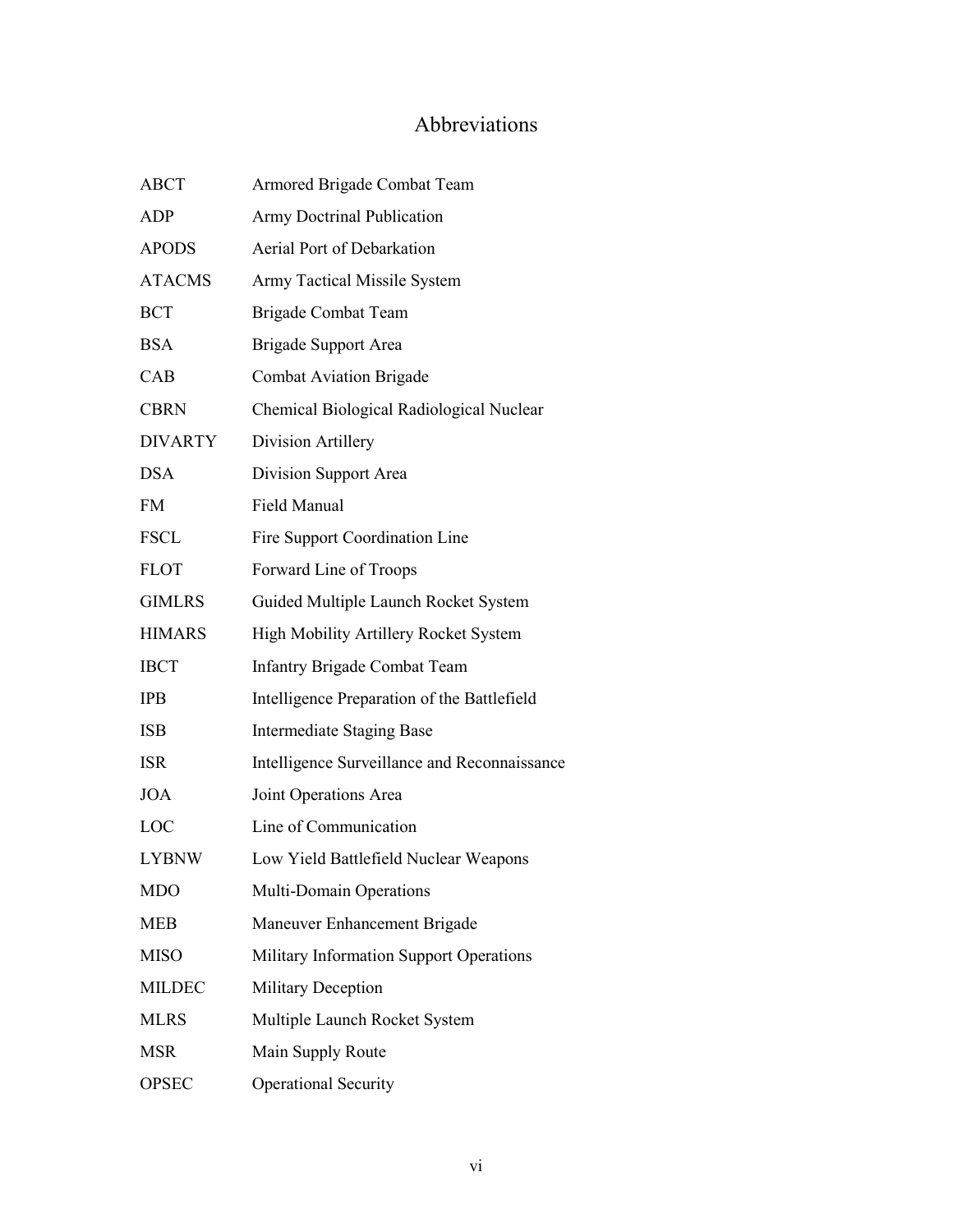| NATO        | North Atlantic Treaty Organization |
|-------------|------------------------------------|
| <b>NBC</b>  | Nuclear Biological Chemical        |
| <b>PLS</b>  | Palletized Load System             |
| <b>SBCT</b> | Stryker Brigade Combat Team        |
| <b>SPOD</b> | Sea Port of Debarkation            |
| THAAD       | Terminal High Altitude Air Defense |
| <b>WFF</b>  | <b>Warfighting Function</b>        |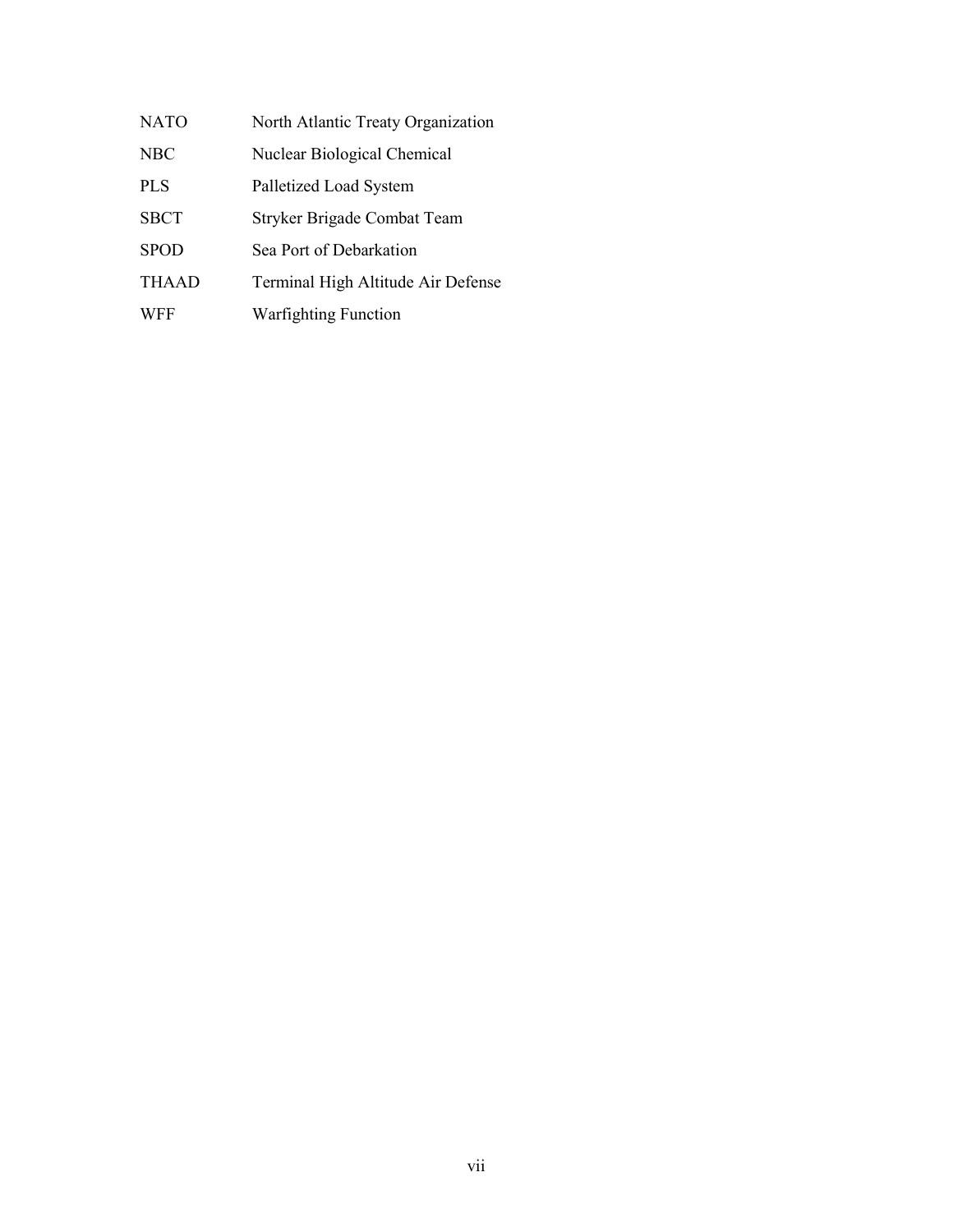# Figures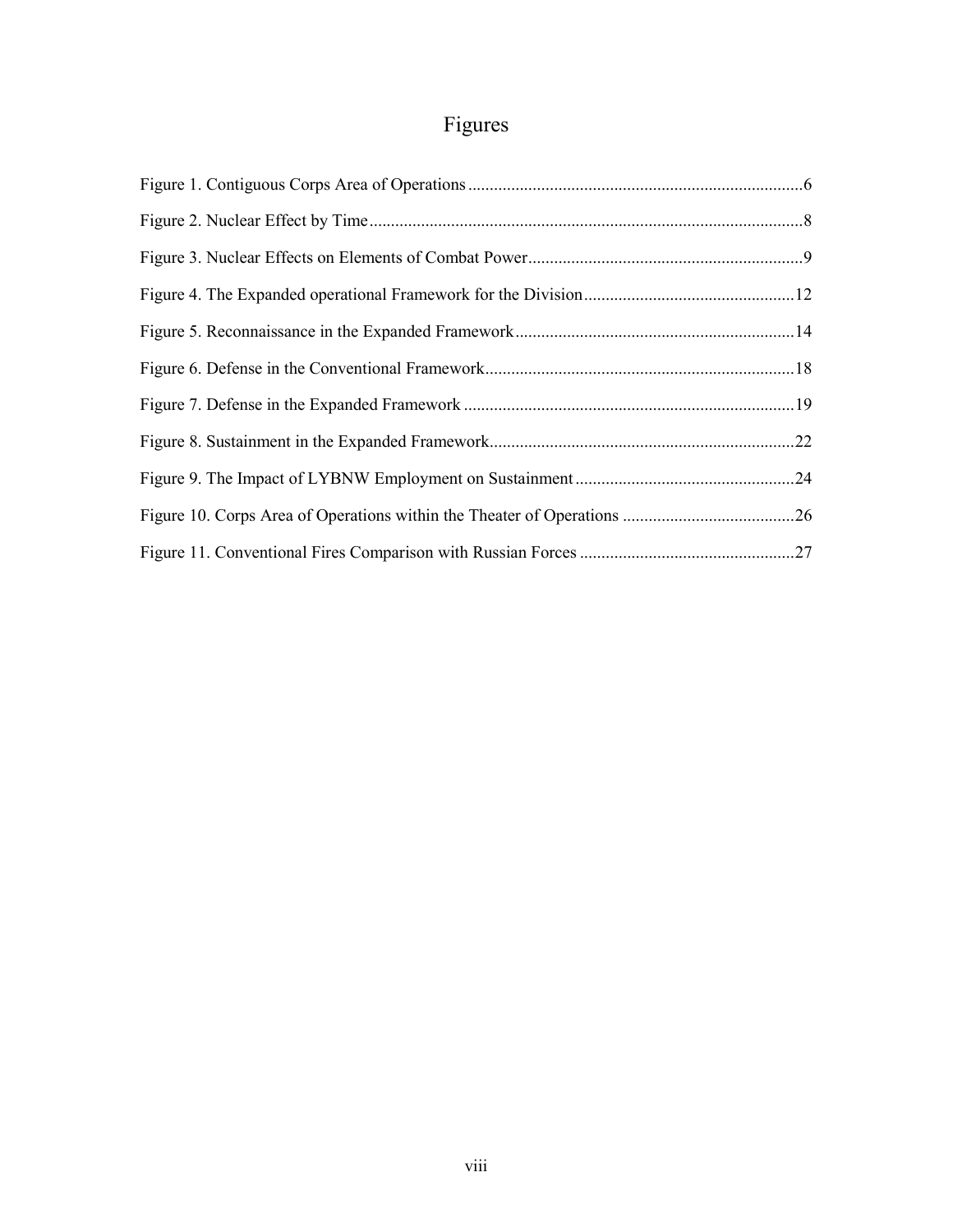# Tables

| Table 1. CLIII Requirement Comparison for an ABCT in the Conventional and Expanded |  |
|------------------------------------------------------------------------------------|--|
|                                                                                    |  |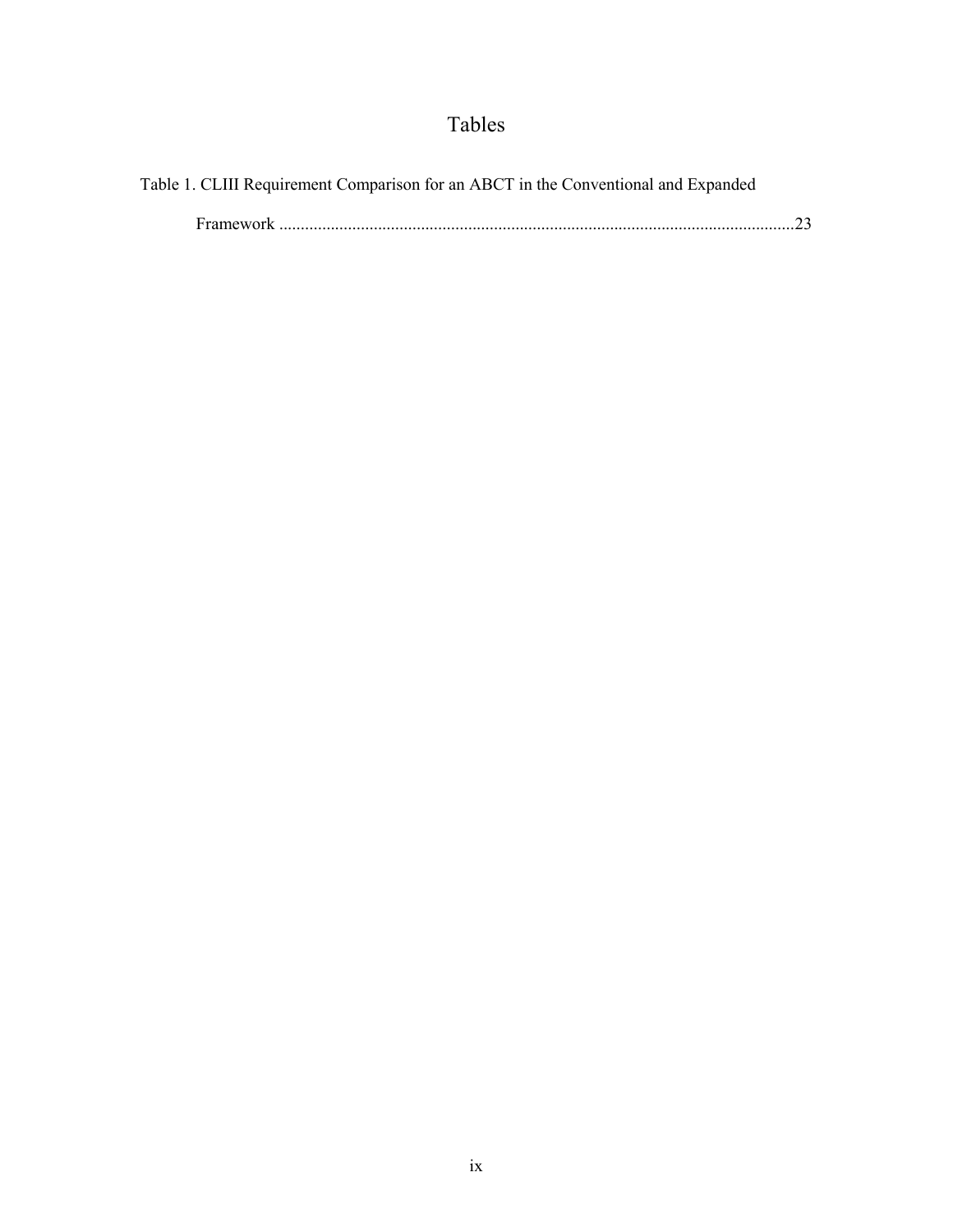# Introduction

l

Since the end of the Cold War, the US Army conducted asymmetric operations without the threat of tactical nuclear weapons. Before the collapse of the Soviet Union, US Army doctrine and capabilities were obligated to account for the potential use of low yield nuclear weapons to destroy, degrade, and deter land forces in the event of an escalation to armed conflict. When the threat of great powers and regional actors utilizing nuclear weapons dissipated the Army moved away from thinking about the considerations of those weapons. The US Army's priorities changed, and no longer included a focus on capabilities related to nuclear weapons use. However, the global political situation over the last decade is trending back towards great power competition. The US Army is shifting its professional military education and training to largescale combat operations. The national training center returned to decisive action training rotations to prepare for near-peer adversaries once again, after years of counterinsurgency rotations. However, in the return to preparing for a great power conflict, the Army must consider the potential use of tactical nuclear weapons once again. Russia and China specifically have the potential to utilize these weapons as part of an anti-access, area-denial strategy. Therefore, the Army must discern the capabilities gaps that exist to project and sustain American combat power in future conflicts, under the threat of a nuclear operating environment.

The US Army faces additional problems from regional actors that possess low yield nuclear weapons including North Korea, and potentially Iran. These powers may act with nuclear weapons to attack Army units concentrating for operations in these theaters or to threaten American allies on a limited scale. North Korea and Iran possess intermediate-range missiles, the No Dong and Shabab-3, capable of delivering a nuclear payload at a range of 1,300 km.<sup>1</sup> The

<sup>1</sup> David A. Ochmanek, Lowell H. Schwartz. *The Challenge of Nuclear-Armed Regional Adversaries.* (Santa Monica, CA: RAND, 2008) 20.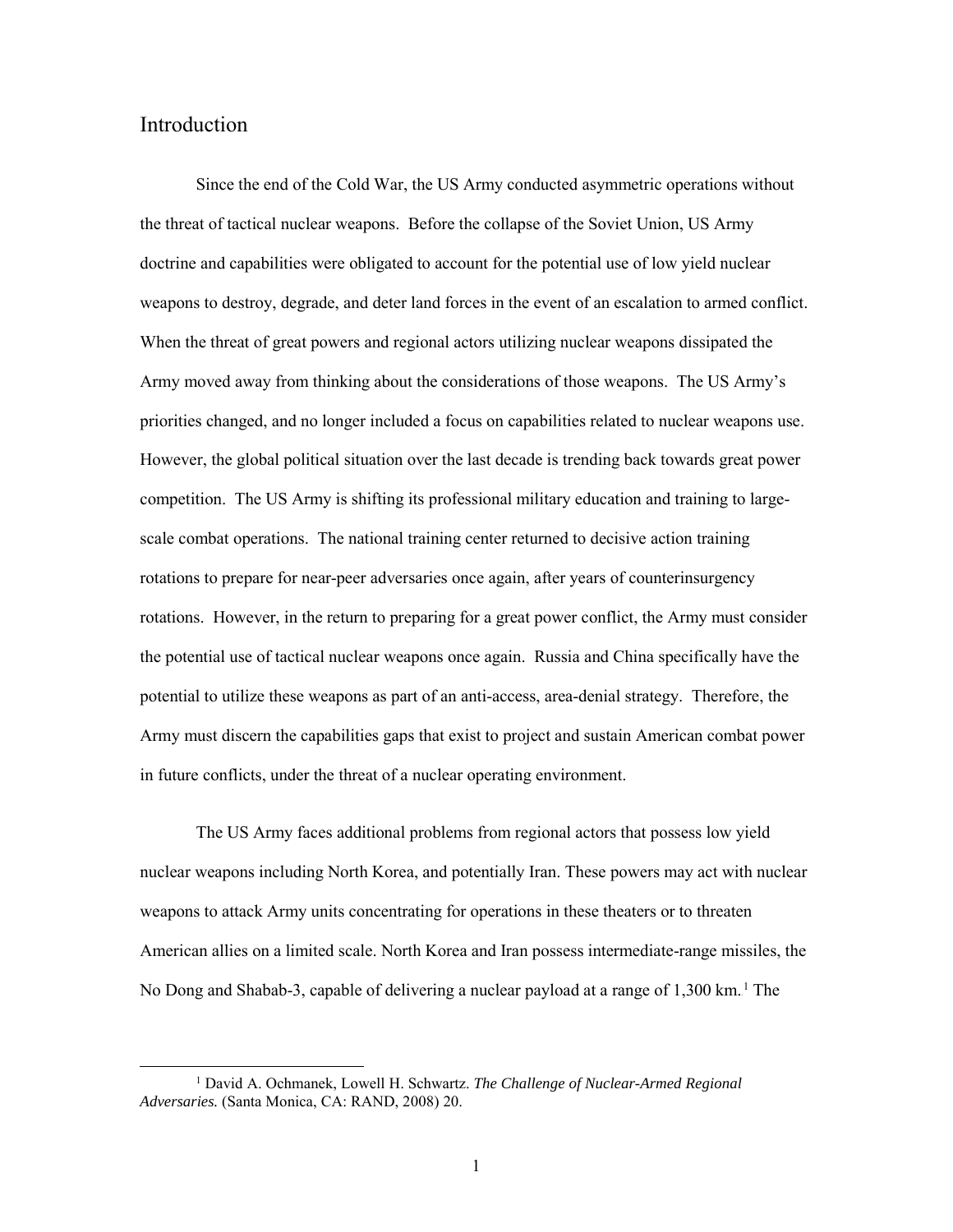message from American adversaries is that they are preparing for the use of non-strategic nuclear weapons. In 2017 the President of Russia, Vladimir Putin, intimated as much and even this year the Russian Army conducted exercises using a tactical nuclear use scenario.<sup>2</sup>

This should not be considered a departure from strategic deterrence, but as a complement to it as it furthers the deterrence capability of NATO.<sup>3</sup> The asymmetric advantage is that nonstrategic nuclear weapons change the battlefield in such a way that causes self-deterrence. The definition of these Low Yield Battlefield Nuclear Weapons (LYBNW) must be refined and discussed. In terms of a practical definition for this monograph, it will be one with a 15Kt yield. One Kt, or kiloton, is the equivalent of one thousand tons of dynamite. These weapons create self-deterrence, because there is now a credible fear of nuclear retaliation against conventional forces, with the use of strategic nuclear weapons as the only option remaining. In this sense, the decision to use conventional forces produces a potentially untenable all-or- nothing strategy. This is especially true considering that currently, the United States lacks tactical offensive capabilities in ground combat units.

The result is the potential that American adversaries may be able to deter American actions, even those with inferior conventional forces. The Army requires the ability to deploy, build, and maintain combat power. The Army must protect forces, shield combat systems, and maintain a high degree of mobility, detection, and survivability. The presence of LYBNW creates an asymmetric advantage that the United States must account for in future operations. This paper seeks to outline the problems associated with operational design, beginning with a description of the framework a unit must operate in, then discussing the necessity and problem of

 $\overline{\phantom{a}}$ 

<sup>2</sup> Mark B. Schneider, "Will Russia Further Lower Its Nuclear Weapons use threshold," Real Clear Defense, September 19, 2020, accessed 14 September 2020,

https://www.realcleardefense.com/articles/2020/09/19/will\_russia\_further\_lower\_its\_nuclear\_weapons\_use \_threshold\_577995.html

<sup>3</sup> Lawrence Freedman, *Deterrence.* (Malden, MA: Polity Press, 2004) 27.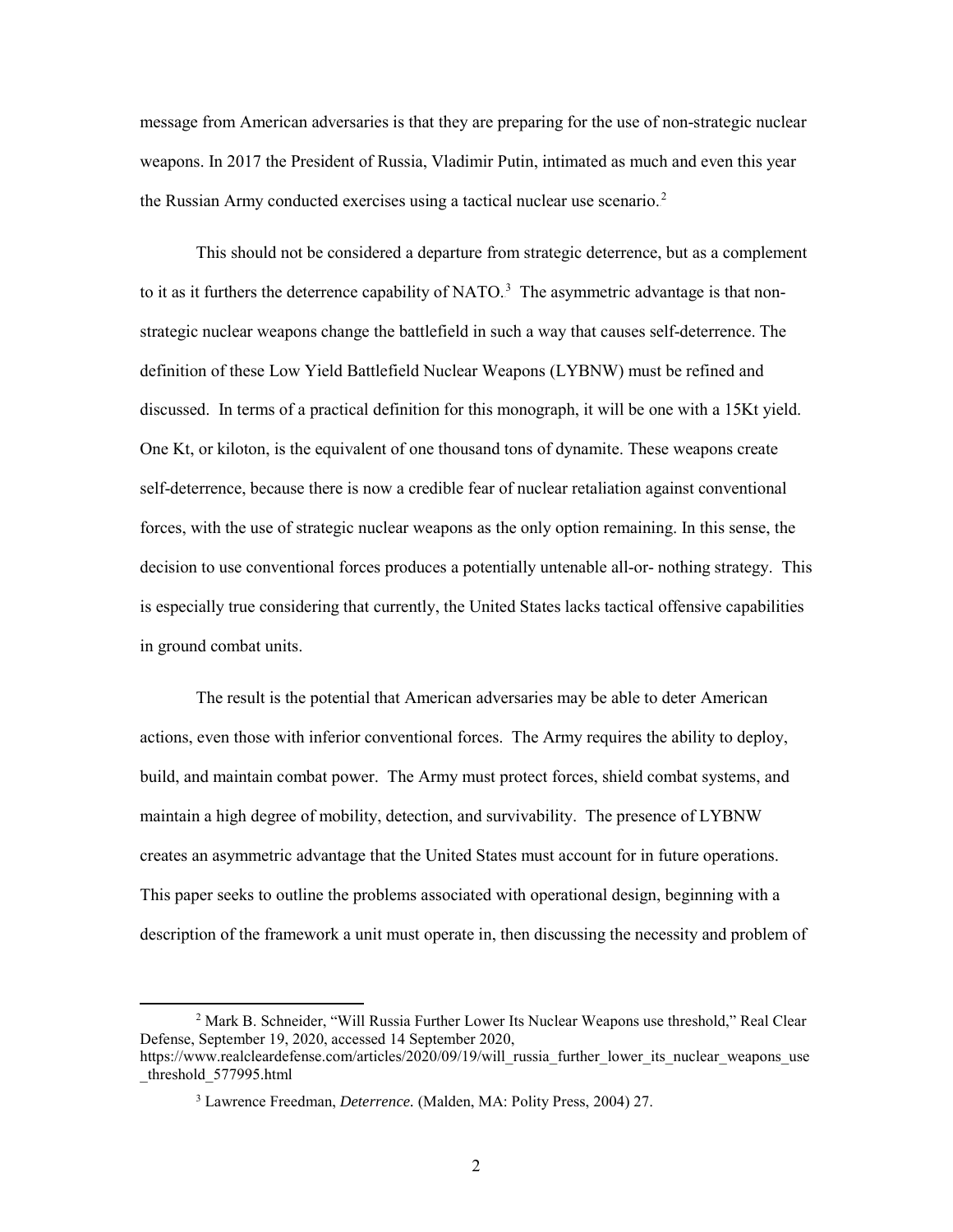dispersion created by LYBNW, the effect of that dispersion on operations, and then the present gaps in Army capabilities in addressing those effects.

# Methodology

 This monograph focuses on the impact of LYBNW in the future operating environment. It asks: what nuclear and non-nuclear capabilities may the US Army need to build and sustain combat power in a conflict with an adversary who can employee low yield battlefield nuclear weapons? In researching a topic that covers nuclear weapons there are several important factors. First, nuclear weapons are not nascent technology. Second, the US Army previously addressed the issue in terms of organization and equipment. This presented both a challenge and opportunity. The challenge is that analysis must be conducted by examining older Army tests and drawing comparisons with current systems. The opportunity is that there is a wide array of secondary research available. The secondary research method was useful to frame the topic to demonstrate emerging shortfalls to dealing with the nuclear threat.

The separate subjects of the research include the effects of nuclear weapons, the Army's organizational structure, doctrine, and materiel capabilities, in the past, present, and future. The research focuses on the division as the primary maneuver unit. The operational framework is used as a lens to calculate specific impacts of nuclear weapons determined by the research, and therefore construct an ideal nuclear battlefield environment. From there research topics included the capabilities in the current Army by warfighting function. This included comparisons with past organizational concepts and doctrine. It also includes research material on future Army concepts and emerging technology that can potentially be applied to problems inherent on a nuclear battlefield.

 The research behind each monograph section applies principles from the past, present, and future, as well as theory and doctrine, to provide more granular detail on Army operations at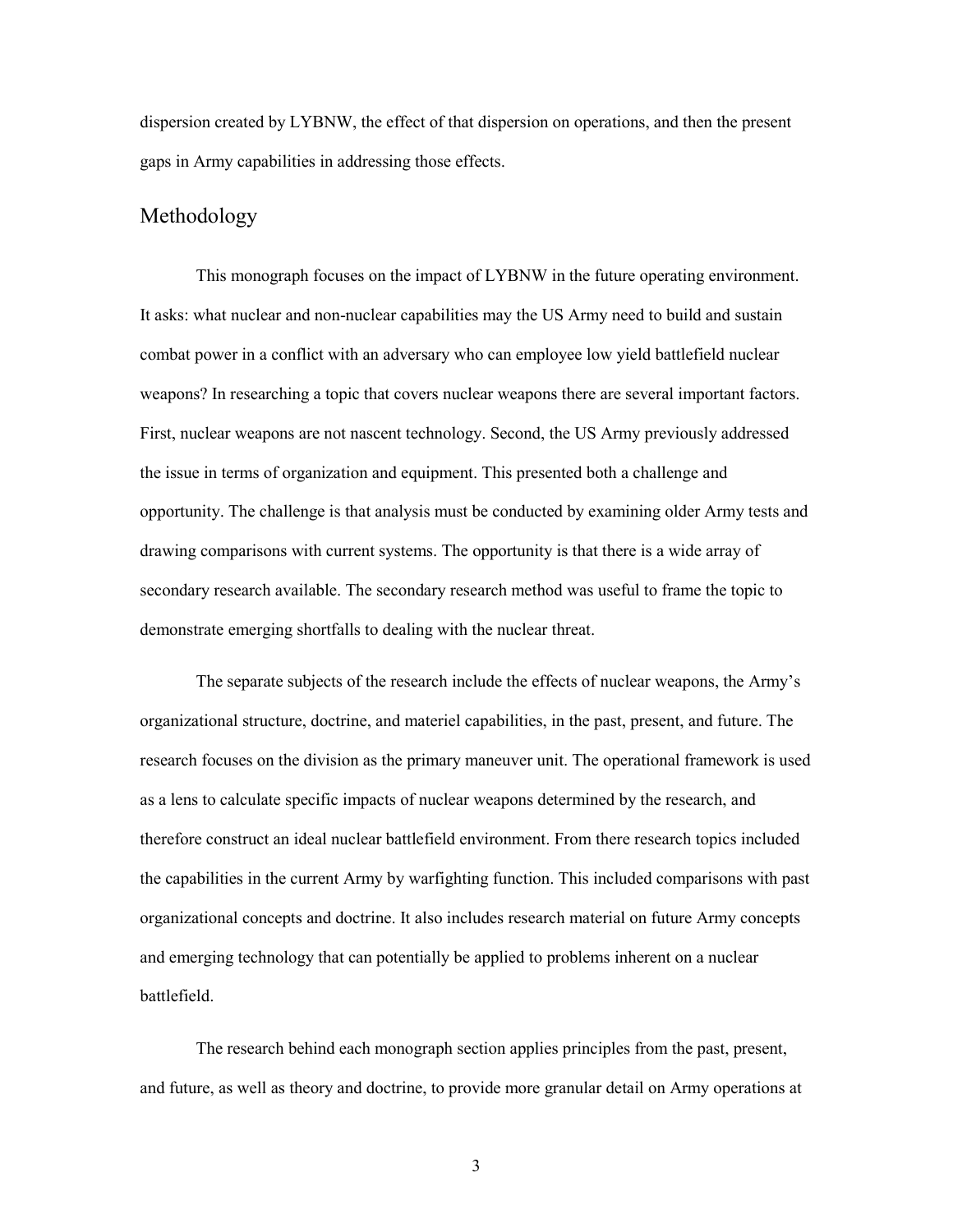the division level, and to support the division in conflict. The operational framework and division structure, coupled with the real-world capabilities of combat systems, provided workable units of measure. These units of measure made it possible to analyze specific impacts of a nuclear battlefield, that were used to calculate distances and identify gaps across the warfighting functions when confronted with a nuclear battlefield scenario. Current logistics estimate workbooks, engineer estimate workbooks, weapons ranges, organizational structure, and doctrine were applied with considerations to nuclear effects to provide analysis demonstrating key points. These key points constitute where the Army will fall short in a nuclear conflict if no changes are made.

 The procedural context of the monograph is designed to be straightforward. To layout the research in each topic to build towards recommendations for the future force. It begins by outlining a framework for the nuclear battlefield, and then the impacts on each warfighting function, leading to a comparison between past Army considerations and future operating concepts. It is focused at the division level, as the division is the primary fighting unit of the Army. Then there is also a theoretical consideration of a return of LYBNW to the Army's arsenal given the impacts expressed above.

This monograph does not seek to answer every possible capability gap. Specifically, the impact of nuclear weapons on command-and-control systems. It also does not seek to measure layering enemy capabilities with nuclear weapons. This is strictly to frame the subject in a more simplistic and coherent context, focusing on US Army capabilities in specific warfighting functions. This monograph also utilizes previous and current doctrine to determine areas where gaps may exist, but it is not the intent of this paper to argue for any specific doctrine in the future.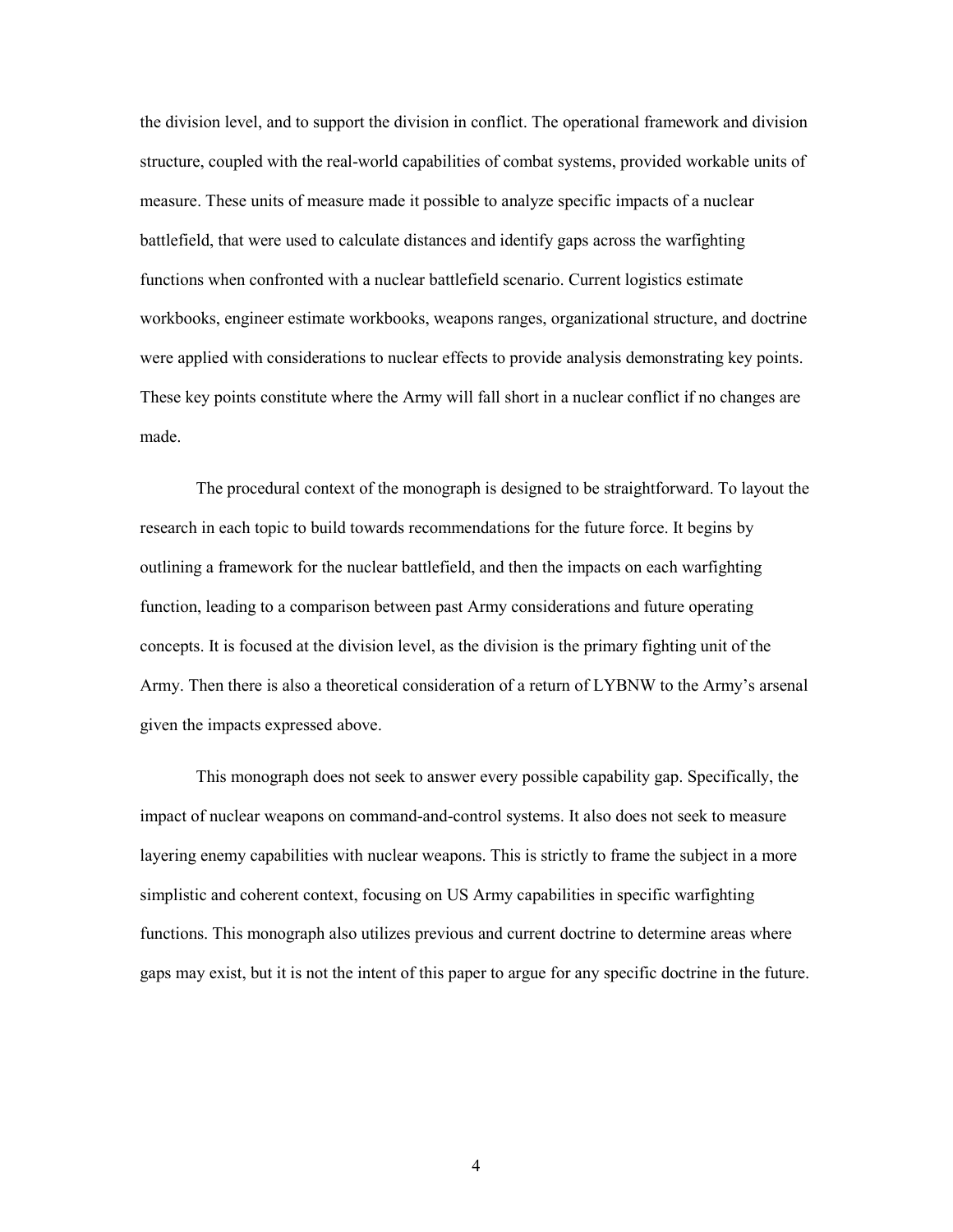# Description of the framework

l

 To better understand the problems facing the Army it is important to define the battlefield framework that deployed units will operate in. The Army must consider a scenario in which units are deployed and must conduct operations under threat of LYBNW. This requires multiple lines of communication (LOCs) through airports of debarkation (APODs) and seaports of debarkation  $(SPODs)$ , with the knowledge that one or more can be denied using nuclear weapons.<sup>4</sup> Division planning considerations require coordination of US combatant commands to disperse deployment operations along with multiples LOCs. Port operations will require dispersion of forces from the outset of deployment. Units with the greatest survivability are likely to be heavy. This requires significant shipping to project combat power, which will concentrate combat power at logistics nodes. Therefore, it also requires protection from short to medium-range low-yield nuclear weapons, including theater anti-ballistic missile protection in theater before deployment. Figure 1 below is from the current FM 3-0, to describe the deployment of forces from the United States to a theater and into an operational framework.

<sup>4</sup> US Department of the Army, *Field Manual 100-30, Nuclear Operations* (Washington, DC: Government Publishing Office, 1993) 3-4.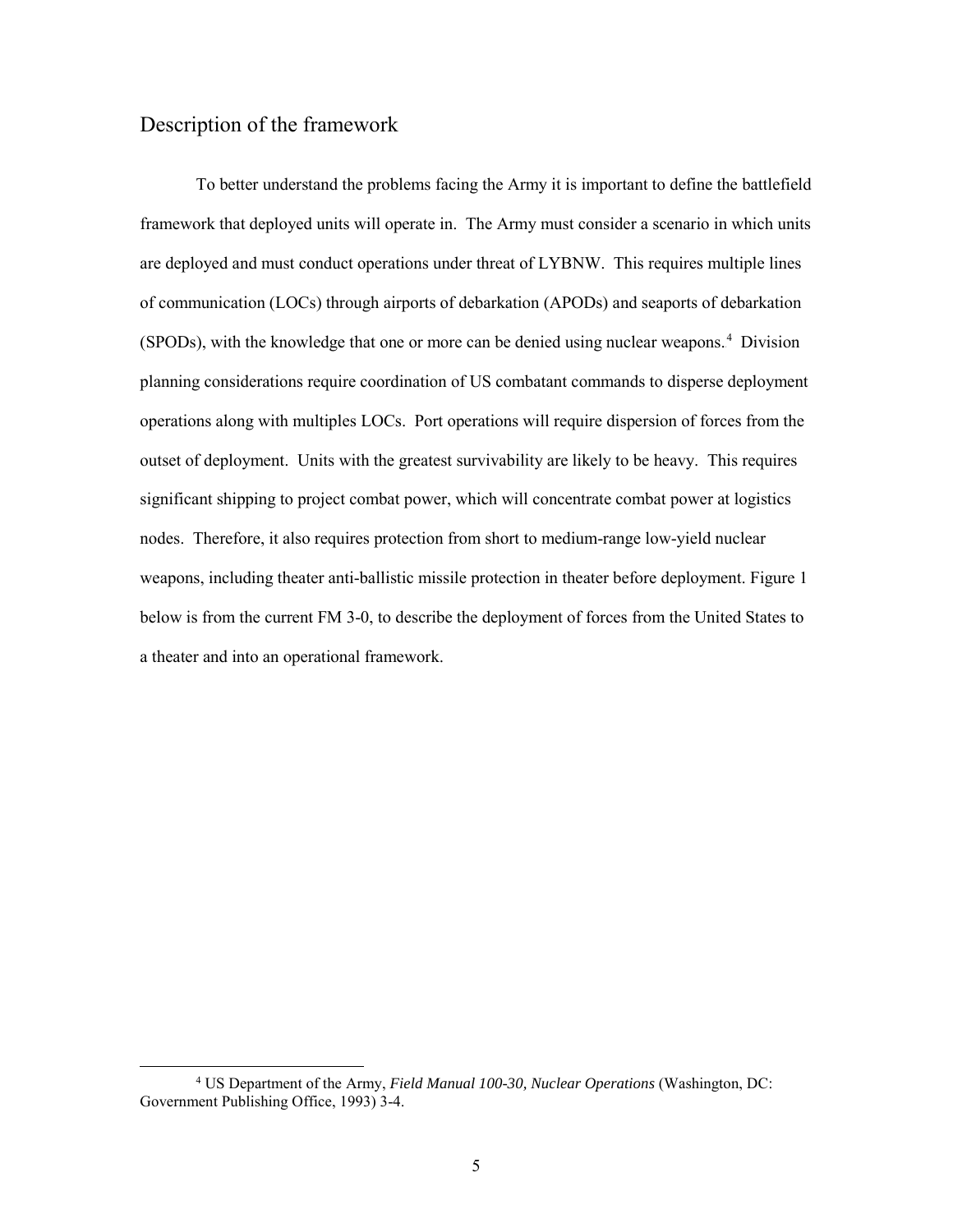

Figure 1. Contiguous Corps Area of Operations. US Department of the Army, *Field Manual 3-0, Operations* (Washington, DC: Government Publishing Office, 2017), 1-32.

The next step for the heavy division to deploy into theater includes the use of intermediate staging bases. Once again this is a node where units will meet their combat vehicles and prepare for onward movement to their area of operations. This concentration of forces is another area in which forces will be vulnerable to attack by nuclear weapons. Therefore, intermediate staging bases (ISBs) must be a consideration in terms of capabilities. Combat vehicles, such as the M3 Bradley and the M1 Abrams tank offer the most protection from nuclear weapons, however, they will require movement from heavy equipment trucks that are not shielded from nuclear weapons. ISBs must not be consolidated as they have been previously during the Global War on Terror, and special political consideration must be paid to the location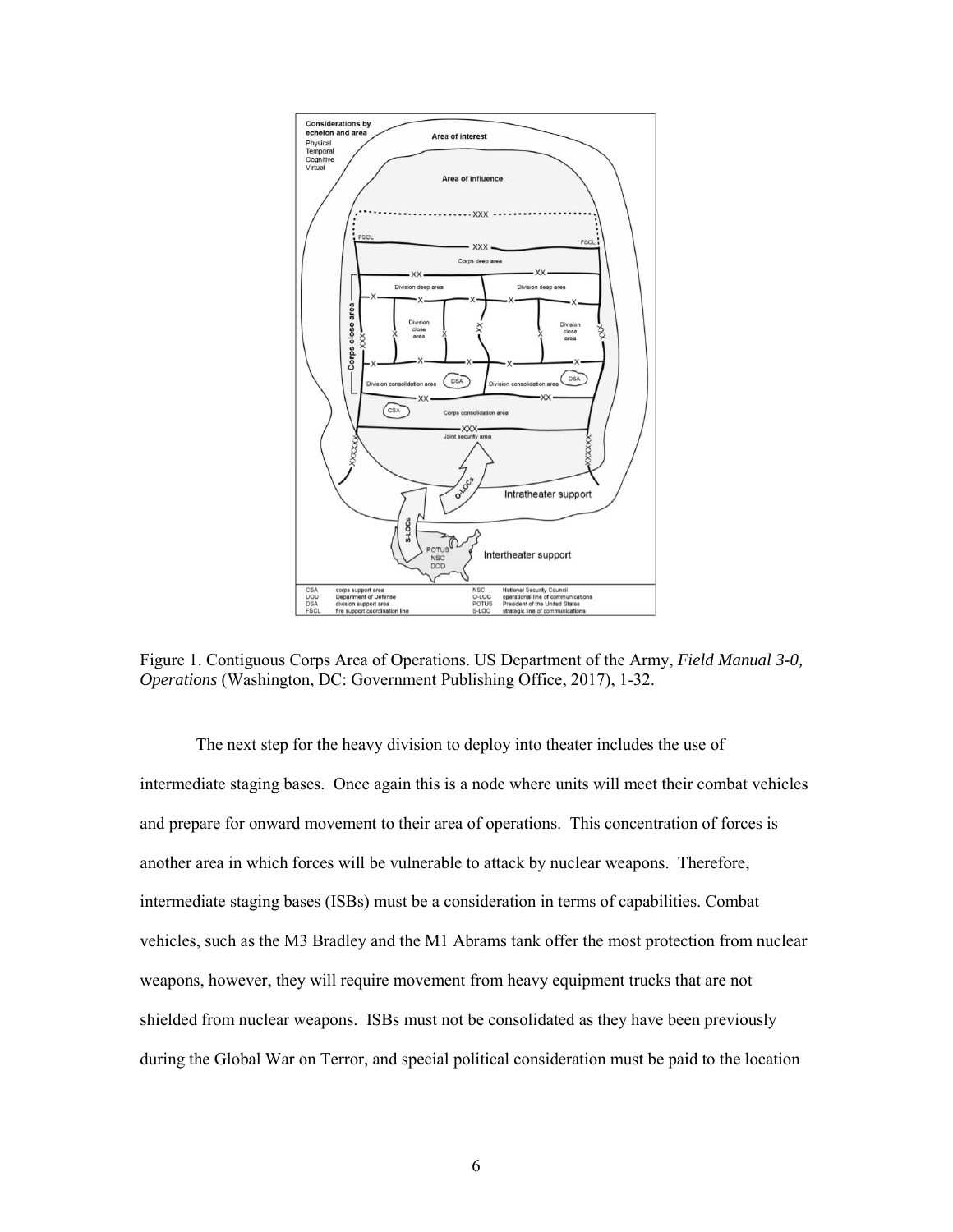to preclude unacceptable collateral damage.<sup>5</sup> Routes must also be redundant, and varied, with consideration to civilian areas. Forcible entry operations to secure airfields will also be under threat as targets for low- yield nuclear weapons. Their selection must take into consideration protection assets and greater distribution of effort.

# The Problem of Dispersion

The battlefield framework in the division area of operations after onward movement will be broken up into the support, consolidation, close and deep areas. Commanders must be forced to take action to protect their forces in this framework in response to the threat of LYBNW. Assigning areas of operation to combat units requires terrain management that limits the possible effects of these weapons. The commander must understand the various threats of nuclear weapons to determine the best way to prevent mass casualties. The most important consideration must be to plan operations with adequate dispersion of forces. There is a wide latitude of thought on what a division frontage should be, with doctrinal answers ranging widely, or simply suggesting that the commander has ultimate discretion.<sup>6</sup>

 $\overline{a}$ 

<sup>5</sup> US Army, FM 100-30. 3-4.

<sup>6</sup> US Department of the Army, *Army Doctrine Publication 3-90*, *Offense and Defense* (Washington, DC: Government Publishing Office, 2019), 4-6.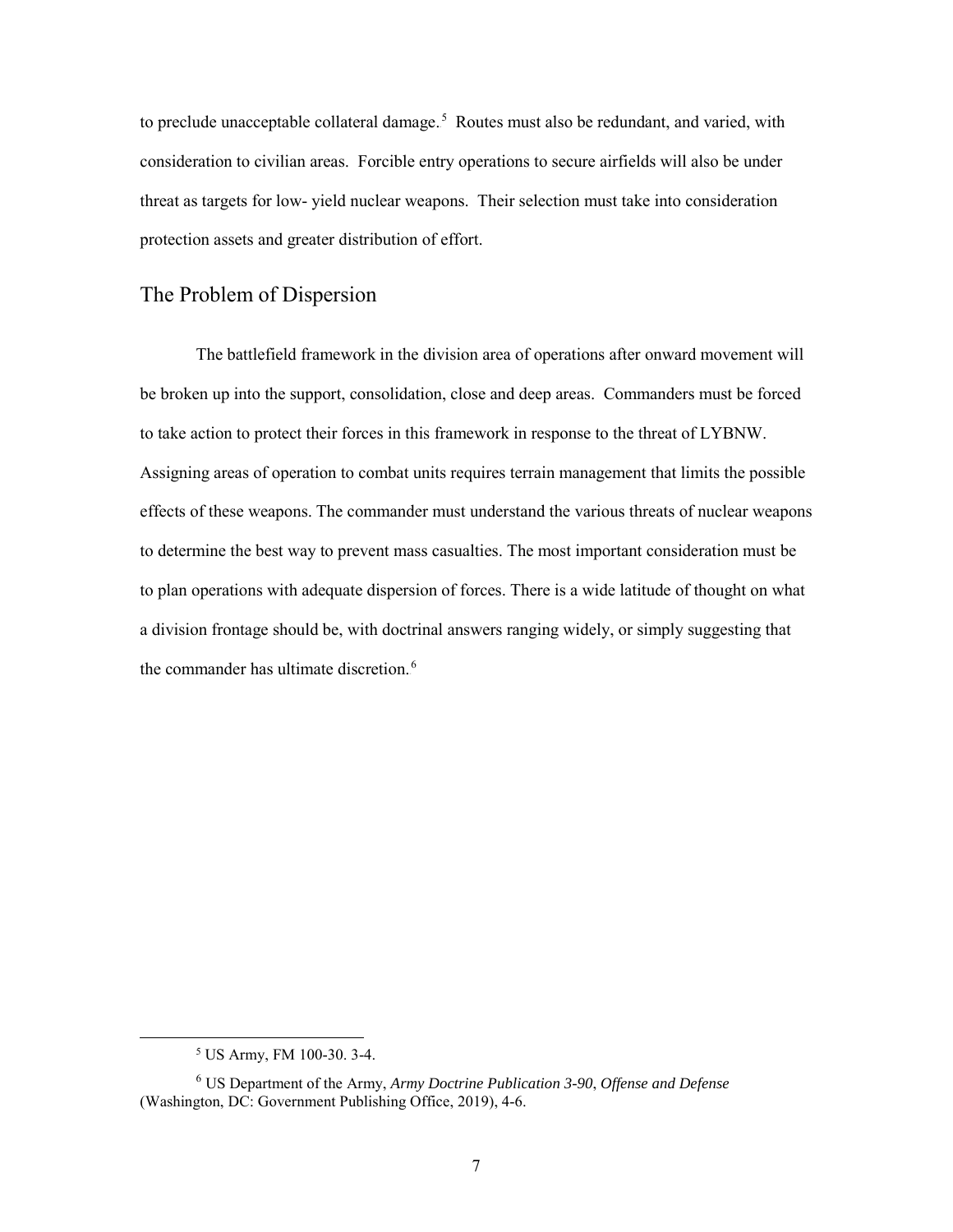

Figure 2. Nuclear Effects by Time. US Department of the Army, *Field Manual 100-30*, *Nuclear Operations* (Washington, DC: Government Publishing Office, 1993), 2-7.

To understand the need for dispersion it is necessary to discuss the effects of a nuclear weapon more specifically. The graphic above from FM 100.30 lays out the effects that a nuclear weapon produces. The various effects can cause damage to equipment and casualties at various distances from the point of detonation or ground zero. Vehicles are vulnerable to the blast, heat, and electromagnetic pulse. Most personnel casualties are likely to be caused by the blast, heat, and radiation that is produced. The radioactive effects produced by a nuclear detonation also impact the ability of forces to move through an area following a detonation for various amounts of time. These effects can be projected to determine the necessary dispersion of troops to avoid casualties and loss of equipment and vehicles, as well as project the time constraints of moving through a radioactive area. The table below lists specific considerations for some of the warfighting functions.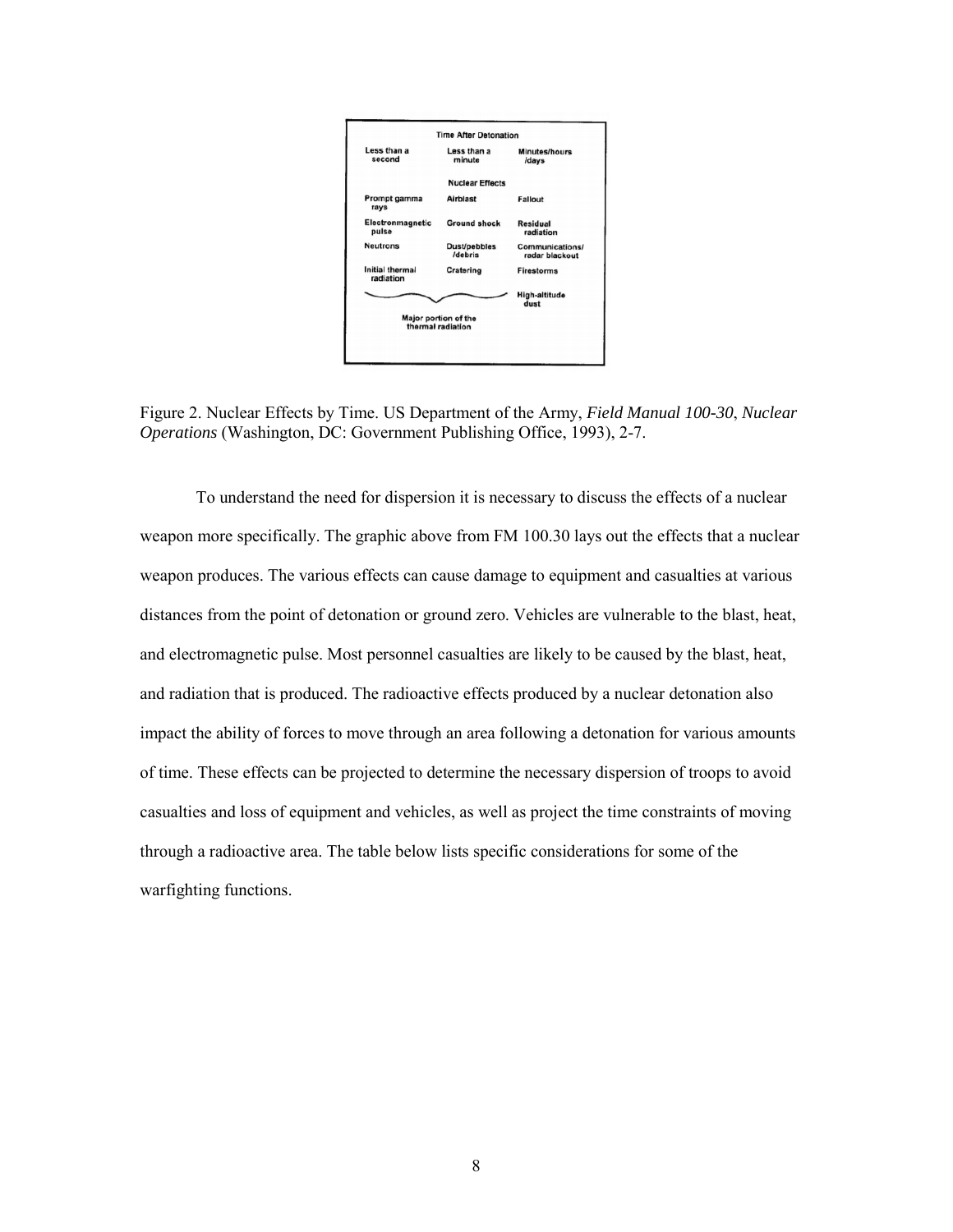| <b>Initial</b><br><b>Blast</b><br>Creates | Residual<br><b>Radiation</b>                          | <b>Radiation</b>                                  | Thermal                                                                     | <b>EMP</b>                                                                                 |
|-------------------------------------------|-------------------------------------------------------|---------------------------------------------------|-----------------------------------------------------------------------------|--------------------------------------------------------------------------------------------|
|                                           |                                                       |                                                   |                                                                             |                                                                                            |
| obstacles                                 | <b>Creates NIGA</b><br>(note)                         | Creates<br>fallout                                | Creates<br>flash blindness                                                  | Disrupts C <sup>2</sup><br><b>Disrupts</b><br>intelligence<br><b>Disrupts</b><br>logistics |
| Destroys<br>equipment                     | Produces latent<br>ineffectiveness<br>on deep targets | Minimizes<br>fallout<br>(low air<br>burst)        | Not used                                                                    | <b>Disrupts</b><br>fire control<br>instruments                                             |
| Destroys<br>equipment                     | Kills soldiers                                        | Causes<br>fallout<br>considerations               | Increases<br>survivability<br>concerns                                      | Increases<br>mitigation<br>requirements                                                    |
| Produces mass<br>casualties               | Increases<br>radiation<br>status of units             | Causes<br>psychological<br>effects on<br>soldiers | Increases<br>the complexity<br>of triage with<br>burn and blast<br>injuries | <b>Results</b><br>in loss<br>of C <sup>2</sup>                                             |
|                                           |                                                       |                                                   |                                                                             |                                                                                            |

Figure 3. Nuclear Effects on Elements of Combat Power. US Department of the Army, *Field Manual 100-30, Nuclear Operations* (Washington, DC: Government Publishing Office, 1993), 2- 8.

At first glance, the need for dispersion under threat of a nuclear weapon is extremely obvious, but several other factors contribute to this need or mitigate it. The effect of terrain, especially relief is critical. Open areas are more susceptible to attack. Low yield battlefield nuclear weapons, defined previously as a 15Kt weapon, produces damage in several ways, including blast, heat, and radiation.<sup>7</sup> Each of these effects has different ranges of damage and lethality. In the past, this was taken into consideration to create the R50 line, which is the distance from ground zero of a nuclear explosion at which personnel have a 50 percent probability of death. This concept was used in past estimates to create recommended dispersion of troops in the Pentomic Division.<sup>8</sup>

<sup>7</sup> Theodore C. Mataxis, *Nuclear Tactics, Weapons, and Firepower in the Pentomic Division, Battlegroup, and Company*. (Harrisburg PA: Military Service Pub. Co., 1958), 13.

<sup>8</sup> Ibid., 21.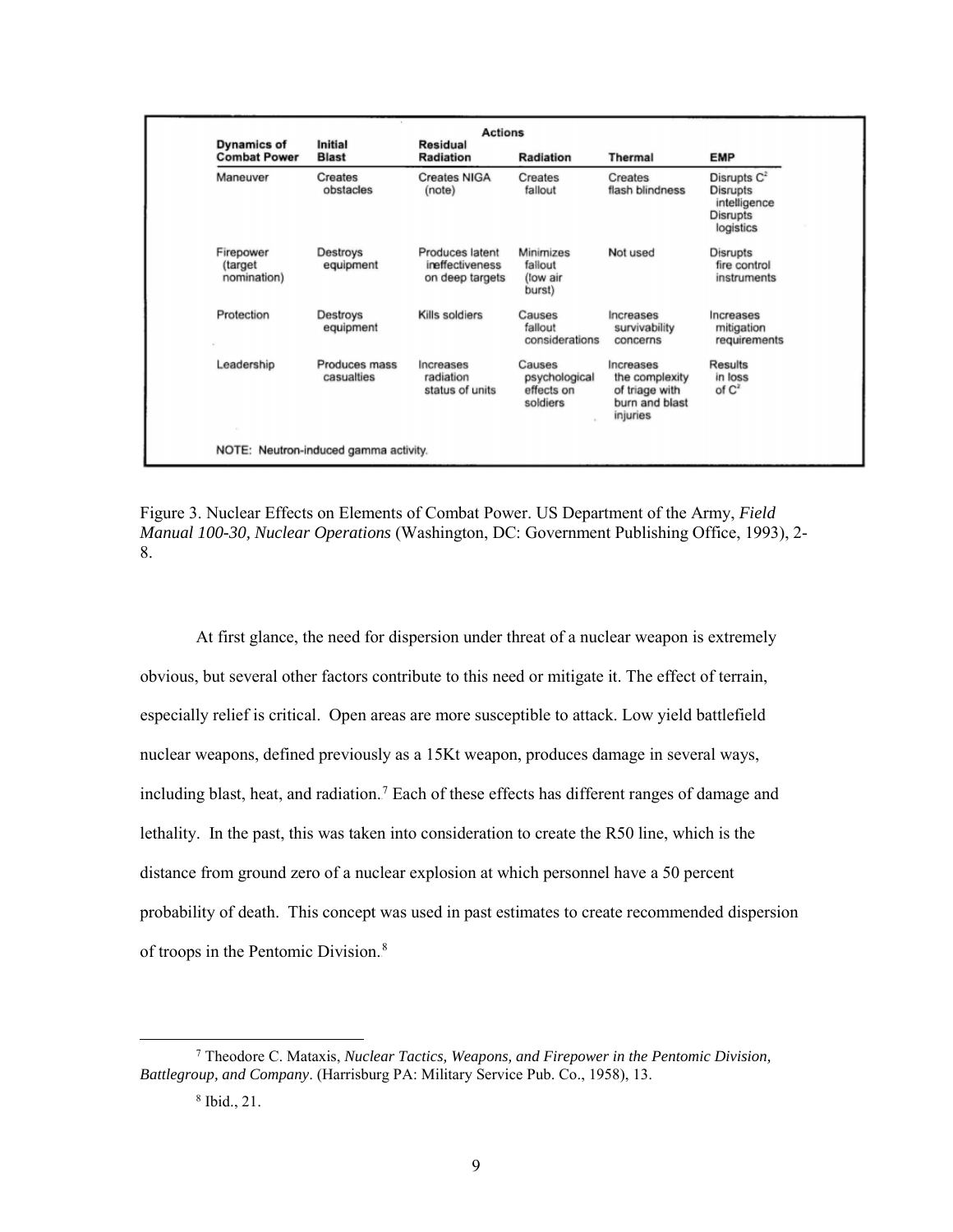In older doctrine, dispersion for nuclear weapons, such as a 15-kiloton yield, was recommended at 2,300 to 3,300 meters between companies.<sup>9</sup> To explore this concept further it should be noted that a 15kt weapon can destroy a tank at approximately 350m and incapacitate the crew at  $700$ m.<sup>10</sup> Additionally, it can cause third degree burns up to 1.7 km away from ground zero, or in other words a 3.4 km frontage.<sup>11</sup> Therefore, a picture of what operations may look like in terms of dispersion begin to emerge. It must be noted that it is not possible to achieve dispersion that is directly tied to specific yields of an enemy's nuclear arsenal. It is, therefore, a risk mitigation measure, rather than a specific guideline.<sup>12</sup>

It is necessary to understand what a conventional division frontage looks like to understand how it must change due to the threat of LYBNWs. This is difficult because of the discretion in doctrine that commanders have when employing forces, as previously discussed. To discuss this impact further it is necessary to discuss a brief and plausible scenario for types of operations. Further discussion in this paper will deal with a deployed division that must conduct various types of defensive and offensive operations under the threat of LYBNW. This scenario could take place in an area geographically equivalent to Eastern Europe (mostly open terrain), but more importantly, it will aid with conceptualizing the challenge of dispersion due to nuclear weapons on the execution of operations. It also provides the context for analyzing a heavy division's capabilities, as they are critical for survivability and rapid offensive operations, while simultaneously requiring the most sustainment and engineering support.

<sup>9</sup> John P. Rose, *The Evolution of US Army Nuclear Doctrine, 1945-1980* (Boulder, CO: Westview Press, 1980), 177.

<sup>10</sup> William R. Van Cleve and S.T. Cohen, *Tactical Nuclear Weapons: An Examination of the Issues* (New York: Crane, Russak 1978) 43.

 $11$  Mataxis, 83.

<sup>12</sup> US Department of the Army, *Field Manual 100-30, Nuclear Operations* (Washington, DC: Government Publishing Office, 1993), 2-5.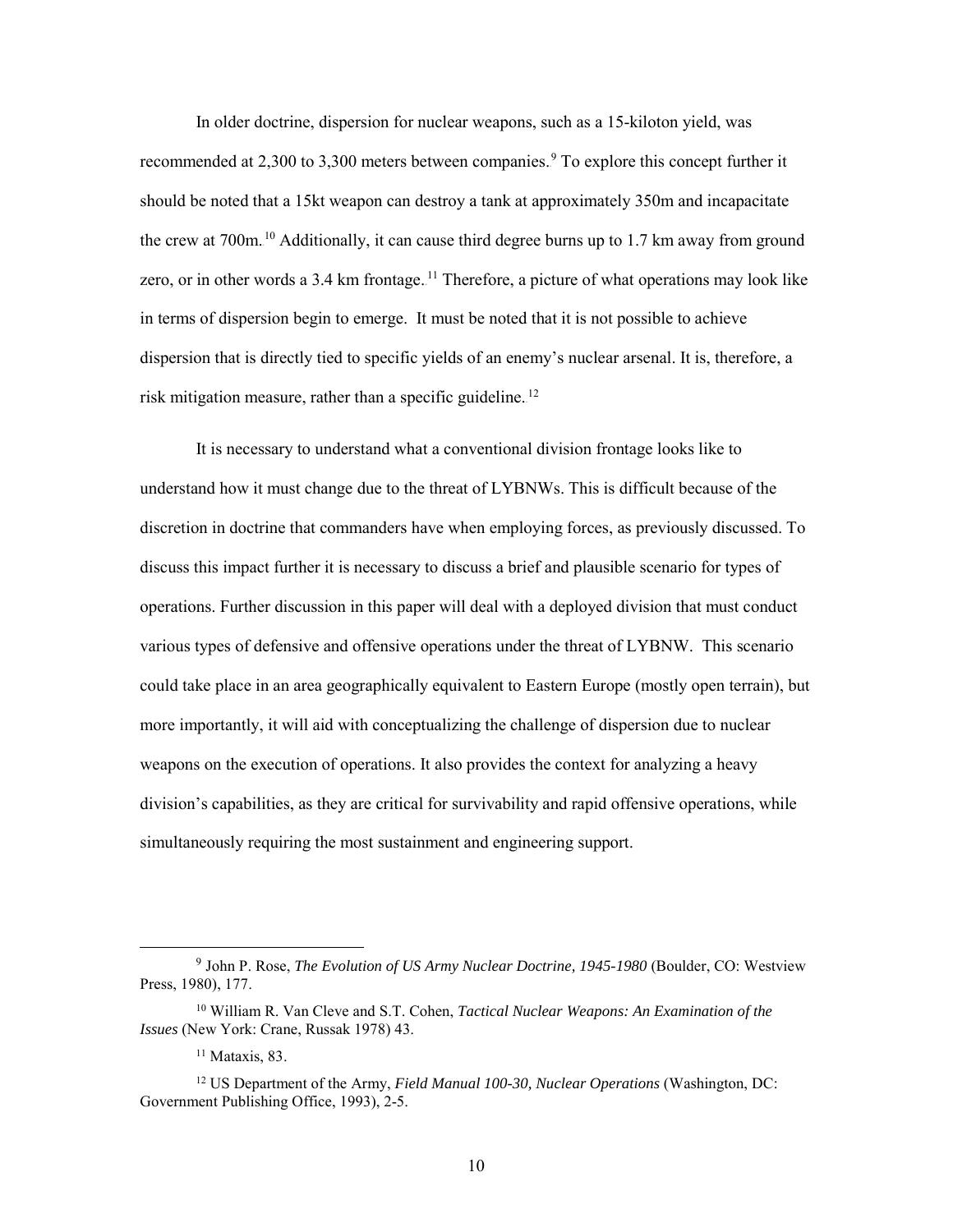Inside of this scenario, we can look at the layout of a division footprint and begin to apply planning factors for division frontage and depth discussed above. This will enable an analysis of the effects of dispersion on Army capabilities. By some estimates, a combined arms battalion can realistically cover a 5km front.<sup>13</sup> US Army divisions are not all the same, but some assumptions can be made. A heavy division with three brigade combat teams (BCTs), each with three combined arms battalions, creates a division capability covering 45km. Reconnaissance and security planning factors show that an armored brigade combat team's (ABCT) reconnaissance squadron can provide a screen of 13-25km, or guard of 3-13km, therefore 45km for a division is a good estimate.<sup>14</sup> Studies into fires capabilities also estimate that on NATO's central front in Eastern Europe a division is responsible for a 45km front, with a 20km depth.<sup>15</sup>

In the past the Pentomic Division created guidelines of a 20,000-meter frontage and 25,000-meter depth, to mitigate the effects of LYBNW.<sup>16</sup> In the same Eastern European fires case study cited above, given modern equipment, a division in the Baltics may be required to cover a 120km frontage.<sup>17</sup> To prevent the loss of significant combat power, units must be dispersed to avoid the loss of a whole company. This takes into consideration the blast and burn effects of LYBNWs at 3.4km. Therefore, each company's frontage should be between 3-5km. The battalion frontage with three companies is then 9-15km instead of 5km, and the division is 81-135km, with a 90km depth. Therefore, a division will require an operational framework on par with a corps. The figure below demonstrates an increased frontage and depth in the division operational

<sup>13</sup> Dennis Burket, *Large-Scale Combat Operations: The Division Fight*. (Fort Leavenworth, KS: Army University Press, 2019), 289.

<sup>14</sup> US Department of the Army*, Army Training Pamphlet 5-0.2-1, Staff Reference Guide Volume 1*  (Washington, DC: Government Publishing Office, 2020), 183.

<sup>15</sup> Barnett, et al, *Army Fires Capabilities for 2025 and Beyond*. (Santa Monica, CA: RAND Corporation, 2019) 205.

<sup>16</sup> Mataxis, 131.

 $17$  Barnett, et al., 206.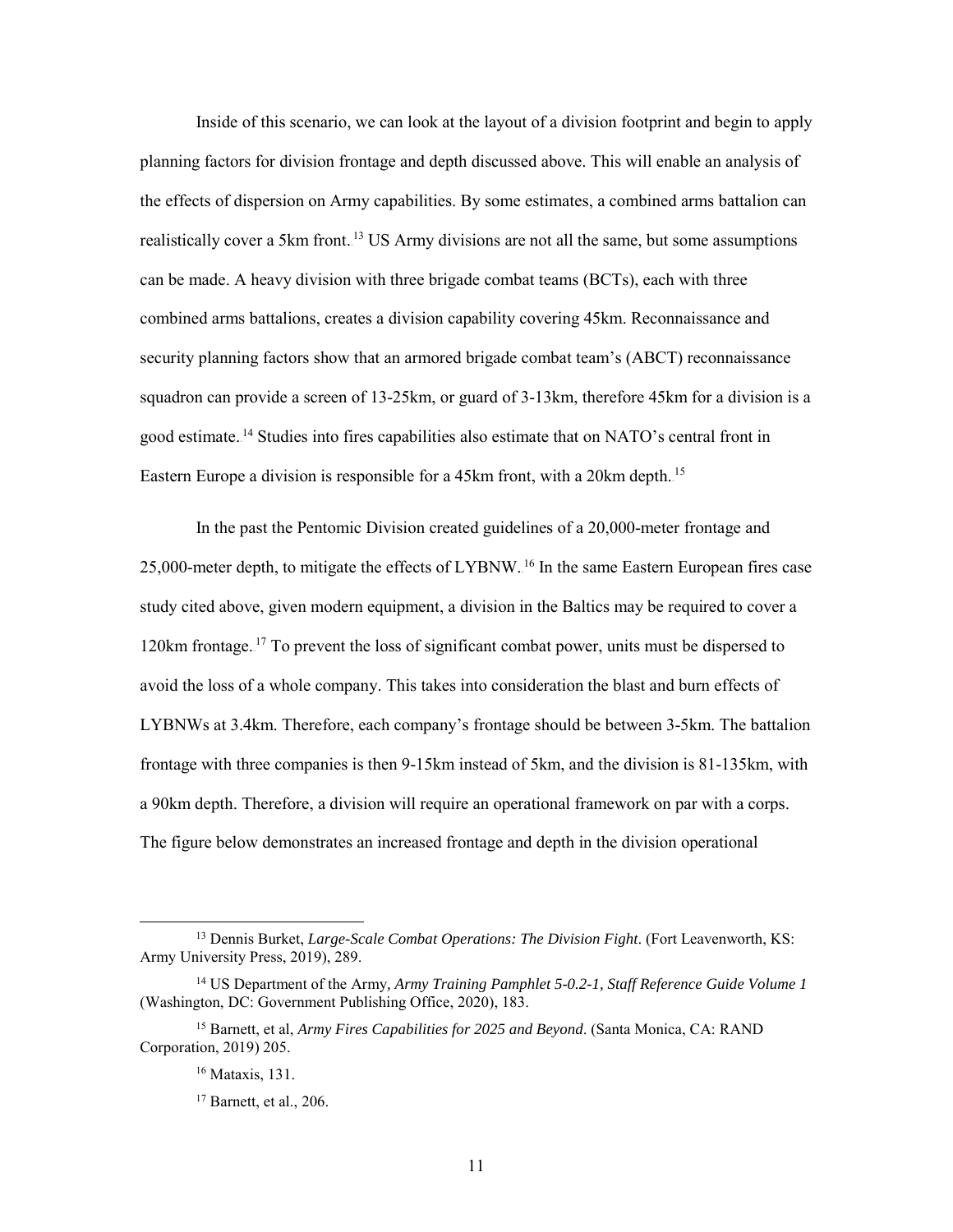framework based on the worst-case scenario. It demonstrates the massive expansion of the division area of operations (AO) that may be necessary. It must be noted once again that the commander is obliged to shape his operational framework based upon the physical and temporal considerations present in the  $AO.^{18}$ 



Figure 4. The Expanded Operational Framework for the Division. Created by author.

 $\overline{a}$ 

<sup>18</sup> US Department of the Army, *Field Manual 3-0, Operations* (Washington, DC: Government Publishing Office, 2017), 1-26.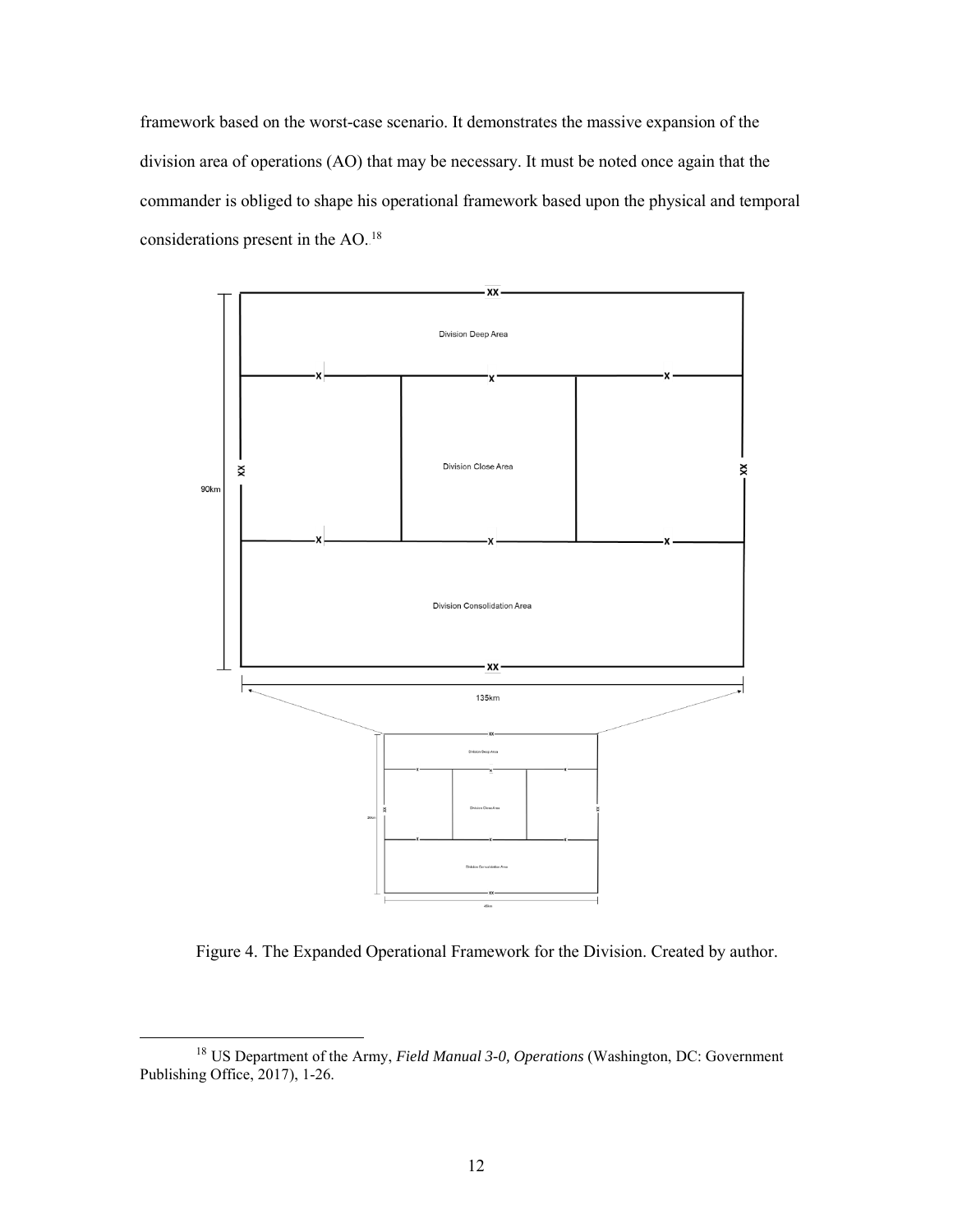The use of deployment and staging bases is an operational consideration for planning that must also incorporate the need for dispersion. Units typically deploy equipment through ports. This can create obvious targets that an adversary may target to prevent entry into the theater of operations. Additionally, as units move from seaports (SPODS) to intermediate staging bases (ISBs), the routes and assemble areas create points of concentration that must be avoided.<sup>19</sup> This necessitates planning for rapid onward movement across a wider array of main supply routes (MSRs), and the use of multiple or redundant ISBs within the joint operational area (JOA), with planning considerations for contingency ISBs in the event nuclear weapons are used to deny previously selected terrain. These considerations are not all that dissimilar to recommendations provided in the Army's 2028 multi-domain operations concept.<sup>20</sup>

The operational framework described above has a few key components. The first is the consideration of the effects of LYBNW. Those effects coupled with the material capabilities currently in the armed forces provide parameters for necessary dispersion to increase survivability. This operational framework can then be coupled with the deployment concepts inherent to any broad operation and integrated with the Army's multi-domain operations (MDO) concept and subsequent concerns aside from nuclear weapons. This creates the definition of a nuclear battlefield, and this frame can be utilized to examine the impacts and shortfalls of the Army's capabilities by specific warfighting functions.

#### The Effect of the Nuclear Battlefield on Intelligence

Intelligence on the nuclear battlefield goes far beyond the enhanced distances that are required to conduct operations. Intelligence collection will also be performed in a degraded environment where no singular asset can be guaranteed. In the multi-domain fight maneuver units

<sup>19</sup> US Joint Staff, JP 3-11, F-7.

<sup>20</sup> US Army Training and Doctrine Command (TRADOC), *TRADOC Pamphlet 525-3-1 The US Army in Multi-Domain Operations 2028* (Fort Eustis, VA: TRADOC, 30 November 2018), 37.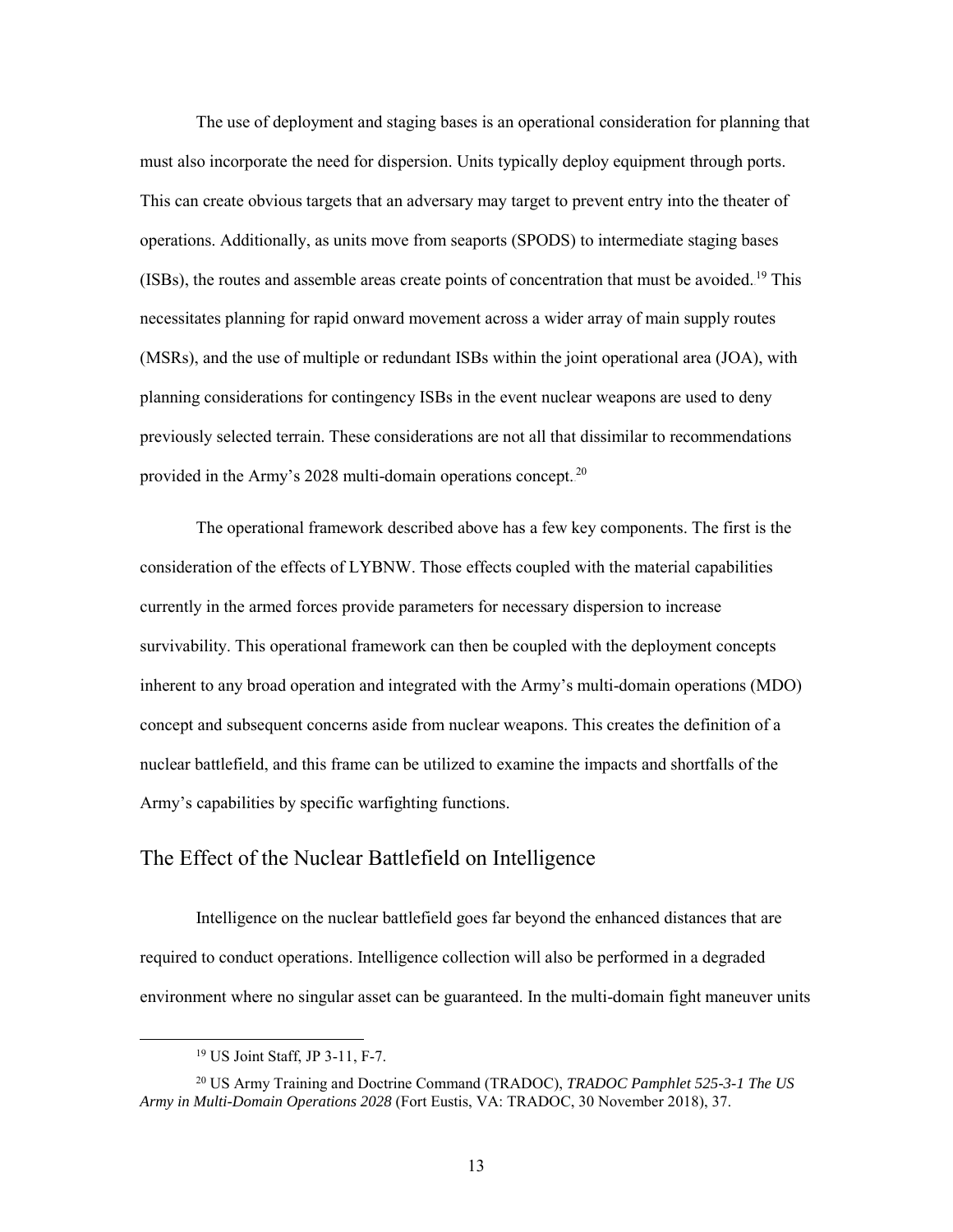will be reliant on ground-mounted reconnaissance. This reconnaissance must provide early warning of nuclear use, and intelligence preparation of the battlefield and early detection of enemy maneuver forces in-depth to prevent concentration against dispersed maneuver units.<sup>21</sup>



Figure 5. The Expanded Framework and Reconnaissance. Created by author.

The graphic above demonstrates the need for reconnaissance forces in the division deep area. It simultaneously describes a problem, which is that divisions do not possess the necessary

<sup>21</sup> US Army, FM 100-30, 3-17.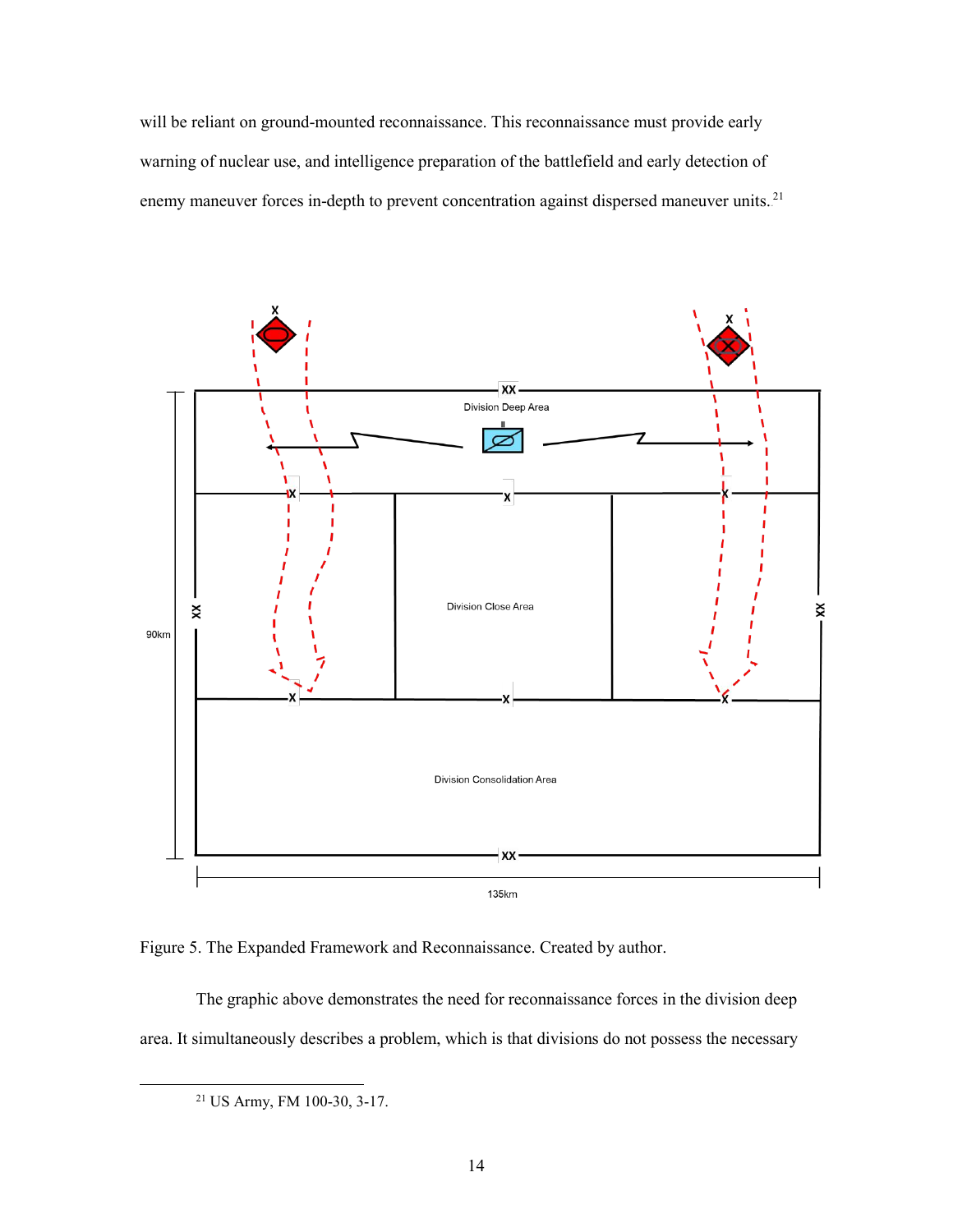reconnaissance forces to screen such a frontage. The frontage supported for screening operations is more than doubled, while reconnaissance assets must be pulled from the brigades in the close area, as divisions do not have division cavalry. These brigades are already dispersed themselves and therefore require significant reconnaissance assets in the close area. There is a clear need for the division structure to gain a division-sized reconnaissance element, as the pentomic structure had.<sup>22</sup> The Army today can use far more advanced technology to solve this problem, including autonomous systems. The Department of Defense's third offset strategy includes the use of robotics and unmanned platforms, as well as human machine-teaming.<sup>23</sup>

 There are initiatives to produce smaller, more autonomous drone systems. In this dispersed reconnaissance environment, autonomous drone swarms are essential for filling in gaps between units without providing a target for a nuclear-capable enemy. Increased drone autonomy, without a human constantly in the loop, provides an opportunity to negate the impact of a contested electromagnetic environment.<sup>24</sup> Increased use of more autonomous drones at unit levels below brigade will assist in creating a more independent force structure capable of detecting and engaging the enemy on a nuclear battlefield. Autonomous systems can also assist in detecting radiation following the use of nuclear weapons, determining where forces may maneuver without risking human life. While greater decentralized control of forces and assets is key, it is also imperative to retain the capability to concentrate at decisive points.<sup>25</sup>

One emergent concept in the Department of Defense is convergence. In terms of intelligence on a nuclear battlefield, dispersion and contested electromagnetic spectrum are the greatest obstacles to detection and IPB. In the Army's future multidomain operating concept

<sup>22</sup> Mataxis, 118.

<sup>23</sup> Paul Scharre, *Army of None* (New York, NY: W.W. Norton, 2018), 59.

<sup>24</sup> Ibid., 72.

 $25$  Rose, 191.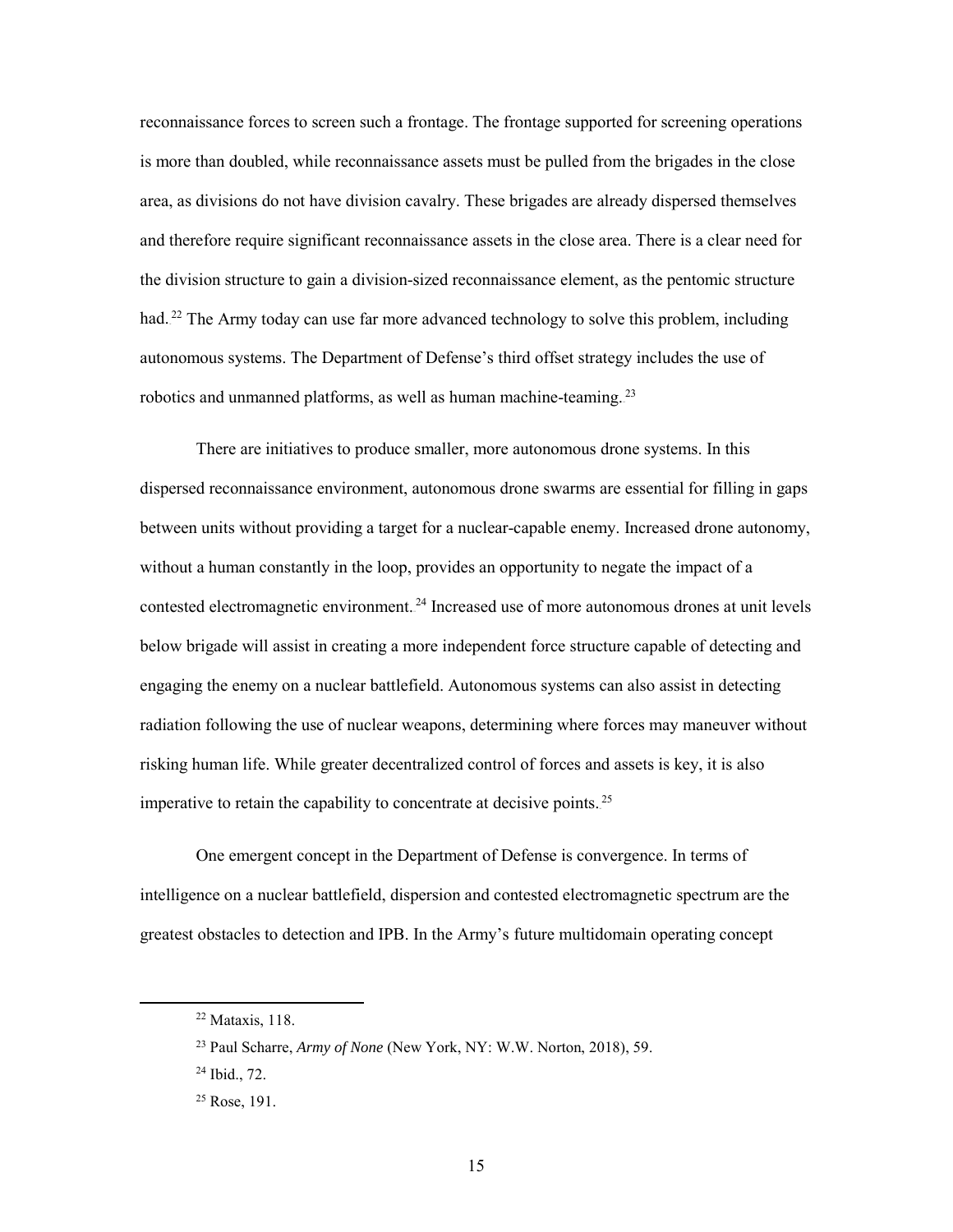assets are employed across the land, air, sea, space, and cyber domains. Units down to the brigade level can integrate their intelligence surveillance and reconnaissance (ISR) assets with theater army and national level assets in a layered, or convergent approach.<sup>26</sup> Convergence enables Army forces to detect the enemy with layered and redundant assets that fill gaps left by dispersion and remains resilient against enemy attempts to disrupt it. Higher echelons, including the theater army, must also enable maneuver units such as the division in the figure above, by countering enemy ISR across domains, to include space and cyberspace.<sup>27</sup> This is critical to prevent the enemy from identifying high payoff targets to employ nuclear weapons against the offense or defense, and to prevent them from concentrating forces against vulnerable points in the offense.

### The Effect of the Nuclear Battlefield on Maneuver

Maneuver units, as previously discussed, must be dispersed to increase survivability. The concept of dispersion due to nuclear weapons is not new. There are numerous historical examples of armies dealing with the effects of new weapons that required a significant change in maneuver principles. An example of this is the arrival of gunpowder on the battlefield. This 'emptied' the battlefield but affected tactical rather than strategic change.<sup>28</sup> Nuclear weapons are a reality that must be accounted for by maneuver units. The openness of adversaries about the potential use of these weapons at the tactical level points to the need for a paradigm shift, in a sense relating to the works of Thomas Kuhn as a different way of conducting the normal science of tactics, but in this sense back to a paradigm used by the Army during the cold war.<sup>29</sup>

 $\overline{a}$ 

<sup>26</sup> US Army Training and Doctrine Command (TRADOC), *TRADOC Pamphlet 525-3-1 The US Army in Multi-Domain Operations 2028* (Fort Eustis, VA: TRADOC, 30 November 2018), 23.

<sup>27</sup> US Army, TRADOC PAM 525-3-1, 36.

<sup>28</sup> Mataxis, 100.

<sup>29</sup> Thomas S. Kuhn, *The Structure of Scientific Revolutions* (Chicago, IL: University of Chicago Press, 1970), 79.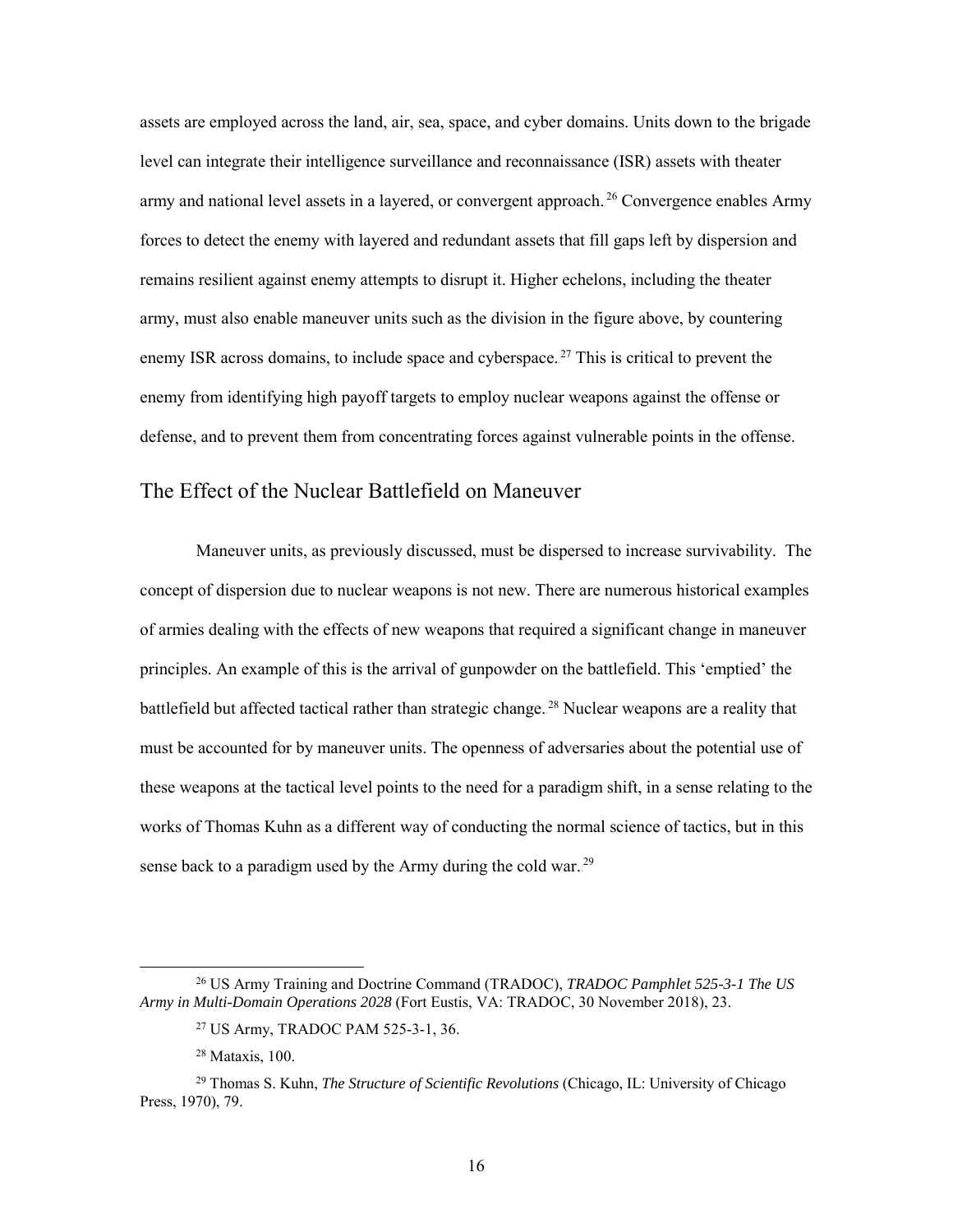Companies may have to be dispersed to a point that they can no longer easily support one another. Commanders will make decisions that consider how to utilize the mission variables to mitigate the risk of a nuclear attack, but also to accomplish their mission. These variables include mission, enemy, terrain, time, troops available and civilian considerations (METT-TC). On one hand, they cannot simply disperse Soldiers to a point where atomic weapons will not affect; this is an extreme that prevents mission execution. It is more important to understand that dispersion must consider unit mobility and mission requirements. Dispersion of units that are concentrated internally is also ineffective.<sup>30</sup>

Commanders must make decisions to mitigate the risk to troops of LYBNW in various operational situations. The considerations will vary depending on the operation type, as well as the types of maneuver units used. The survivability and mobility of Army units will vary depending on formation type and vehicle platform. The primary combat systems of ABCTs are the M1A2 tank variant, with each ABCT authorized 87 tanks. The survivability and mobility of this system compared to strykers in a stryker brigade combat team (SBCT) and light vehicles in an infantry brigade combat team (IBCT) could be dramatic, especially if protection measures are not taken. ABCTs however, are highly reliant on sustainment which will be discussed later in this monograph.

In a defensive posture, the main problem for maneuver units is that they must now defend across a broader front, creating situations where the enemy can penetrate defenses on a narrow front, demonstrated by the figures below. The scale of the nuclear battlefield increases the likelihood that enemy units will encounter battalion-sized engagement areas rather than brigadesized engagement areas, significantly shifting force ratios. Alternatively, Army units must avoid concentrating on a narrow front in the offense. In this way, the enemy essentially disrupts Army

<sup>30</sup> Mataxis, 83.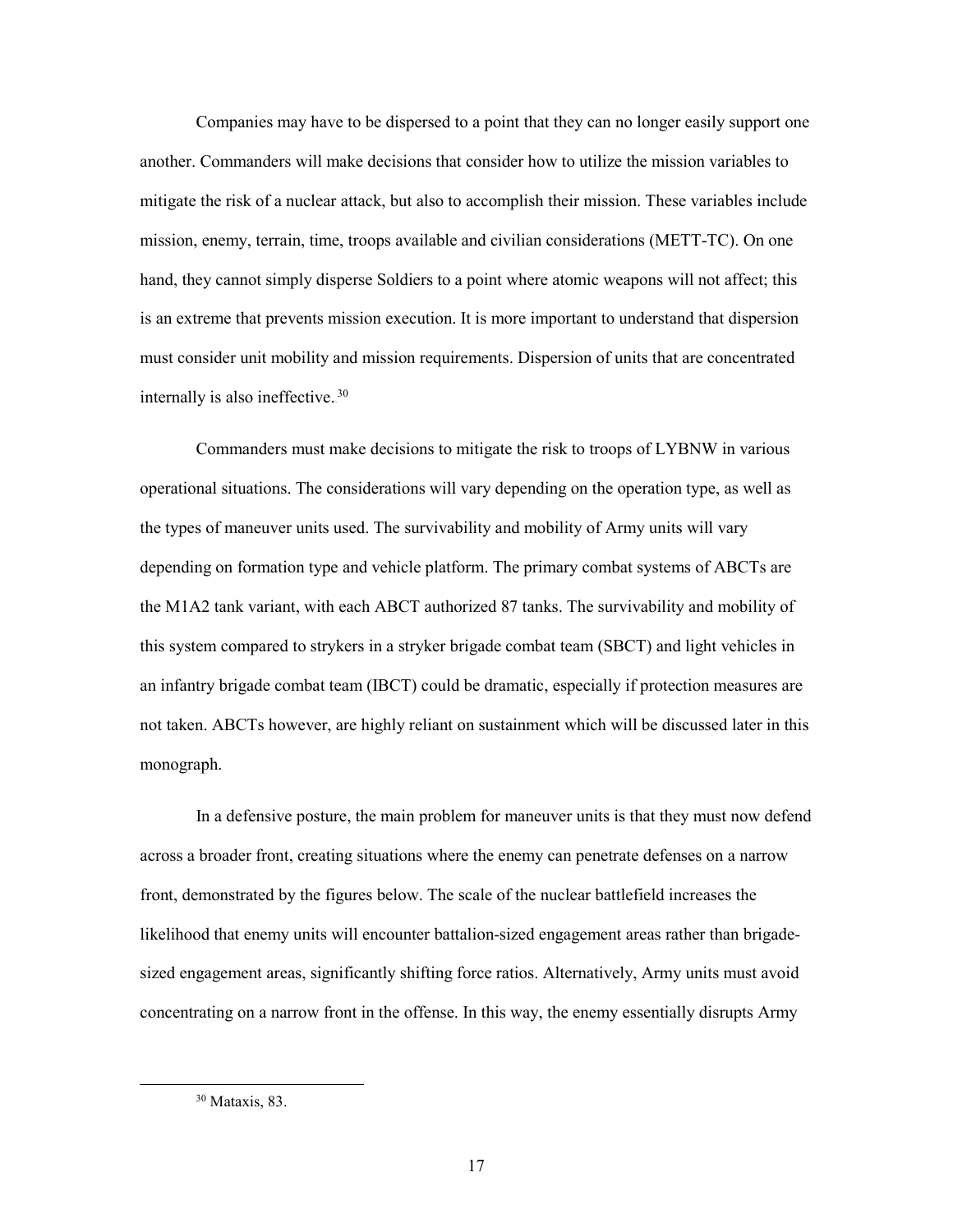maneuver formations in the offense before they employ any close direct or indirect fire systems in their disruption or main battle zones. Therefore, combat power must be measured in terms of maneuverability and firepower.<sup>31</sup>



Figure 6. Defense in the Conventional Framework. Created by author.

<sup>31</sup> Rose, 192.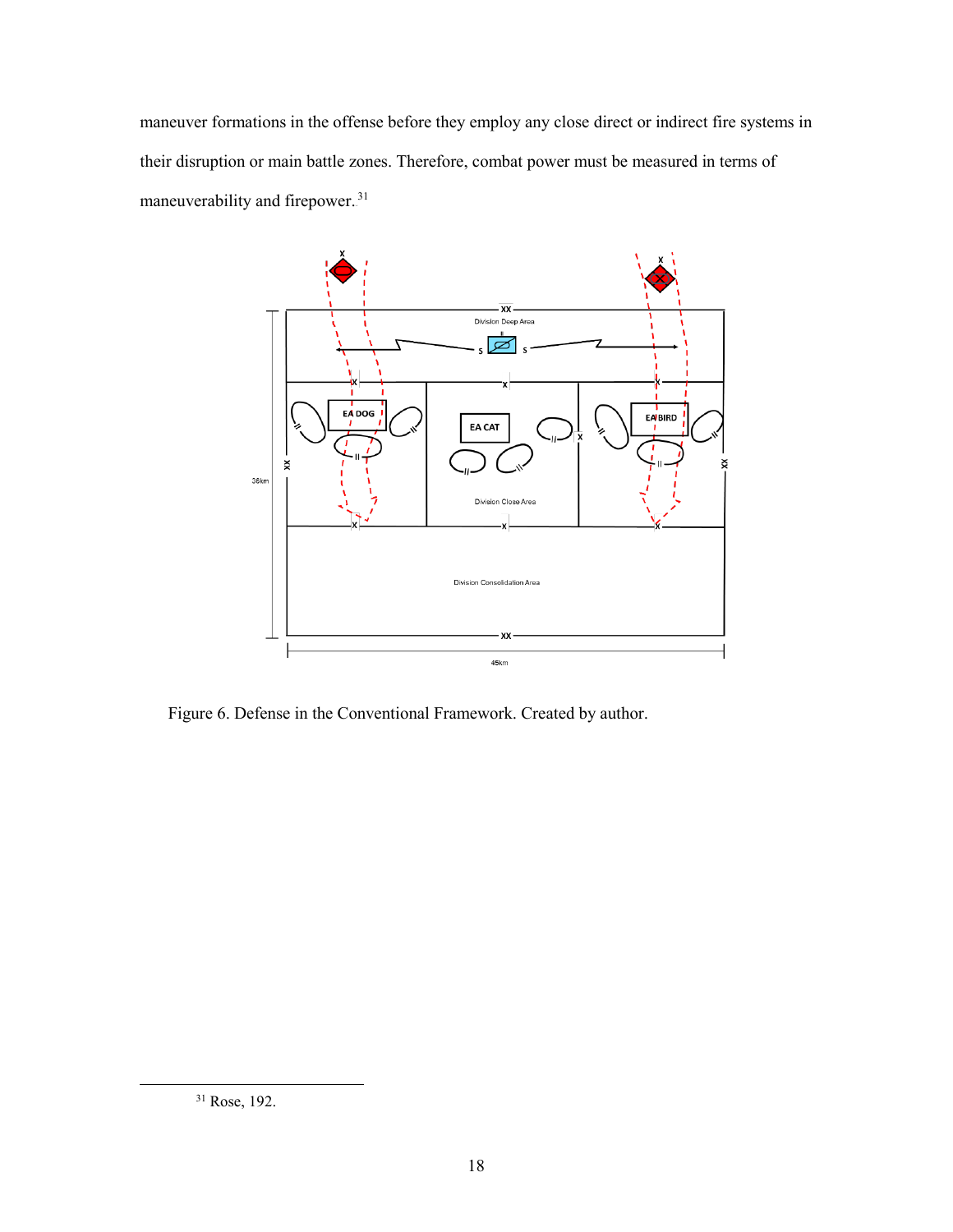

Figure 7. Defense in the Expanded Framework. Created by author.

The Army must be able to build this combat power in theater entry operations and retain it in the defense to transition effectively to the offense. Maneuver units must be able to remain dispersed until it is necessary at decisive points in time and space.<sup>32</sup> Previous Army doctrine stated the need to integrate combined arms teams with multi-domain capabilities. Today this includes the space and cyberspace domains. Convergence, as previously mentioned regarding intelligence, is also critical to maneuver.

The division is the foundational maneuver echelon described in the Army's MDO 2028 concept, but it must also be supported by higher echelons across the domains.<sup>33</sup> The MDO concept becomes even more important inside of a dispersed operational framework to counter the potential use of LYBNW. In the example above there are two frameworks, one showing

<sup>32</sup> Rose, 193.

<sup>33</sup> US Army, TRADOC PAM 525-3-1, 42.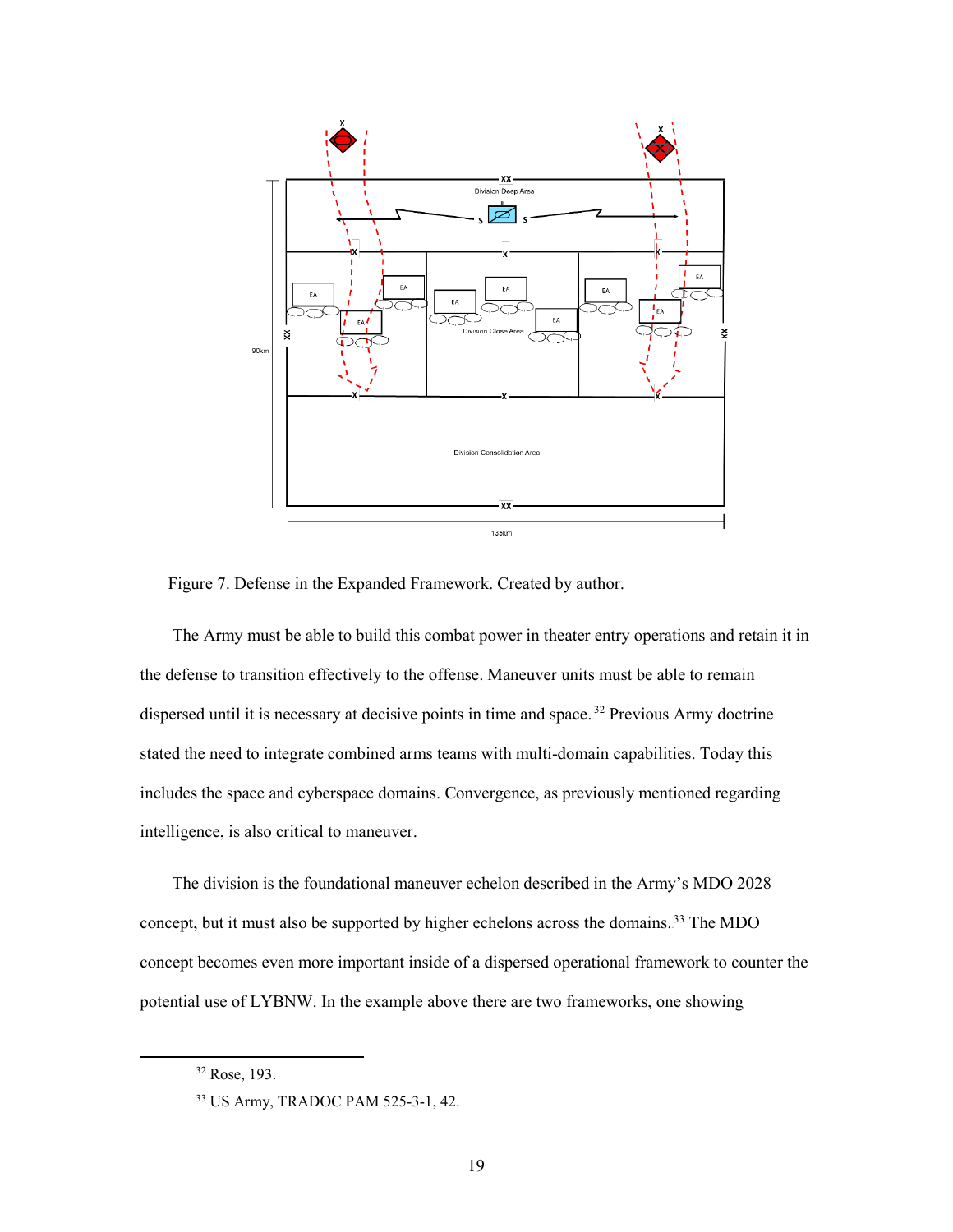conventional considerations for division frontage and maneuver brigade battle positions in the close area. The larger framework shows the potential impact of expanding the battlefield framework and implementing increased dispersion. In the defensive example, multi-domain operations must work to disintegrate and disrupt enemy formations entering the division AO to reduce their concentration while other assets including air can be used to protect gaps and vulnerable flanks and rear areas.<sup>34</sup><sup>35</sup>

To accomplish greater dispersion and subsequent rapid concentration, cross-country mobility is paramount. In many potential theaters of operation, the Army's cross-country mobility will be impacted by wet gap crossings. The Army's heavy units are very reliant on engineering mobility assets to conduct wet gap crossings. This also creates a significant vulnerability to attack as units' stage and cross obstacles. The Army must focus on creating greater mobility and organic crossing capability to gain greater dispersion in movement. Nuclear weapons prevent the concentration of forces at obstacles and key terrain, therefore vehicles with greater amphibious ability will be necessary.

Maneuver units must also be able to act as independently as possible to conduct frequent movement. The command and control of combat units cannot be static and must be capable of operating on the move. This prevents the enemy from deploying low-yield nuclear weapons with confidence that they can disrupt movement and destroy a significant number of US ground forces. Previous doctrine and theorists argued that offensive operations are still valuable in achieving objectives, but that operations should also incorporate the use of atomic weapons.<sup>36</sup> The Army's MDO concept applies similar ideas of penetrating enemy defenses with maneuver units, while

<sup>34</sup> Rose, 193.

<sup>35</sup> US Army, TRADOC PAM 525-3-1, 39.

<sup>36</sup> Mataxis, 159.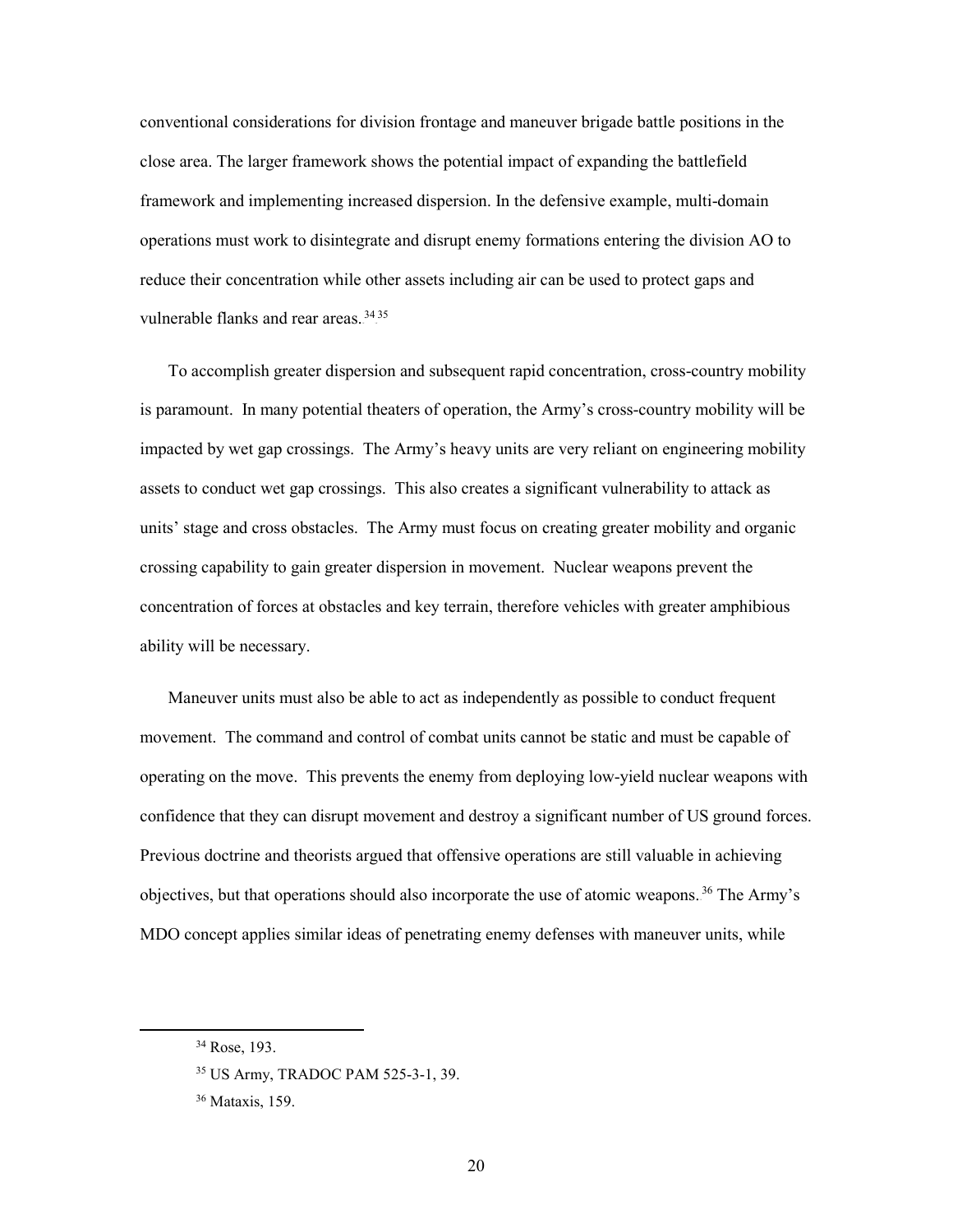simultaneously attacking anti-access and area-denial systems, and fires capabilities, in-depth.<sup>37</sup> In rapid maneuver, converging multiple capabilities can prevent the enemy from targeting formations with LYBNW, by increasing the frequency of engagement and disrupting the enemy's decision cycle.<sup>38</sup>

### The Effect of the Nuclear Battlefield on Sustainment

Ground combat units will be dispersed on a nuclear battlefield. This survivability measure prevents the concentration of forces that allow the enemy to destroy more than a company at a time with a single LYBNW. This also means that units will be separated from their support areas, and potentially separate them from ground lines of communication. It is critical therefore to discuss the impact of these extended lines of communication to understand the full impact of the effects of battlefield dispersion on the Army's current logistics infrastructure.

Operational reach, defined as the distance and duration across which a unit can successfully employ military capabilities, will be significantly affected by dispersion.<sup>39</sup> Ground lines of communication are dependent on key terrain that is vulnerable to nuclear effects. The capability of fuelers, maintenance vehicles, and light combat vehicles will be under threat. These assets lack shielding to nuclear effects, potentially threatening a heavy division's capability to project combat power. Rail is also a static point of sustainment distribution that will be under threat. Therefore, sustainment along ground lines must be dispersed, and unpredictable to the enemy, coupled with an increased reliance on sustainment from aerial platforms to forward units.<sup>40</sup>

<sup>37</sup> US Army, TRADOC PAM 525-3-1, 32.

<sup>38</sup> Robert Leonhard, *Fighting by Minutes.* 2017. 93.

<sup>39</sup> US Department of the Army, *Army Doctrine Publication 4-0, Sustainment* (Washington, DC: Government Publishing Office, 2019), 3-4.

<sup>40</sup> US Army, FM 100-30, 3-4.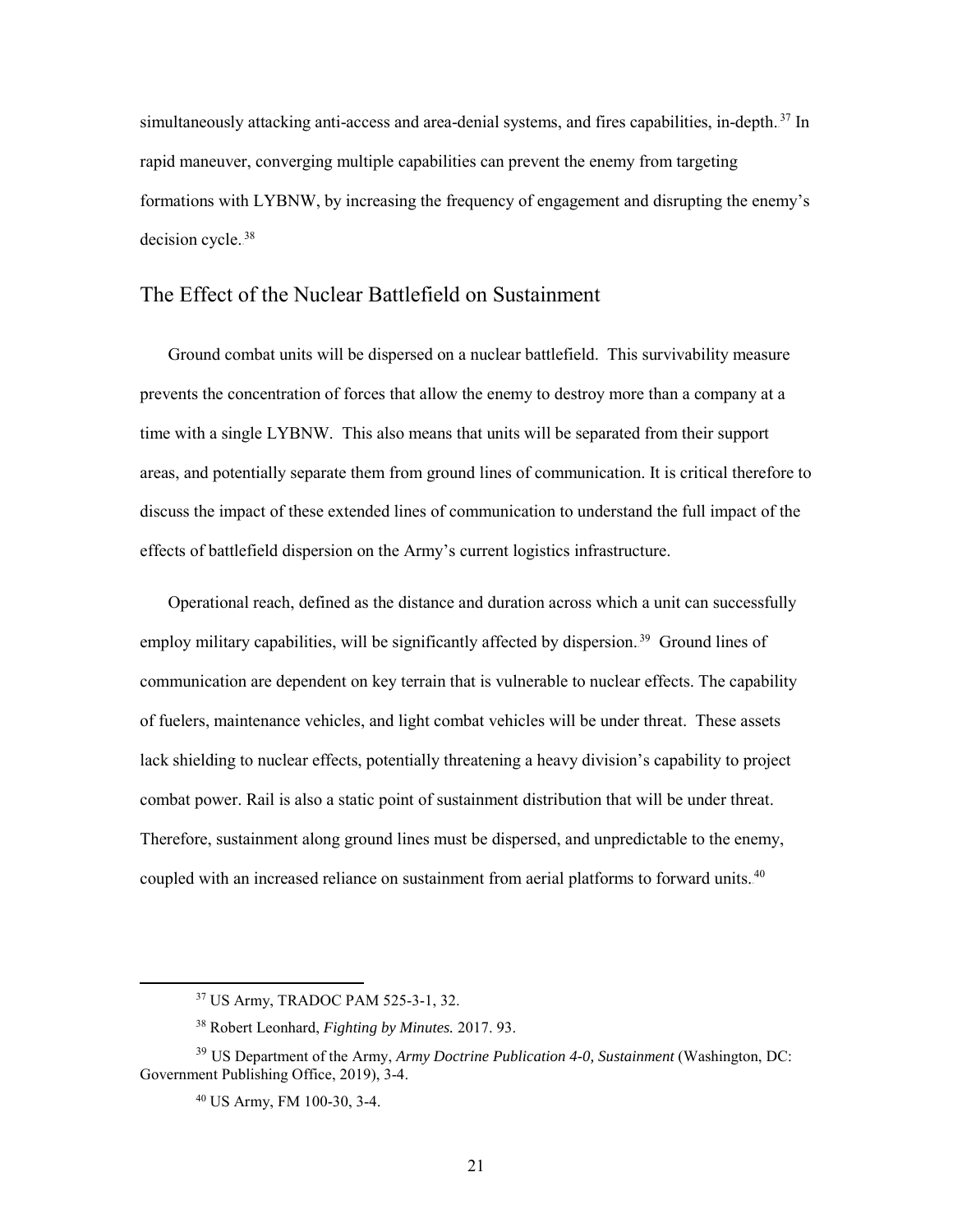On a nuclear battlefield, units must be able to sustain themselves to the highest degree possible. This means that all units must deploy to positions fully supplied with a basic load and cannot rely on rapid support from sustainment units. Each unit's level of supply, especially with class I, III, and V must be such that a unit can fight for longer durations without remaining linked to the division support area (DSA). The greatest challenge of those will be class III (CL III) resupply, especially bulk fuel.



Figure 8. Sustainment in the Expanded Framework. Created by author.

The figure above provides a general idea of extended supply routes due to the increase in distances created by dispersion. In this figure, the division is merely reacting to the possibility of LYBNW use and mitigating the risk accordingly. The table below shows the impact on CL III logistics for an ABCT in the division conducting a movement to a set in a prepared defense.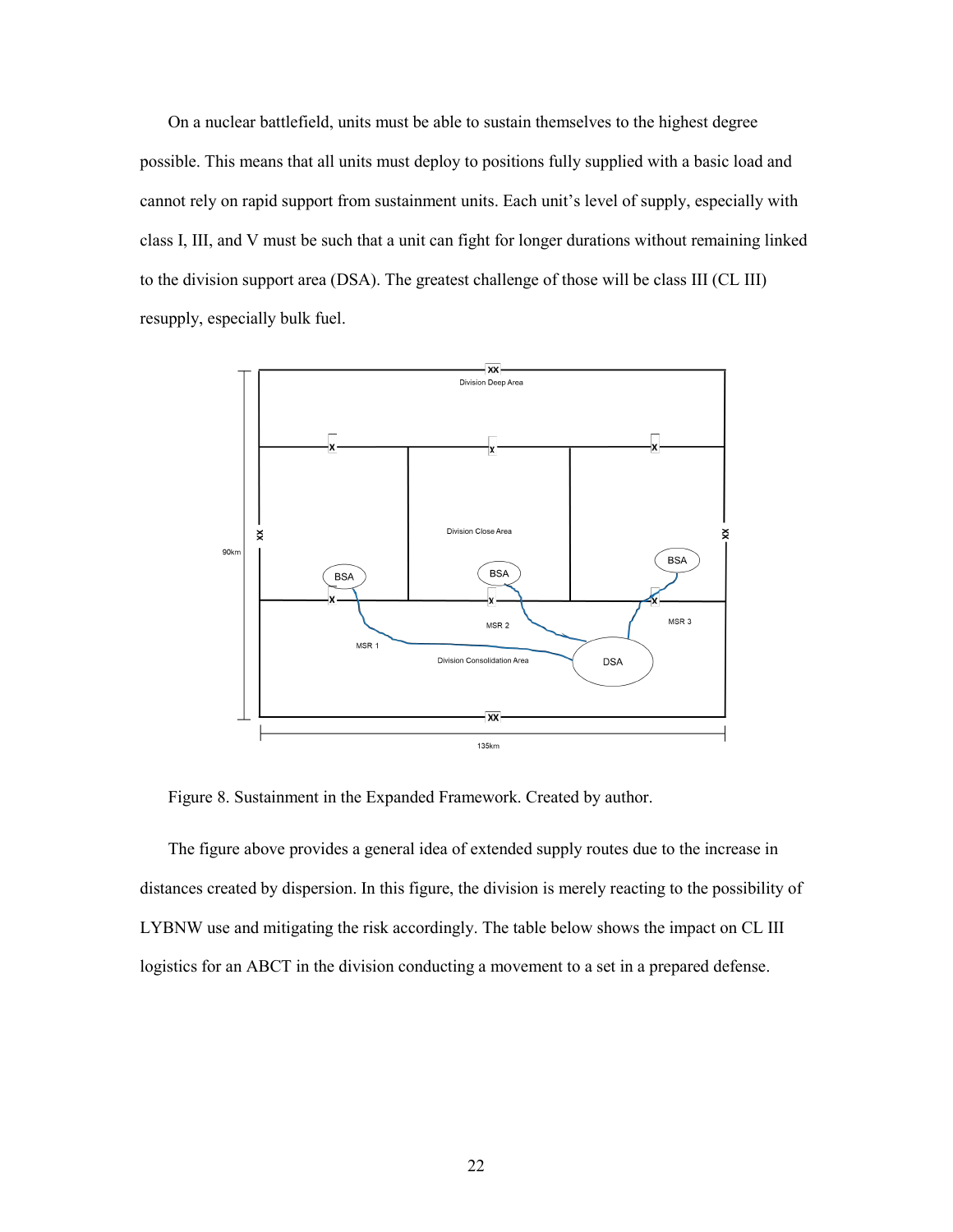| <b>ABCT CL III Bulk Fuel Requirements 24hrs</b> |                       |                         |  |
|-------------------------------------------------|-----------------------|-------------------------|--|
|                                                 | Movement to Defense   | <b>Prepared Defense</b> |  |
| Conventional Battlefield                        | $ 46,620 \text{ GAL}$ | $ 71,075 \text{ GAL}$   |  |
| Nuclear Battlefield                             | 192,588 GAL           | [95,304 GAL]            |  |

Table 1. CLIII Requirement Comparison for an ABCT in the Conventional and Expanded Framework. Created by author.

The above table was produced by utilizing the current table of organizational equipment (TOE) for an ABCT, and the input of planning factors from the operational framework within the simple scenario previously described. Those factors were used in a logistics estimate workbook to produce a realistic logistics estimate. The effect of dispersion is clear for basic uncontested movement. A division's ABCTs will extend along longer MSRs and likely take more dispersed routes that include more time moving cross country. These simple findings can be used to extrapolate some capability gaps within an ABCT and the division. An ABCT can provide direct support of 81,000 gallons of fuel with 96 tankers with a 2.5k gallon carrying capacity.<sup>41</sup> In the prepared defense the impact of nuclear weapons creates a shortfall in support capacity that requires additional resupply convoys each day. The movement to a defense creates the need for up to three full resupply convoys from the DSA. More importantly, in terms of organic fueler capacity, the current ABCT structure will suffer from a 41% shortfall. There is another significant capacity problem described in the next figure, and that is if an ABCTs fueling assets, which are entirely ground vehicles, are cut off from the DSA using LYBNW.

<sup>41</sup> David F. Sales, "Logistics Estimate Workbook," CGSC Tactics Digital Smartbook, Command and General Staff College, September 16, 2016, accessed 05 December 2020. https://www.milsuite.mil/book/community/spaces/cgsc/tactics-community/battlefield-calculations.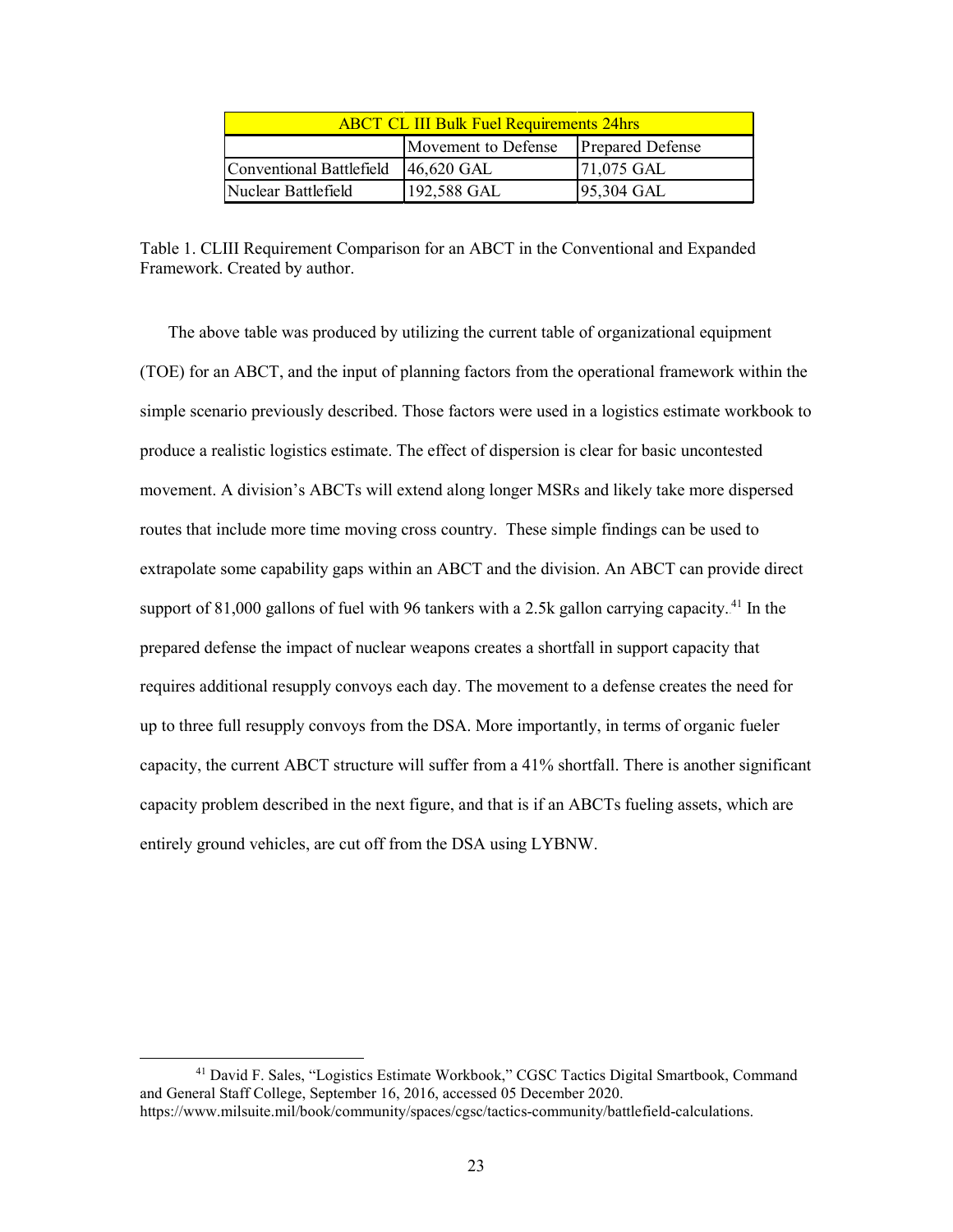

Figure 9. The Impact of LYBNW Employment on Sustainment. Created by author.

The Army must then have the capability to conduct significant sustainment operations through the air. The Army's current combat aviation brigade task organization and equipment do not allow for the sustainment of heavy units for a significant length of time. ABCTs themselves do not contain organic fuel blivets, or bulk fuel storage capacity. The ABCT in the scenario above requires an estimated 191, 500-gallon fuel blivets to sustain a prepared defense.<sup>42</sup> The lift assets inside a current division come from the combat aviation brigade (CAB). Inside of a CAB, the general support aviation battalion has 8 UH-60s and 12 CH-47 Fs.<sup>43</sup> The organic lift capabilities that can be utilized for resupply to an ABCT are far below the threshold necessary to support it in the scenario above. Lift assets will also be deployed to aid units conducting frequent movements

 $42$  Ibid.

<sup>43</sup> "CAB MTOE," FMS Web, accessed November 14, 2020, https://fmsweb.fms.army.mil/protected/webtaads/Frame\_DocTypes.asp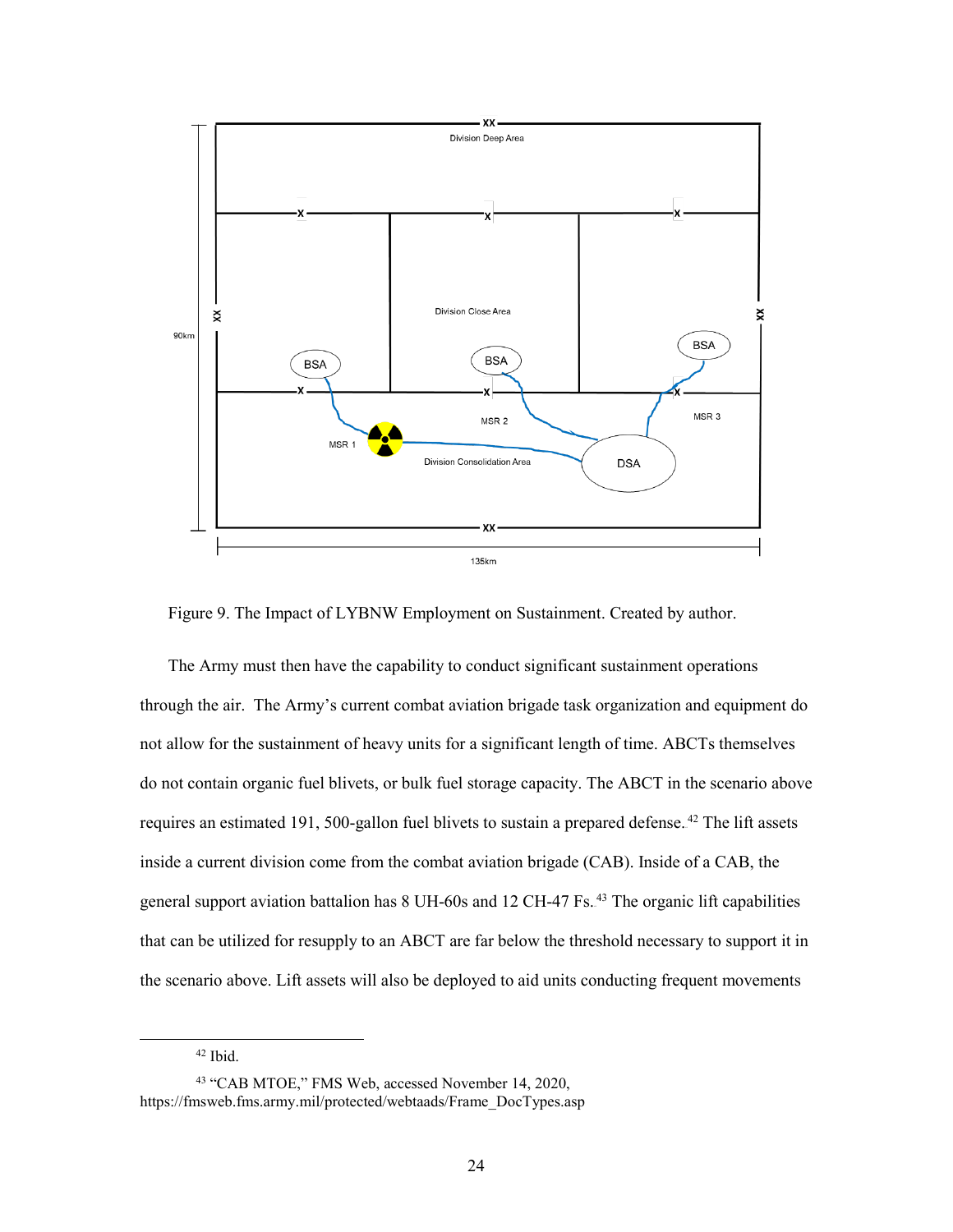inside the operational framework, so assets must be allocated to move only critical sustainment requirements. Commanders must plan for and be prepared to utilize air assets for emergency resupply to bypass potentially contaminated routes.<sup>44</sup> In future operations, there may also be a need for more autonomous ground systems to safely deliver supplies in this environment.

Vehicle maintenance teams must maintain a complete stock of common parts to sustain their fleet of vehicles, which requires leaders to anticipate needs and have parts on hand before units deploy to positions inside the battlefield framework. This may necessitate the need for an increase in the fleet of sustainment, and palletized load system (PLS) vehicles at lower levels. An increase in the PLS fleet would allow greater forward pre-positioning of supplies on flat racks to sustain units that may be cut off. Units must also be prepared to support a dual unit maintenance collection point for disabled vehicles. One will be required for normal operation in a non-nuclear environment, and one should be utilized for the collection of vehicles contaminated by radiation.

#### The Effect of the Nuclear Battlefield on Fires

The effect of greater dispersion also greatly affects the Army's fire support capabilities. With battalions and companies more spread out in the close area, there is a greater need for long-range fires. The ranges on a nuclear battlefield will be greatly extended, and support to maneuver units will likely be inhibited. Fire support at the brigade level does not currently possess the ranges necessary with organic 155mm Howitzers to conduct fire support or counterfire. In the Eastern European scenario with Russian forces, these organic fires assets are already likely to be outmanned 2:1 with conventional fires alone.<sup>45</sup> The effect is a significant lack of fire support capability for dispersed units, while simultaneously creating the need to cover open terrain and gaps. Templated ranges demonstrate a difficult situation in which position areas for artillery

<sup>44</sup> US Army, FM 100-30, 6-6.

<sup>45</sup> Barnett, 170.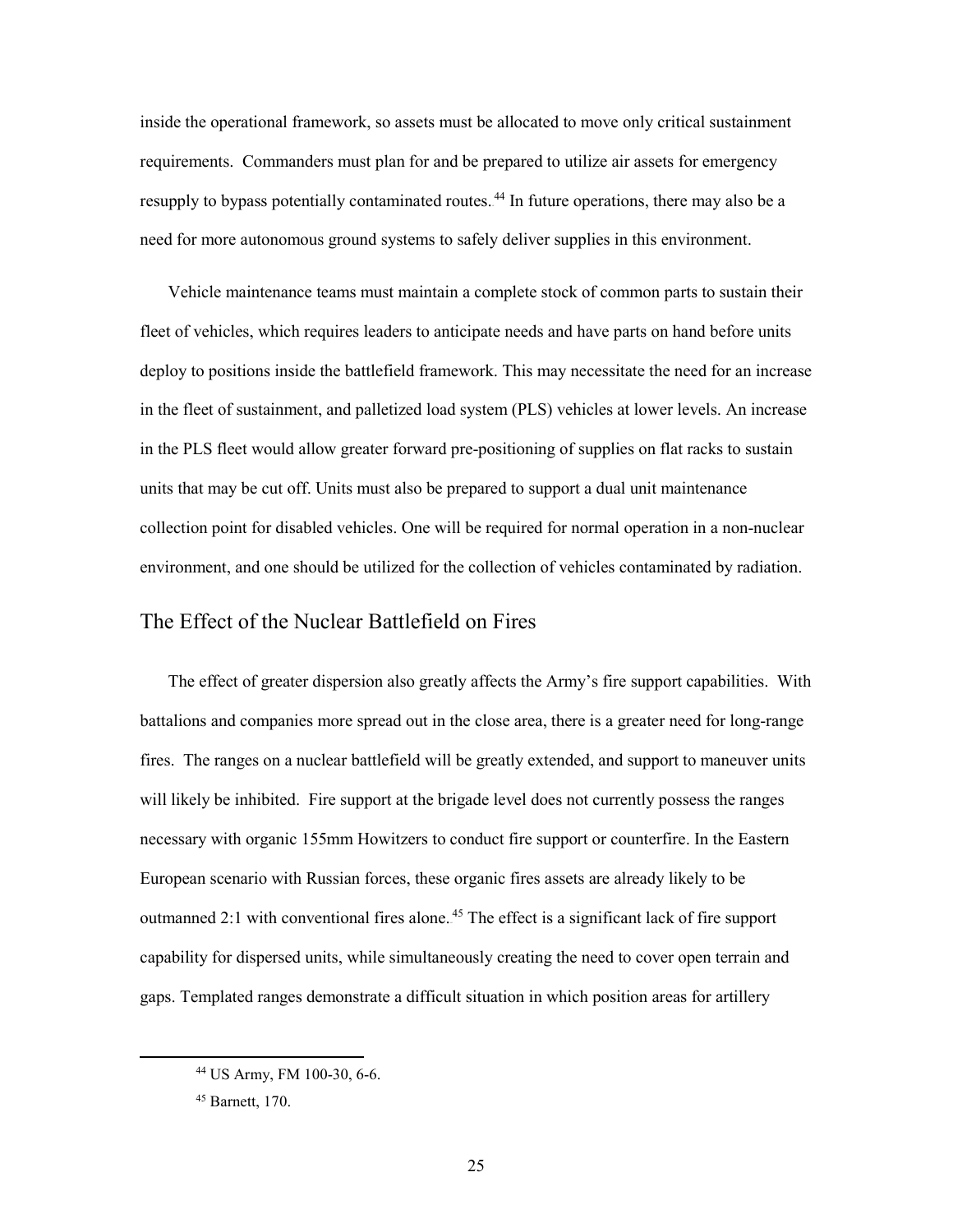(PAAs) will not allow significant coverage for units in the close area. The potential remedy for fires assets is to include more mobile artillery. M777 155mm mobile howitzers and other artillery assets that are not self-propelled will likely be obsolete on a nuclear battlefield. The US Army also lags both Russia and North Korea in the quantity of self-propelled artillery.<sup>46</sup> To use assets such as the M777 aviation assets must be continually dedicated to them to enhance mobility and conduct survivability moves, and those assets will also be critical for sustainment as previously discussed. Dispersion for maneuver units is critical, but for fires assets being static is lethal.



Figure 10. Corps Area of Operations within the Theater of Operations. US Department of the Army, *Field Manual 3-0, Operations* (Washington, DC: Government Publishing Office, 2017), 1- 30.

 Figure 10 above provides a reference to where each echelon is responsible for contacting the enemy. The fire support coordination line (FSCL) delineates a separation between maneuver forces at the Division level and Corps and Joint echelon of fires. This FSCL must be placed further out from the forward line of troops (FLOT) to disrupt enemy forces in-depth, without sacrificing dispersion across the depth of the operational framework. The problem facing the Army is that LYBNWs are not the lone driver of this requirement. In terms of fires, it is only

<sup>46</sup> Barnett, 86.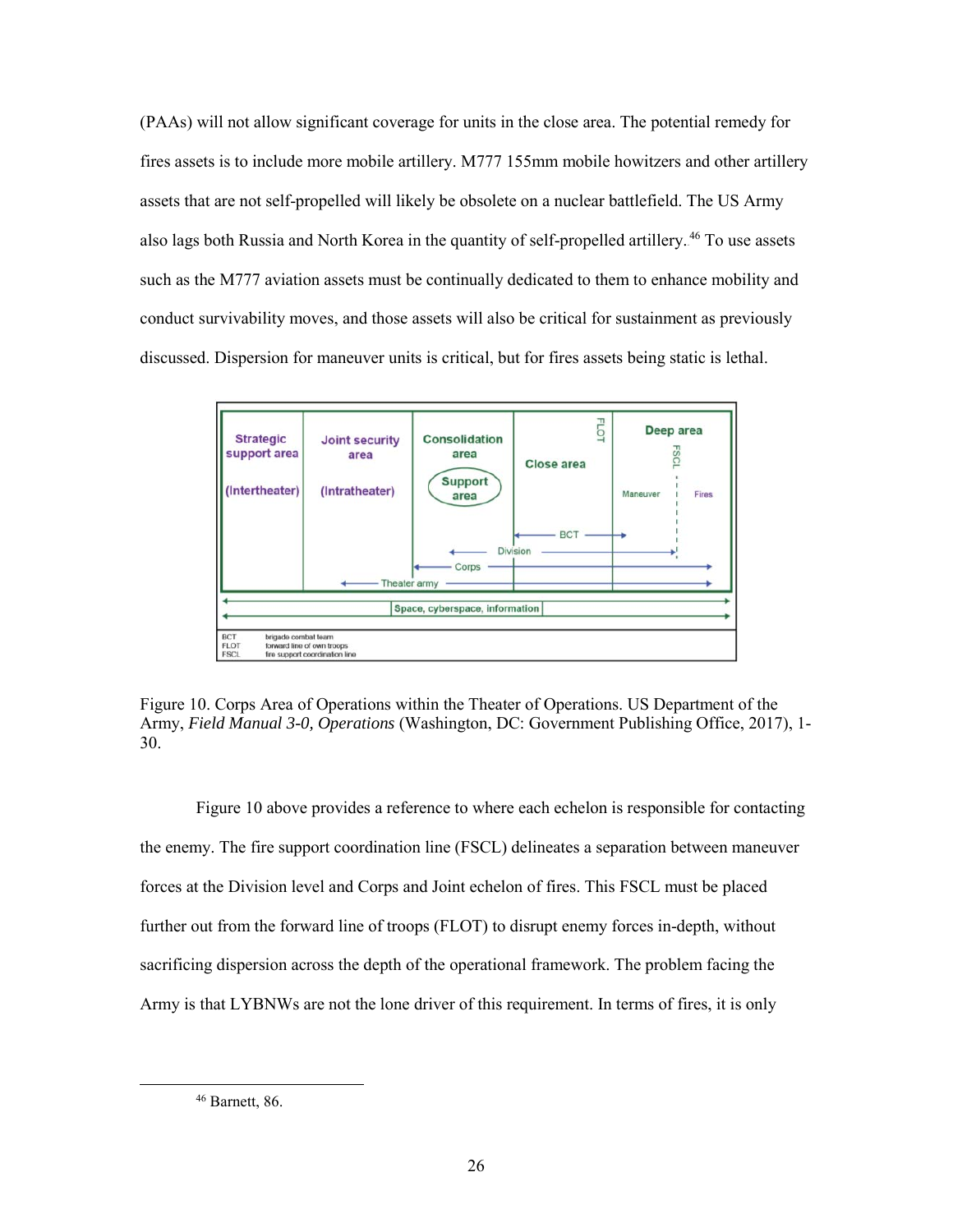exacerbating the Army's disadvantage. The Russian armed forces already possess an advantage in conventional fires that is made more significant by the increased ranges of the nuclear battlefield.<sup>47</sup> Figure 11 demonstrates the conventional fires disadvantage along a notional line of contact against Russian forces in an eastern European scenario like the one discussed previously in this monograph. It shows that there is already a current conventional gap where the Army is incapable of ranging enemy long range conventional fires. On a nuclear battlefield with the expanded ranges associated with dispersion, there will be an even greater requirement to move long-range fires capabilities to a division artillery unit (DIVARTY), to adequately disrupt and destroy Russian maneuver and fires elements.



Figure 11. Conventional Fires Comparison with Russian Forces. Barnett, D. Sean, et. al. *Army Fires Capabilities for 2025 and Beyond* (Santa Monica, CA: RAND Corporation, 2019), 168.

The greater dispersion of maneuver forces in the operational framework creates a significant advantage for adversaries in terms of troop concentration, demonstrated by figure 7 in

<sup>47</sup> Ibid., 176.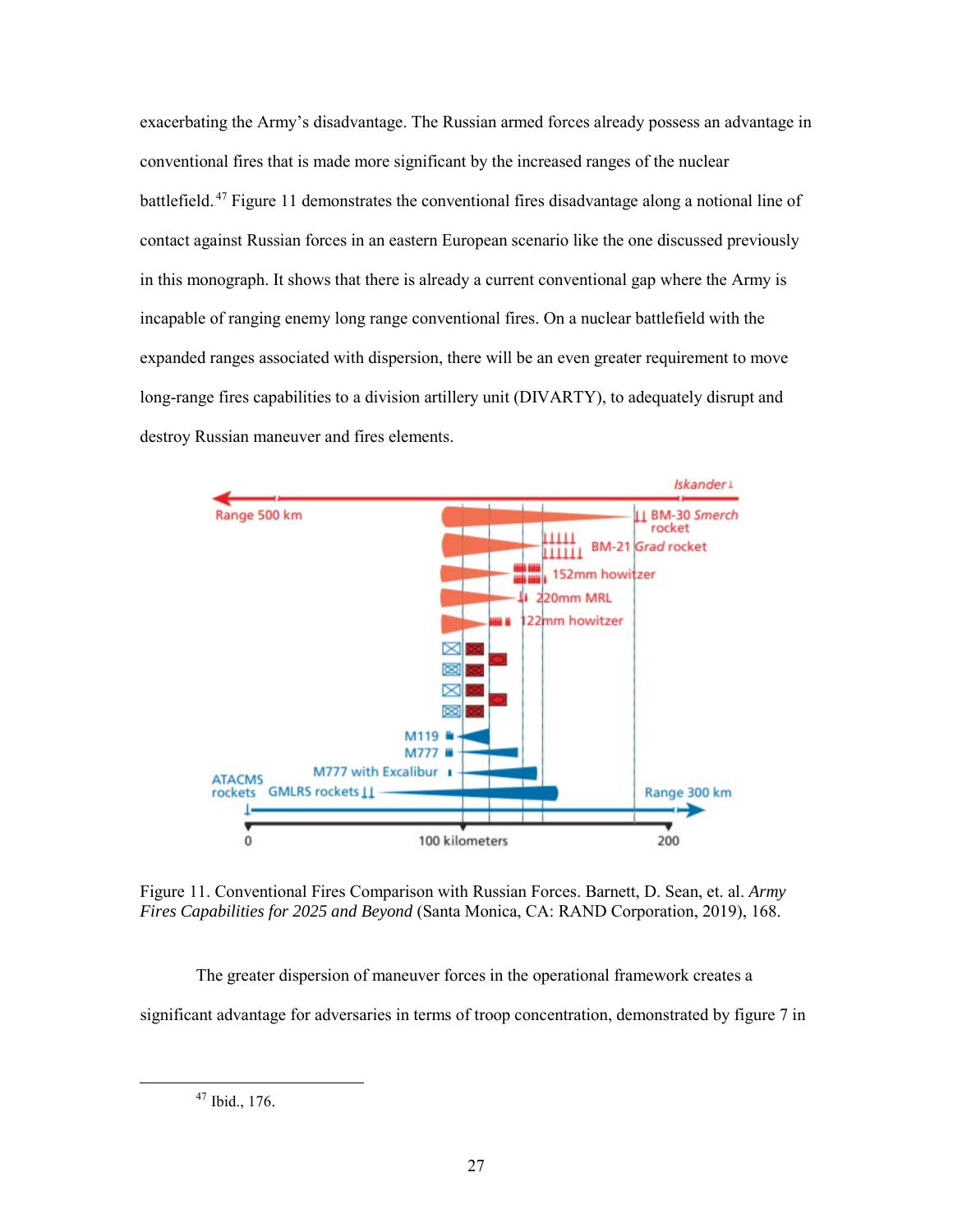the maneuver section. The conventional framework on the right allows a 1:1 force ratio with brigade-sized engagement areas. The expanded framework disperses companies in-depth and breadth at a minimum of 3,000-5,000 meters, based on previous army doctrine and analysis in this monograph.<sup>48</sup> This creates a situation where the enemy may move along the same axis of advance, occupying the same frontage and achieve a 3:1 or better force ratio, encountering battalion-sized engagement areas that are not mutually supporting. The increased number of dispersed engagement areas places a strain on organic fires resources to provide support.

An option is an increased reliance, especially at the Corps level of long-range precision fires. High mobility artillery rocket system (HIMARS) and multiple launch rocket system (MLRS) variants must have a greater presence to shape the deep fight inside the battlefield framework, while simultaneously pre-positioning stocks of ammunition forward with BCTs.<sup>49</sup> This can also include terrestrial-based hypersonic weapons that could have ranges up to 1,400 miles and defeat high payoff, anti-access area-denial (A2/AD) targets, or enemy long-range fires.<sup>50</sup> This also necessitates an emphasis on the joint fight to include as many aviation and naval assets as possible to create redundancy in fires assets. Simply put, the organic fires assets in a typical Army division cannot adequately support maneuver forces in the close fight when the enemy has an asymmetric advantage in troop concentration. Therefore, it is imperative to seek out ways to disrupt the enemy in-depth and attrit their forces to a much greater extent before they contact maneuver units in the close fight.

 Theater missile support with terminal high altitude air defense (THAAD) systems to intercept enemy long-range fires, and LYBNW is another consideration. These systems can

l

<sup>48</sup> Rose, 176.

<sup>49</sup> Barnett, 177.

<sup>50</sup> Kelley M. Sayler, "Hypersonic Weapons: Background and Issues for Congress." Congressional Research Service, R45811, August 27, 2020. 6.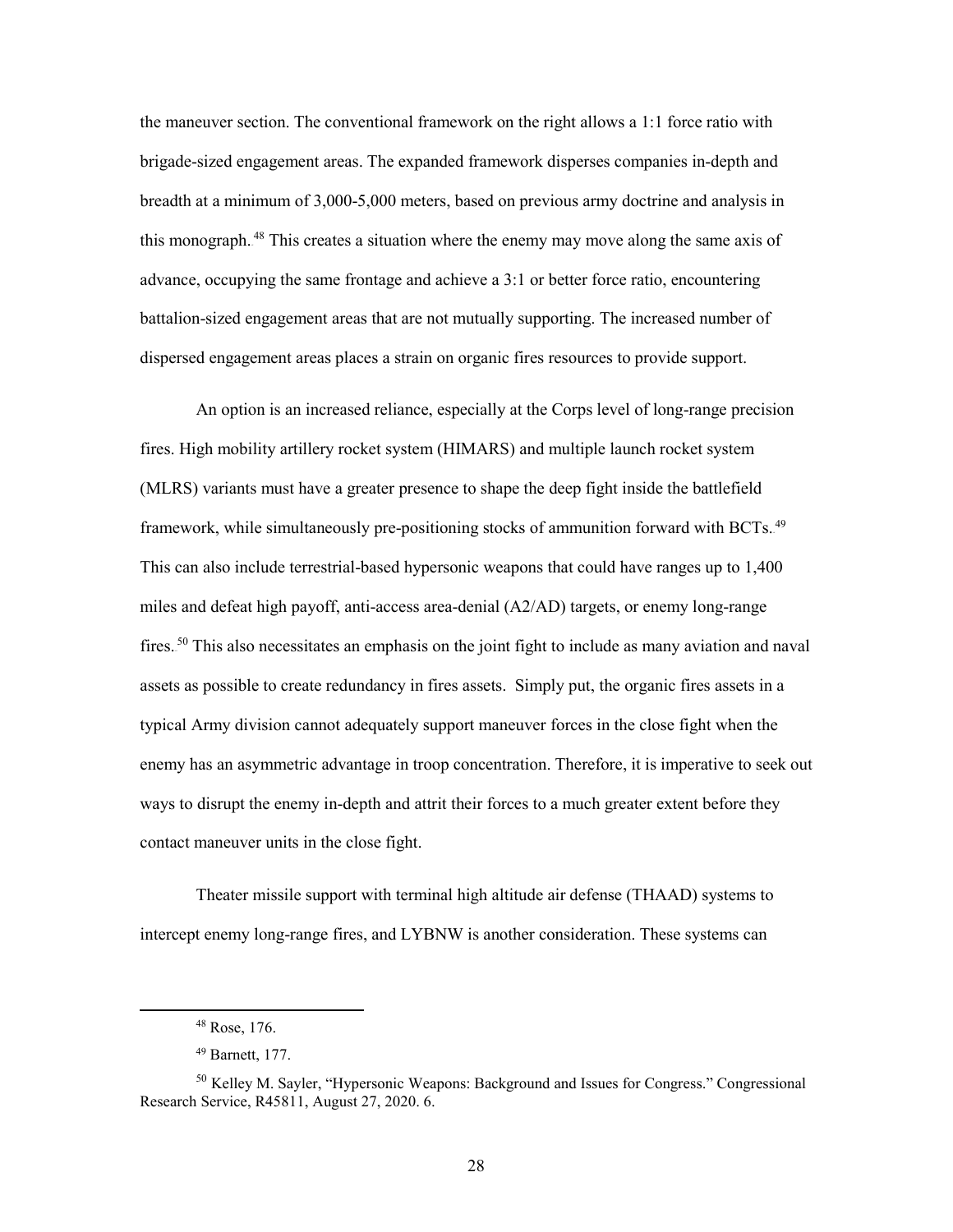counter an adversary's asymmetric advantage and decrease the need for dispersed maneuver units. The problem with these systems is that it is unlikely that THAAD can provide protection over an entire theater, and therefore may be utilized to support small critical areas such as ISBs and ports for theater entry.<sup>51</sup> Divisions can also gain local support from Patriot missile batteries, which can defend against some LYBNW delivery systems such as cruise missiles up to a range of 100km.<sup>52</sup>

The additional consideration for fire support at lower levels is that both fire support and counterfire can create vulnerability to enemy employment of nuclear weapons. This critical vulnerability enables the enemy to achieve overmatch with conventional fires by preventing the Army from using its conventional fires. This increases the need for the Army to possess lowyield battlefield nuclear weapons to deter the enemy from using theirs, and to concentrate their fires on ground maneuver units.

#### Protection and Survivability on the Nuclear Battlefield

Engineering efforts in a nuclear environment must include enhanced shielding of forces. The Army will likely require mobility assets to achieve cross-country mobility, including aircraft to avoid contaminated areas.<sup>53</sup> Maneuver units will require enhanced attachments of engineering units in a dispersed environment to maintain independent operations. For this reason, engineering units will have to focus on providing increased class four support and dig assets to provide field fortifications with limited sustainment. In some cases, mobility may outweigh fortifications for survivability due to the logistics drain of building materials.<sup>54</sup>

<sup>51</sup> Ibid., 3.

<sup>52</sup> US Army, ATP 5-0.2-1, 299.

<sup>53</sup> Mataxis. 89.

<sup>54</sup> Ibid., 92.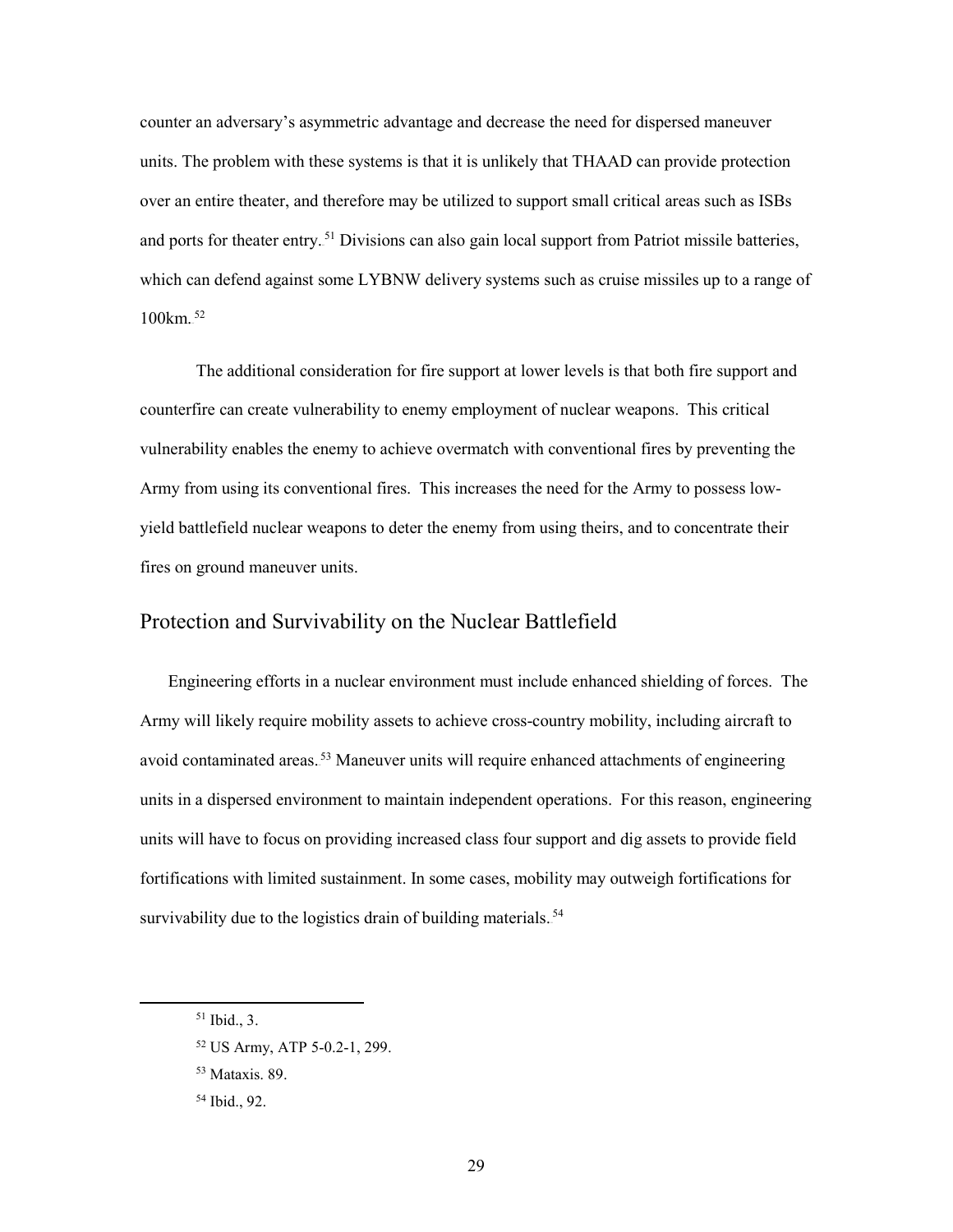Army units must utilize the terrain provided, especially significant terrain features to provide protection and maintain dispersion between units. This minimizes the effects of LYBNW and enhance survivability. Engineering units can utilize these terrain features, reinforcing them with dig assets and overhead cover to minimize the effects of over-pressurization, while maximizing resources. As previously discussed, the use of LYBNW can significantly degrade sustainment by ground, and bulk fuel will likely be the priority of sustainment. Units must plan to employ all class four (CL IV) construction and building materials necessary for protection as early as possible.

Currently, the predominant CBRN unit design allows for decontamination of chemical weapons. SBCTs have a CBRN platoon capability, but this must be expanded in heavy units. The primary responsibility will be the decontamination of routes from the support areas through the consolidation areas. Secondarily the ability of heavy units to detect the employment of nuclear weapons must be expanded, as survivability will be increased by avoiding contaminated areas.<sup>55</sup> The Army's CBRN capabilities are largely present in National Guard units, requiring prior coordination for deployment to a theater with potential LYBNW threats.<sup>56</sup> With a near-peer threat such as Russia, this will likely have to be transferred to the active component to expand the capability of heavy units, especially in contested environments where CBRN commanders are required to support and organize activities at points of debarkation.<sup>57</sup> Detection capability must also be passed down to maneuver units, which is currently focused on chemical weapons.

The use of deception can also be used as another method of protection, by disrupting the enemy's ability to detect and target Army units and deliver LYBNW. A division commander has

<sup>55</sup> US Department of the Army, *Army Doctrine Publication 3-37, Protection* (Washington, DC: Government Publishing Office, 2019), 2-3.

<sup>56</sup> Joint Chiefs of Staff, *JP 3-41*, *Operations in Chemical, Biological, Radiological, and Nuclear Environments,* (Washington, DC: Joint Chiefs of Staff, 2020) I-18.

<sup>57</sup> US Joint Staff, JP 3-41, I-21.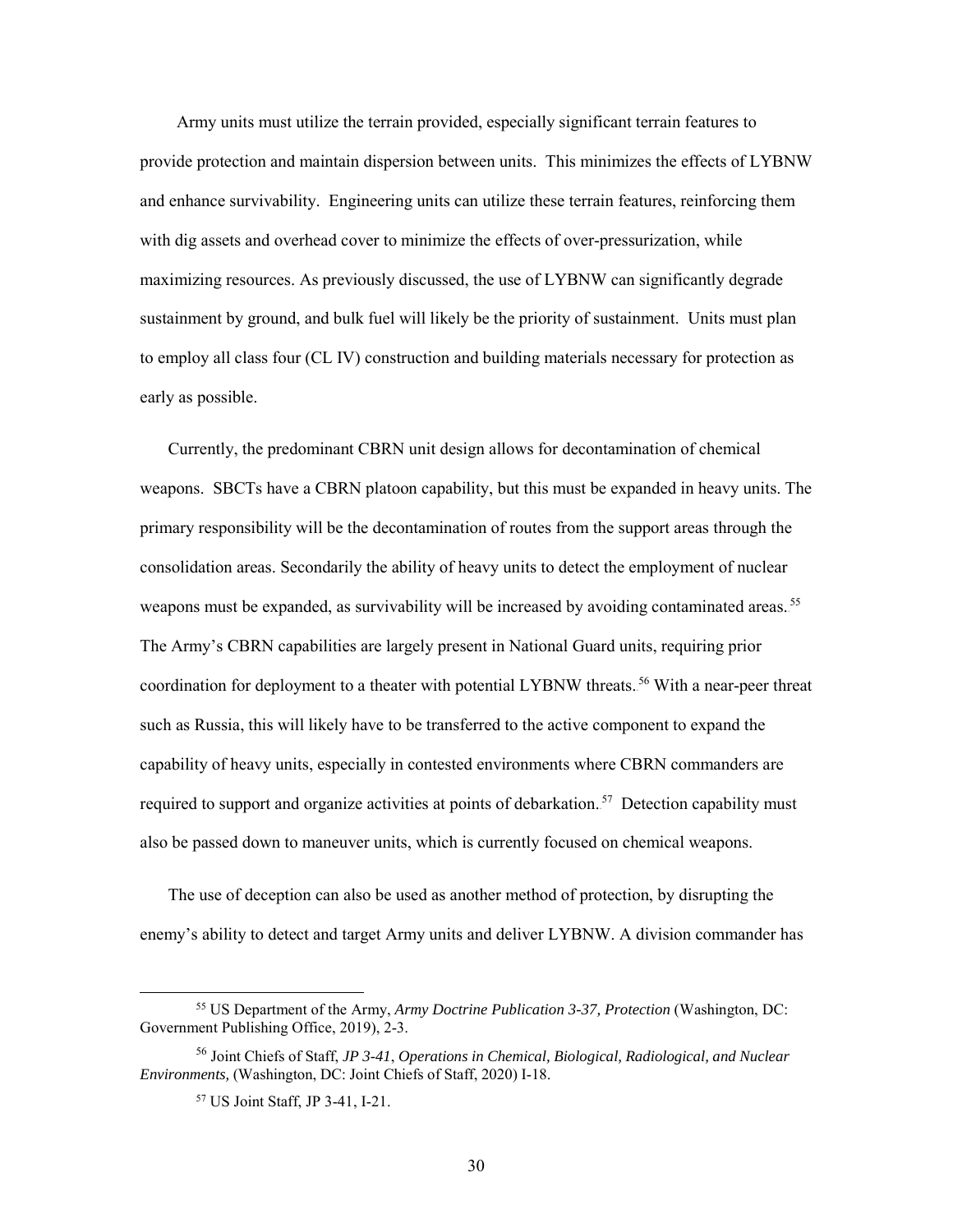deception capabilities including military information support operations (MISO), operational security (OPSEC), camouflage, and concealment, which can be coordinated by establishing a deception working group.<sup>58</sup> Part of deception must include a plan for physical deception, i.e., fake vehicles, and part must include masking electromagnetic signature. This is important considering the conventional fires disadvantage that already exists, but it is even more critical when considering the threat of nuclear weapons. Cyber operations must also support military deception by denying the enemy the ability to detect command nodes and other high-value American targets.

### Comparing the Pentomic Division and the Modern Division

 The Army evolved the Pentomic Division structure to deal with the potential threat of nuclear weapons. This concept can help show how the Army attempted to deal with the problems of a nuclear battlefield and its inherent dispersion in the maneuver, fires, sustainment, intelligence, and protection warfighting functions described above. The pentomic concept was designed with the importance of dispersion in mind. It sought to improve survivability against nuclear weapons, fighting on a deep and fluid battlefield where units may not be tied into one another.<sup>59</sup> The concept relied on pushing decision-making down to lower levels. Battalions were considered the lowest level unit capable of conducting an independent fight while being small enough to be considered expendable. The battalion was renamed the battle group and fires assets were pushed down to them from the division. $60$ 

<sup>58</sup> Burket, 111.

<sup>&</sup>lt;sup>59</sup> A.J. Bacevich, *The Pentomic Era: The US Army Between Korea and Vietnam* (Washington DC: National Defense University Press, 1986), 104.

<sup>60</sup> Ibid., 106.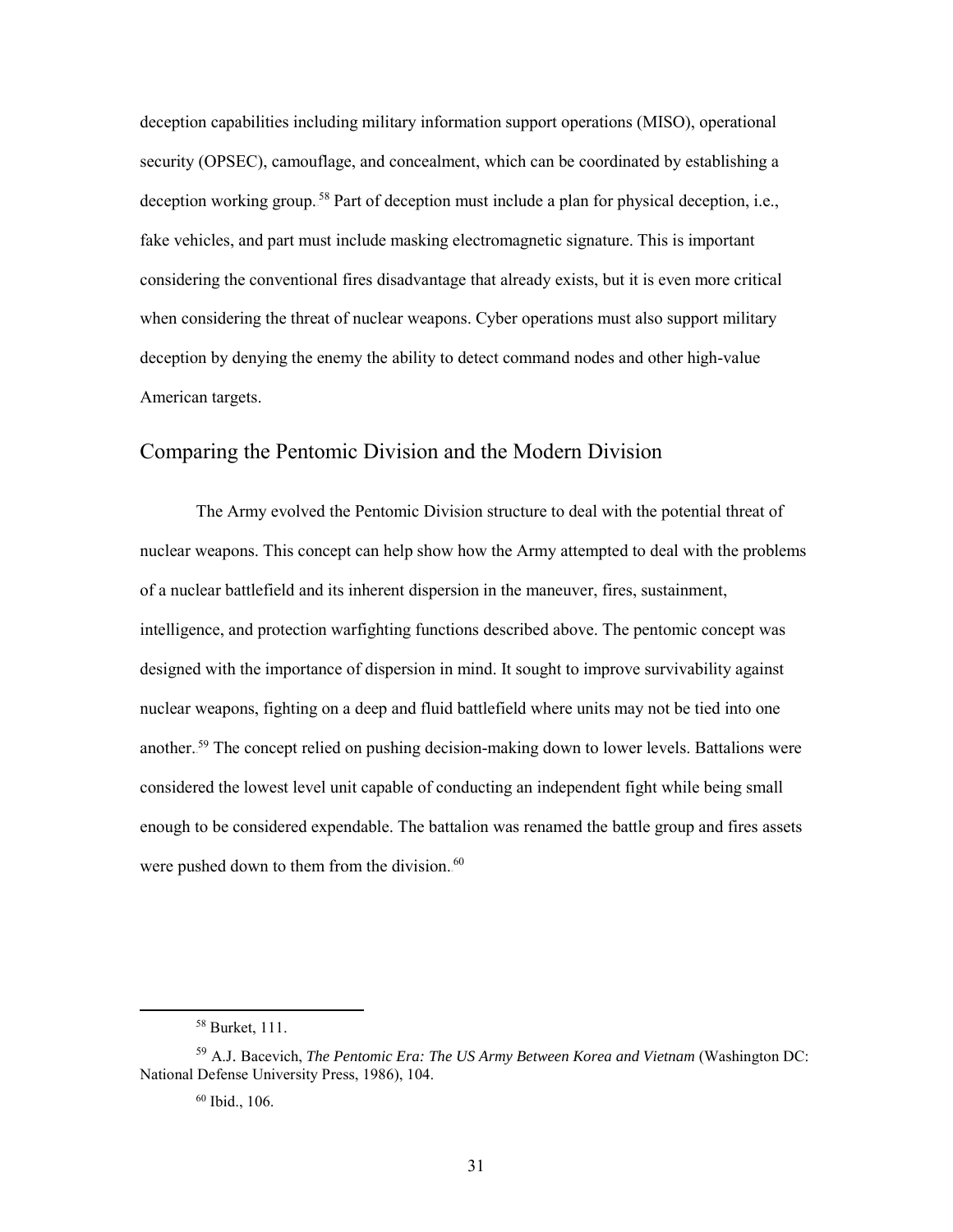The Pentomic Division structure has some similarities to the Army's combined arms battalions (CAB). Each battlegroup, like a CAB, was an administratively self-contained unit.<sup>61</sup> BCTs are a much larger unit than the Pentomic Division battle groups, but the combined arms battalions today have significant similarities with a headquarters company and four maneuver companies. The primary difference is in fire support. The pentomic infantry battle group had a battery of 105mm howitzers attached to the unit, whereas a CAB only has mortars as an organic asset. The overall divisional structure also differs greatly due to the lack of brigade headquarters in the infantry and airborne divisions.<sup>62</sup> The pentomic armor division more closely resembles today's heavy division, with three armored brigades. The major differences being that some brigades contained combined arms or armor pure battalions, and the division retaining a reconnaissance squadron and division artillery.<sup>63</sup>

 This previous point is an issue that is currently in flux, as division artillery is a headquarters element in divisions today. Additionally, reconnaissance is a major issue as the Army went away from division cavalry, and placed squadrons at the brigade level. Division aviation was a critical element in the pentomic infantry division, as previously discussed, and the number of helicopters increased more than threefold.<sup>64</sup> The BCT system created a less standardized force than the pentomic concept as well. The eleven divisions in the Army have a mixture of infantry, armored, and stryker brigade combat teams, and the divisions themselves operate mostly as independent headquarters. In terms of independent action, one of the most glaring capabilities the Pentomic Division possessed that does not exist today is a LYBNW arsenal.

 $61$  Mataxis. 105.

<sup>62</sup> Ibid., 114.

<sup>63</sup> Ibid., 118.

<sup>64</sup> Bacevich, 108.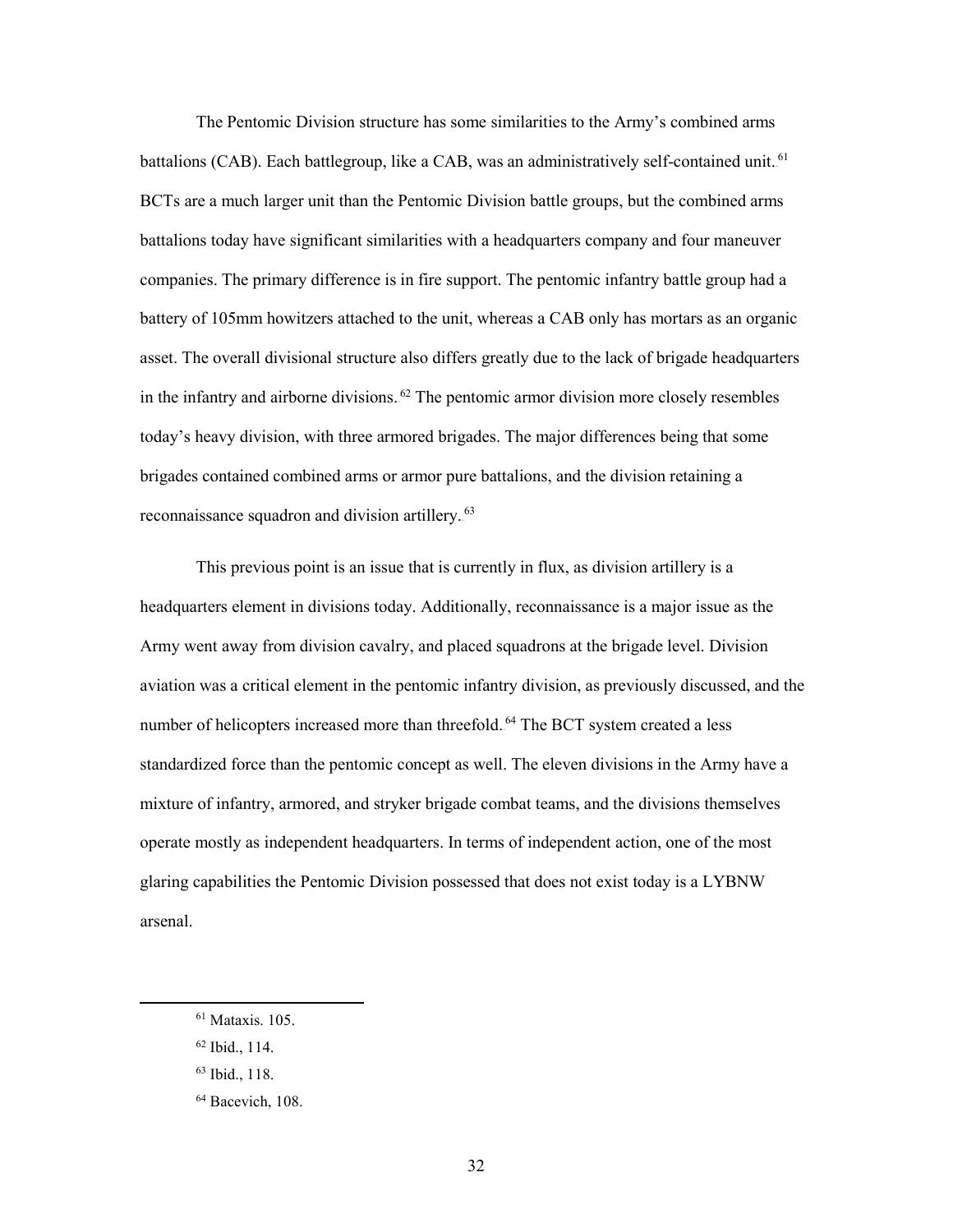#### A Consideration of the Return of the Army's LYBNW Arsenal

The Army currently does not have low-yield battlefield nuclear weapons in the fire's arsenal. The implications of not having them create an asymmetric problem for ground forces against nuclear armed adversaries. The implication is that American ground force deployment can be deterred without an escalation to strategic nuclear weapons. To have local deterrence against adversaries in a theater of operations it may be necessary to bring back this capability. Joint doctrine states that joint force commanders (JFCs) must deter employment of weapons of mass destruction (WMD), including nuclear weapons, by providing a credible threat of unacceptable consequences.<sup>65</sup> The return of LYBNW to the Army creates a redundant capability to create that credible threat.

Low-yield nuclear weapons in the Army's arsenal allow ground forces to engage adversary nuclear weapons, forward and rear areas. The Army could utilize them to target the enemy at different echelons, including fixed targets such as airfields, enemy fire support, and nuclear storage areas.<sup>66</sup> This capability limits the enemy's ability to employ nuclear weapons on American ground forces without exposing their forces to the same effects. It also prevents the enemy from concentrating forces, forcing the same dispersion that American forces must employ in a nuclear environment. The effect of this prevents the enemy from concentrating forces on dispersed American maneuver units, preventing the enemy from pursuing limited objectives.

The current *National Security Strategy* states the importance of a modern nuclear deterrence, and the need to maintain a credible nuclear capability, but this is stated at the strategic level.<sup>67</sup>

<sup>65</sup> Joint Chiefs of Staff, *Joint Countering Weapons of Mass Destruction. JP 3-40* (Washington, DC: Joint Chiefs of Staff, 2019), IV-6.

<sup>66</sup> Ochmanek, 196.

<sup>67</sup> The White House, *2018 National Security Strategy*, accessed 20 October 2020, https://www.whitehouse.gov/wp-content/uploads/2017/12/NSS-Final-12-18-2017-0905.pdf.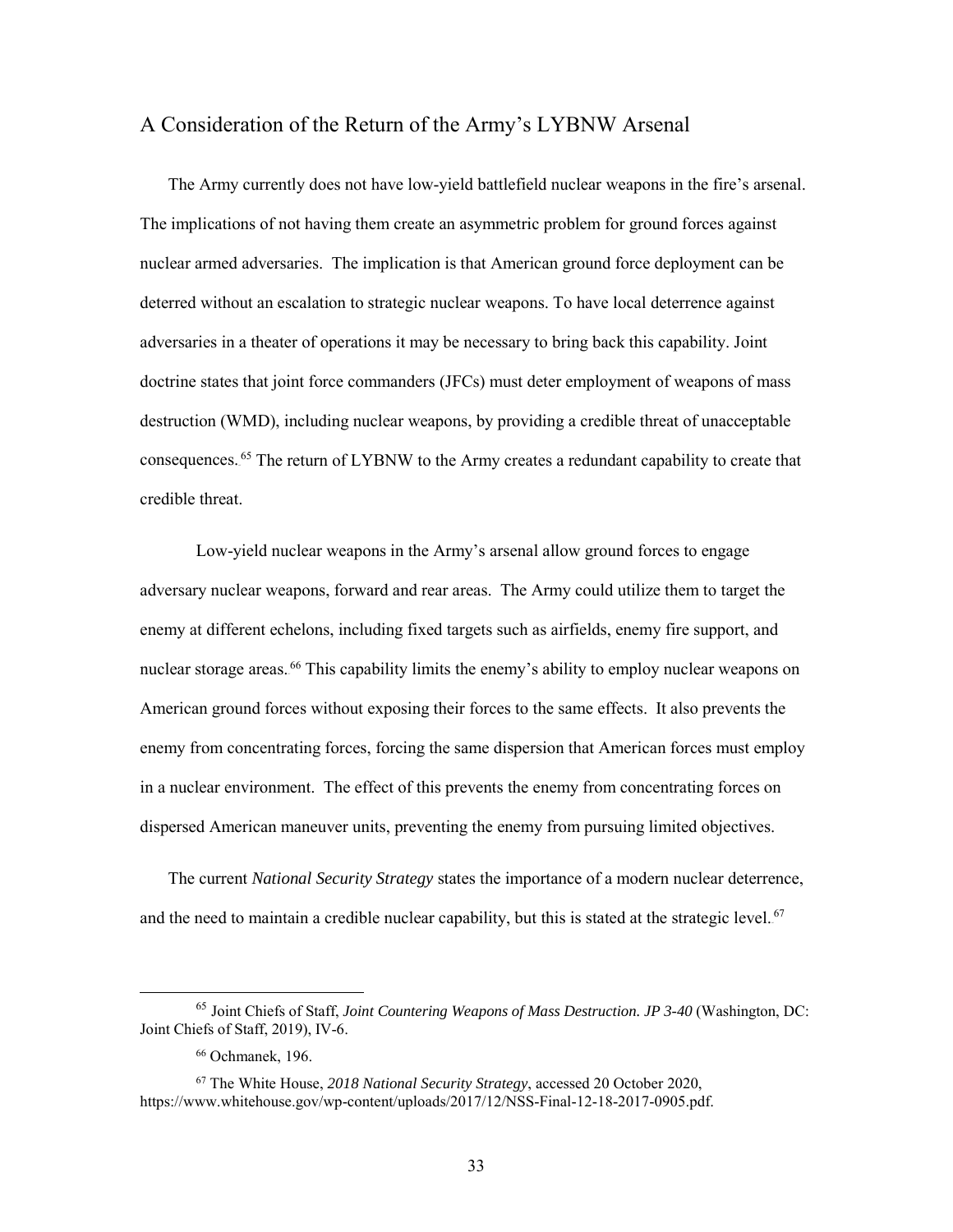The problem is that Russia has already violated the Intermediate-Range Nuclear Forces treaty. This is compounded by the threat of regional nuclear actors such as Iran and North Korea. The importance of nuclear deterrence is stated, but there is an avenue in non-strategic nuclear weapons that may allow the US adversaries to attack conventional forces while avoiding a strategic retaliation. Therefore, LYBNW in the Army inventory could act as a deterrent on a regional scale. This also imposes an equal and opposite effect on enemy conventional forces, forcing them to fight in the same dispersed array as American conventional forces. This eliminates the potential asymmetric advantage America's adversaries currently possess. In the past, this idea was recognized insofar as to suggest that LYBNW capabilities are unlikely to be used but their deterrent effect is not predicated on their numbers, but rather what they mean for the enemy.<sup>68</sup>

The use of nuclear weapons also has considerable ramifications that must also be considered. There is considerable weight to the argument that there are no such thing as tactical nuclear weapons. Their use may prompt an escalation to the use of strategic nuclear weapons, and the impact of their use in allied countries may not be possible politically. President Lyndon Johnson stated as much six decades ago, "Make no mistake. There is no such thing as a conventional nuclear weapon. For 19 peril-filled years, no nation has loosed the power of the atom against another. To do so now is a political decision of the highest order."<sup>69</sup> LYBNW may not provide the deterrence needed alone but may also be coupled with a cross-domain deterrence strategy,

<sup>68</sup> Van Cleave, 87.

 $69$  Ibid., 7.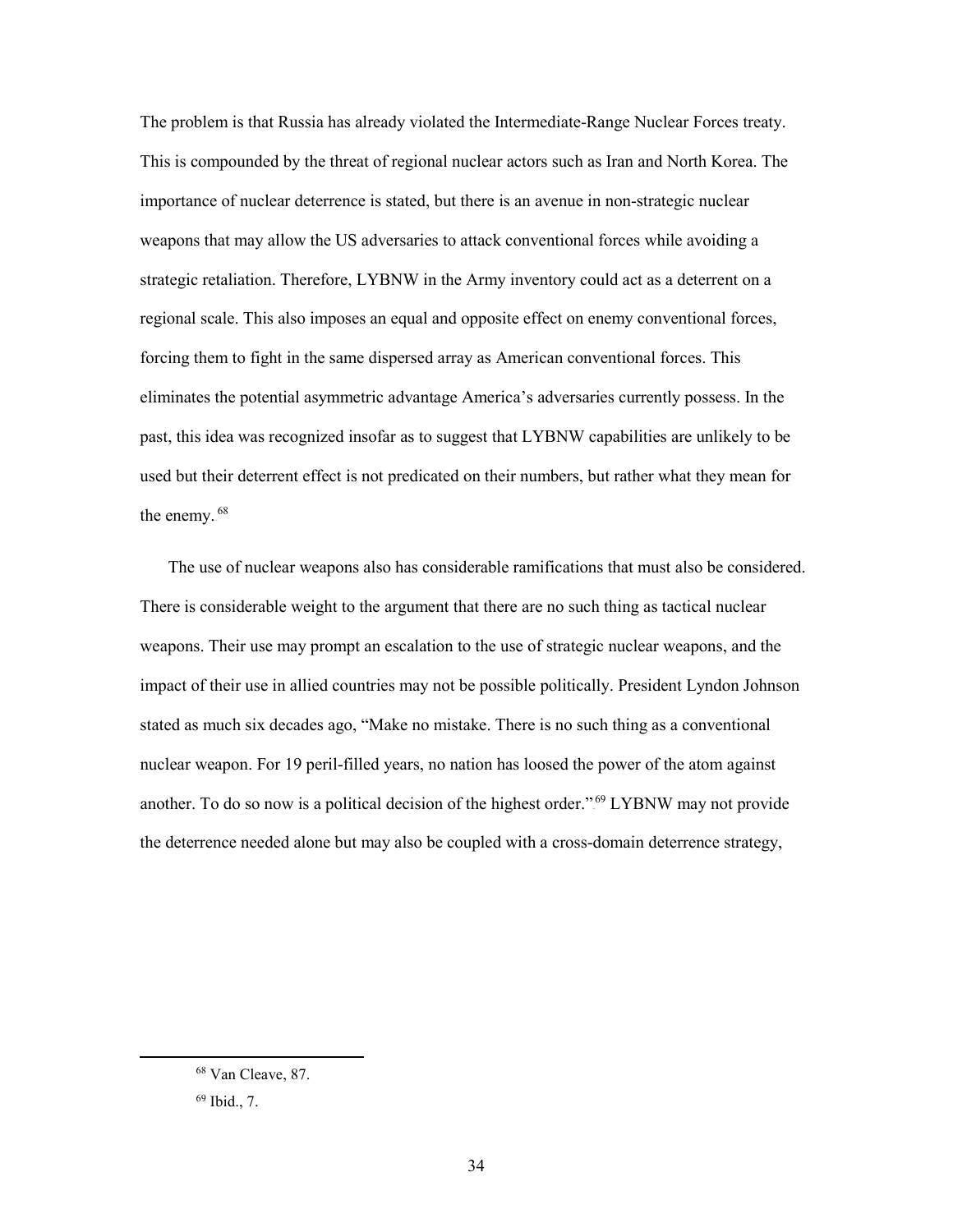reminiscent of NATO's flexible response strategy.<sup>70</sup> This includes the ability to deny the enemy space and cyberspace, which are critical to employing nuclear forces.<sup>71</sup>

In past doctrine, the corps was the release authority for tactical nuclear weapons. This makes sense in the operational framework, as the effect of nuclear weapons is likely to be targeted at operational objectives. However, the political reality may dictate that release authority remains at the national level. Therefore, consideration of nuclear weapons in the Army will likely follow the logic of Bernard Brodie: "Thus far the chief purpose of our military establishment has been to win wars. From now its chief purpose must be to avert them."<sup>72</sup> Authority for employment may be retained at a national level, but the existence of the capability can still help military leadership prevent escalation and contain conflict to conventional means.

The deployment of nuclear weapons must also be concentrated in the corps deep area beyond the fire support coordination line to achieve standoff from Army ground forces. The corps can utilize these weapons to maintain combat superiority over the enemy while maneuvering divisions to accomplish operational objectives.<sup>73</sup> A nuclear capability at the corps level also allows divisions to nominate operational targets in the targeting cycle. In this sense, the release authority must be high enough to maintain an operational focus, while low enough to achieve a flexible and timely response to the enemy. Even if LYBFNW are present in the Army solely for deterrence they will force units to train for these considerations and plan against a more realistic enemy composition. American forces must consider the potential of operating on a nuclear

 <sup>70</sup> David Fisher, *Morality and War, Can War be Just in the Twenty-First Century?* (Oxford: Oxford University Press, 2011), 151.

<sup>71</sup> John R. Lindsay, and Eric Gartzke, *Cross-Domain Deterrence: Strategy in an Era of Complexity* (New York: Oxford University Press, 2019), 13.

<sup>72</sup> Bernard Brodie, *The Absolute Weapon* (New York: Harcourt Brace, 1946), 76.

<sup>73</sup> US Army, FM 100-30, 3-4.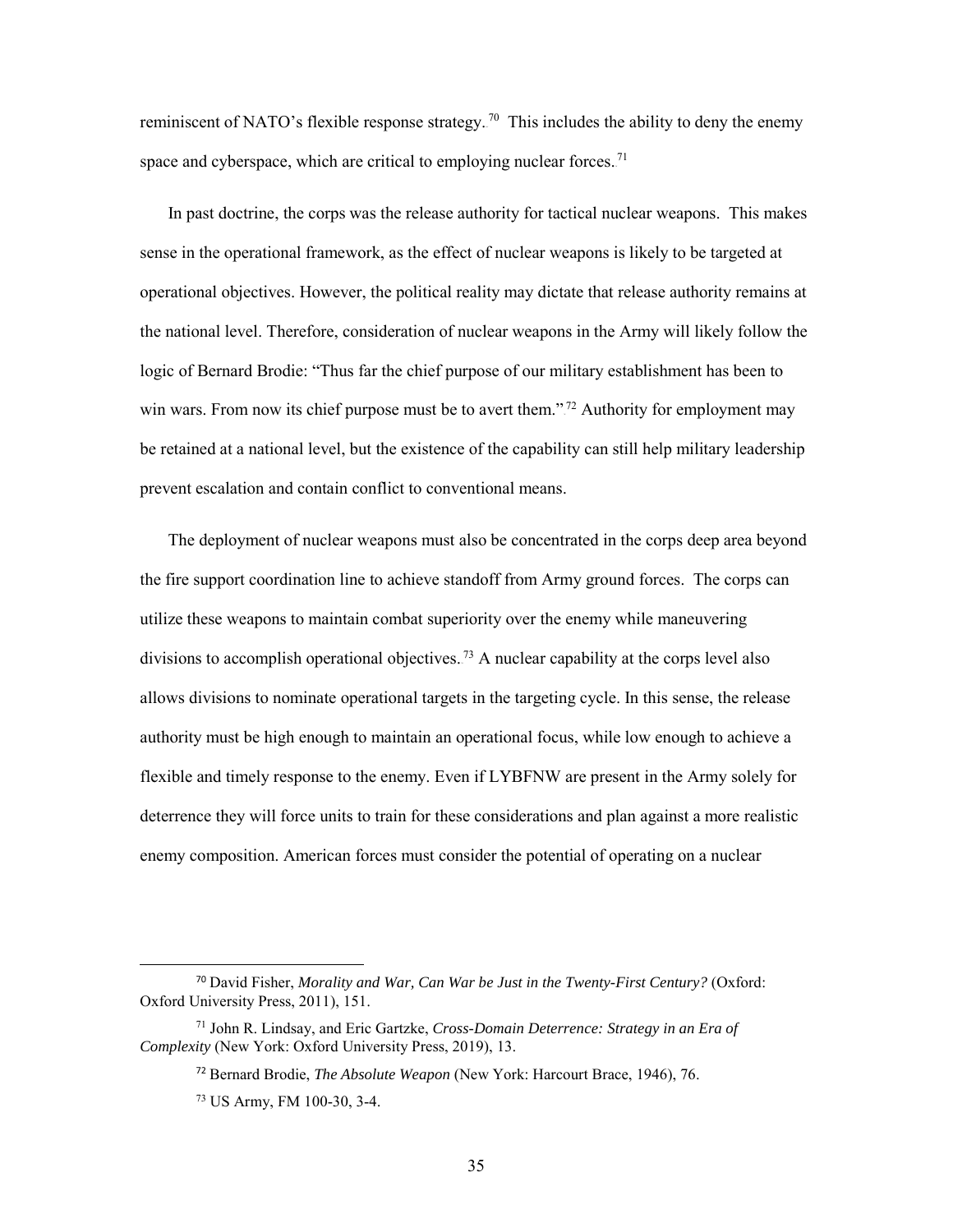battlefield and avoid conventional thinking alone. LYBNW in the Army's arsenal can force that change in mindset.

Currently, nuclear forces are placed in the Navy and Air Force, making the Army reliant on them for any nuclear support.<sup>74</sup> Additionally, reliance on the Air Force and Navy to deliver conventional and nuclear weapons creates a significant vulnerability to complex enemy integrated air defense systems (IADS) and A2AD systems.<sup>75</sup> This limitation weakens the American military's ability to respond to enemy LYBNW use in kind. Theorists of massive retaliation felt that LYBNWs were useless and detracted from strategic deterrence, as any war between nuclear powers was sure to escalate to large scale exchanges.<sup>76</sup> The current reality is that a multi-polar world presents a realistic need for a return of LYBNW to the Army to maintain deterrence, improve training and planning, and ensure the possibility of limited response options. Ultimately, the conclusion here is one that Bernard Brodie made, "It is nonsense to hold that a force trained and equipped to fight conventionally – even though it has some essentially unusable nuclear weapons behind it – makes a better deterrent than one of comparable size trained and equipped to fight from the beginning with nuclear weapons designed exclusively for tactical use." $77$ 

### Recommendations

Warfighting functions are significantly impacted in ways that create capability gaps. Intelligence systems rely on communications, with multi-domain operations providing capabilities to the division from national level assets. The problem is that on a nuclear battlefield this architecture may be degraded. The current division structure does not provide division

 $\overline{\phantom{a}}$ 

<sup>74</sup> US Army, FM 100-30, 3-2.

<sup>75</sup> Gordon, 176.

<sup>76</sup> Bernard Brodie, "The Development of Nuclear Strategy," *International Security* 2, no. 4 (Spring 1978): 76, accessed 09 February 2021, https://www.jstor.org/stable/2538458?seq=19

<sup>77</sup> Ibid., 78.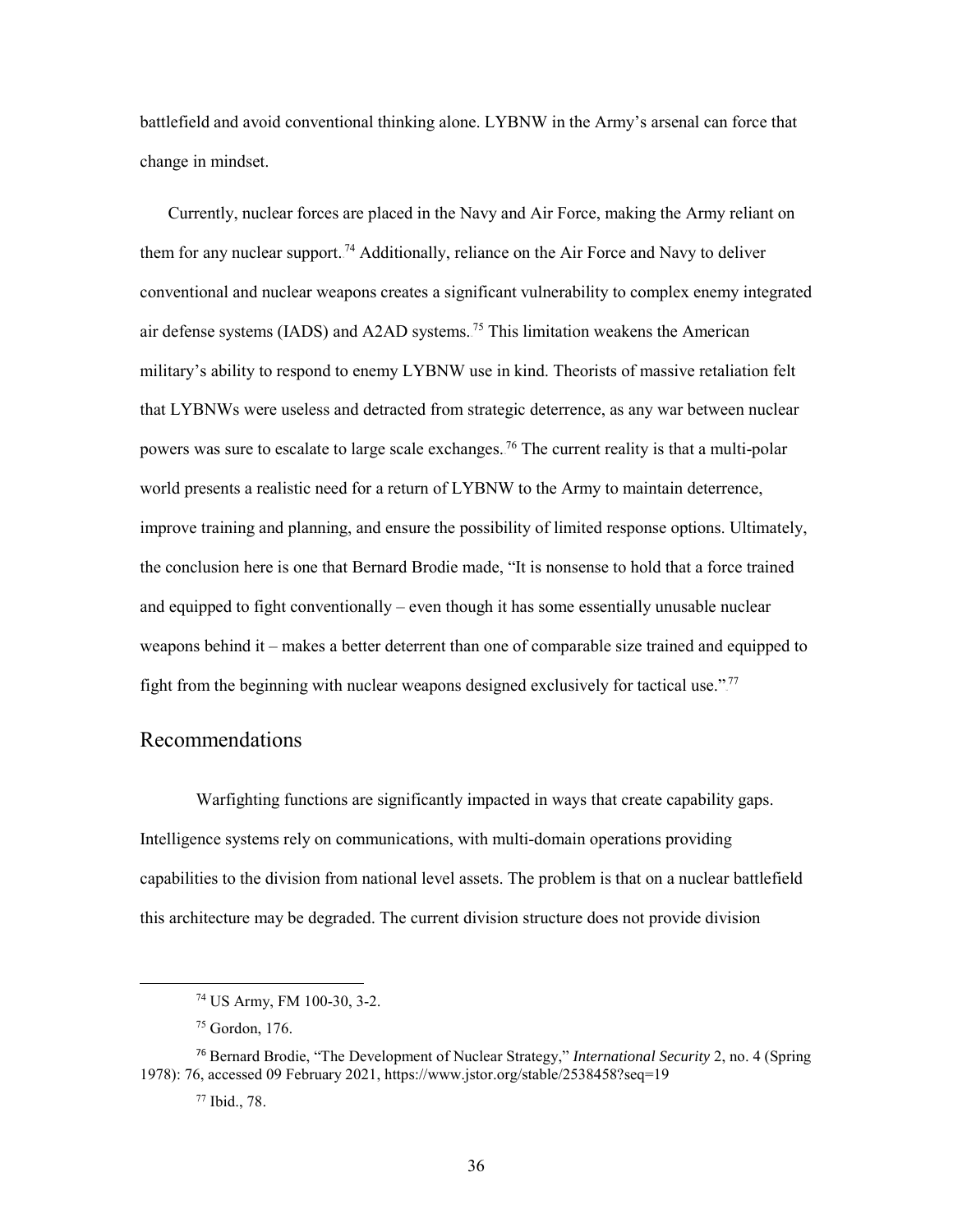cavalry, which reduces necessary reconnaissance capability on a dispersed battlefield. It is recommended that divisions retain armored division cavalry capability. This squadron must also be equipped with autonomous systems that can help cover the depth and breadth necessary to detect enemy formations long before they can enter the close area. This prevents the enemy from massing forces against small and dispersed American elements. Division cavalry and BCTs must have the capability of employing drones to protect flanks and detect the enemy, while simultaneously having access to layered and redundant detection assets.

The greatest difficulty for movement and maneuver will be the effect of dispersion on concentrating forces. Cross-country mobility of assets will be critical, and vehicles must enhance survivability. Units will be spread out down to the company level in ways that prevent mutual support. Units must also be able to rapidly concentrate at specific points in the offense or defense to defeat massed enemy forces. With those considerations in mind, it is recommended that the Army increase funding for light armor platforms to increase mobility in heavy units and survivability in light units. At the same time, division maneuver enhancement brigades will require more bridging assets to enhance mobility and provide multiple options, preventing massing of forces that give the enemy a target for LYBNW.

Sustainment is a critical vulnerability on the nuclear battlefield. It is not fully addressed in previous doctrine and organizational formulations such as the Pentomic Division. Current logistics estimates with the changes in the size of the operational framework to accommodate dispersion, demonstrate this vulnerability. In the previous doctrine and in the pentomic concept there is an emphasis on using aviation for sustainment, and the Pentomic Division accommodated this with an increase in aircraft. CL III requirements for an ABCT today demonstrate that the division does not have the aircraft capacity to conduct resupply. It is recommended that divisions increase their number of rotary-wing transport aircraft, along with a significant increase in bulk fuel storage capability. Commanders must be able to pre-position classes of supply as far forward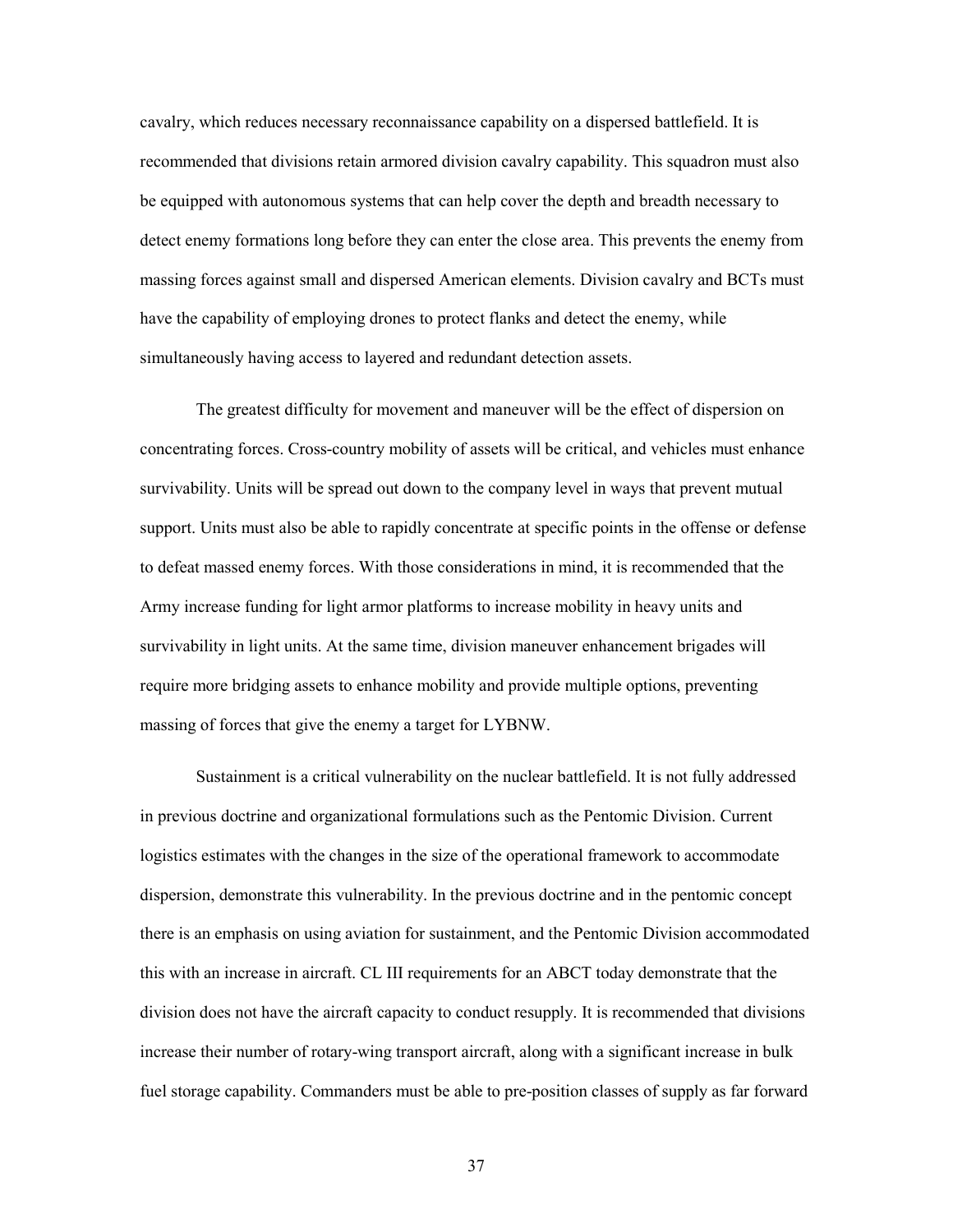with BCTs as possible. The Army must also invest in self-driving systems to deliver supplies by ground if MSRs are denied using LYBNW. Autonomous systems can help limit exposure to the effects of fallout and maintain the supply levels necessary to conduct operations. In terms of sustainment, commanders must possess the tools to create independence among units, as well as flexibility and redundancy to support them.

Current fires systems are inadequate to support maneuver units in the close area on a nuclear battlefield. The ranges required to disrupt enemy units and suppress even their conventional fires demonstrate significant capabilities gaps. The division does not possess the capability to disrupt the enemy at significant ranges to prevent their asymmetric advantage in maneuver. Towed artillery and artillery that must be moved by aircraft are simply not mobile enough to avoid becoming a target of LYBNW, or conventional enemy systems. On a nuclear battlefield, artillery systems must be as mobile as possible. Corps and theater army fires can provide shaping beyond the fire support coordination line (FSCL), but not enough to negate enemy advantages, and joint fires, including aircraft, must also contend with enemy integrated air defense systems (IADS). To counter enemy advantages, the Army must gain greater long-range precision fires capabilities, including hypersonic, and greater long-range mobile artillery at the BCT level. It is also imperative that missile intercept systems such as THAAD provide a capability down to at least the division level.

 Survivability on a nuclear battlefield is primarily achieved through dispersion, but two other capabilities must be discussed generally. One is protection, provided by engineering assets and the second is nuclear biological chemical (NBC) decontamination capability. Dig assets, such as the D7, are necessary in greater numbers. This, coupled with bridging assets, make the maneuver enhancement brigade a focal point of investment for increased capability within the division structure. More assets in the maneuver enhancement brigade (MEB) can provide more survivable defensive positions at the outset of conflict. NBC capability must also be considered.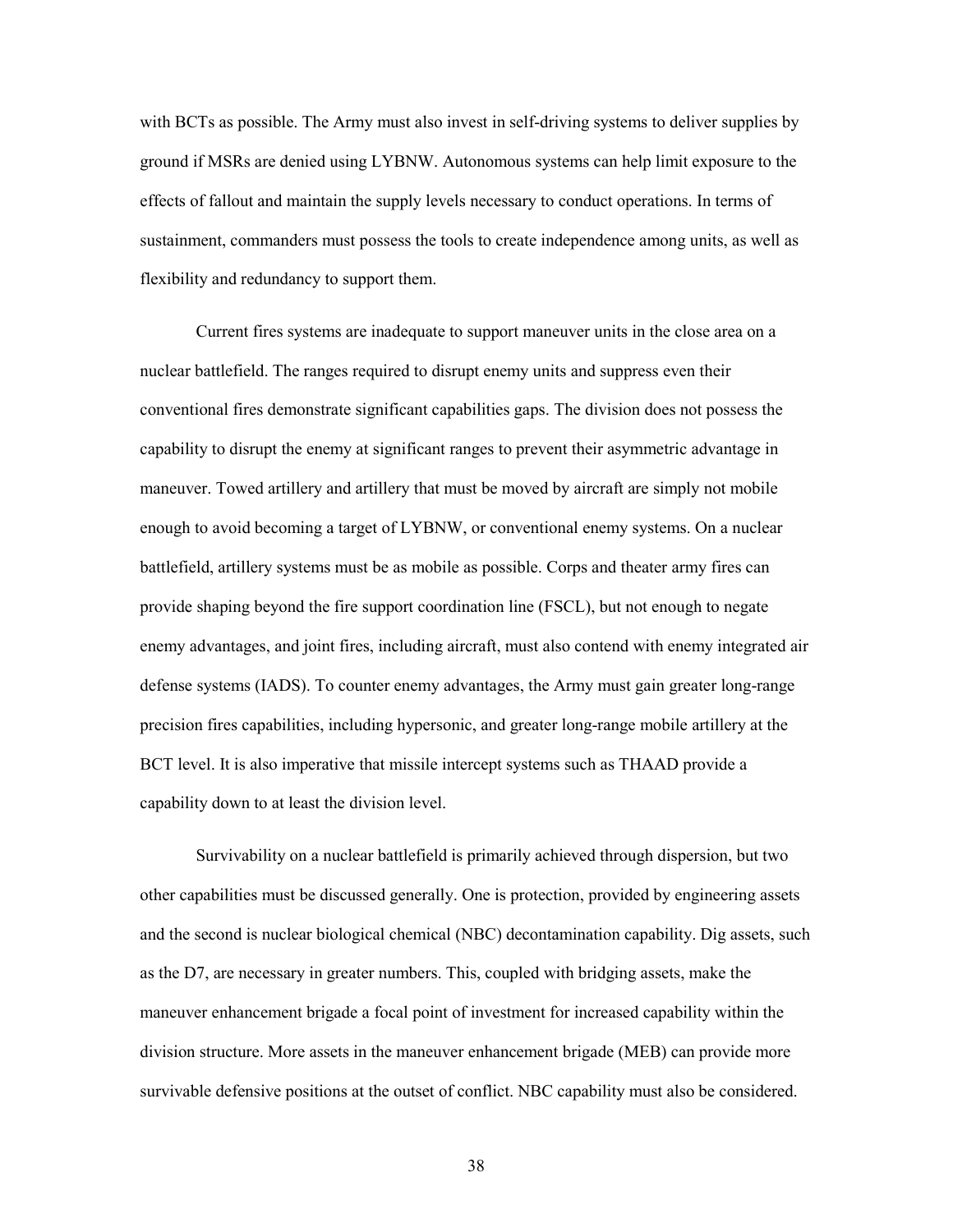Currently, NBC platoons do not exist in every division. Decontamination must be incorporated into all division organizations. Detection capabilities must be pushed down to the company level as well. Units should bring back the position of a nuclear officer to calculate safe distances to be able to maneuver effectively. Also, the division must possess more military deception capability, including in the cyber domain, and on the electromagnetic spectrum, to mask the presence of critical assets.

The Pentomic Division provides a comparison to understand potential ways that the Army today is deficient in providing capabilities to operate on a nuclear battlefield inside the warfighting functions discussed above. The comparison demonstrated the need for division reconnaissance, the emphasis on maneuverability, and increased aviation assets, as well as pushing capable fires assets to lower levels. The comparison serves ultimately to prepare the modern Army to think about what the lowest level of a self-contained unit should look like, in terms of capability and expendability. The comparison also brings up the subject of the Army's nuclear weapon arsenal.

 The primary consideration of returning the Army's LYBNW capability is deterrence. There is significant debate about how quickly their use may force the use of strategic nuclear weapons. The current doctrine and potential deployment of LYBNW by US adversaries creates an asymmetric advantage for their conventional forces that cannot be ignored. The capabilities gap that exists in the warfighting functions discussed throughout this monograph exists primarily due to how conventional forces on each side must operate. If the US Army possessed LYBNW, the operational framework returns to equilibrium for conventional forces. Currently, nuclear weapons are retained by the Navy and Air Force, but in a contested environment there is no guarantee that either can deliver a weapon to support ground forces. It is therefore recommended that the Army regain some capability so that effective deterrence can be messaged to a potential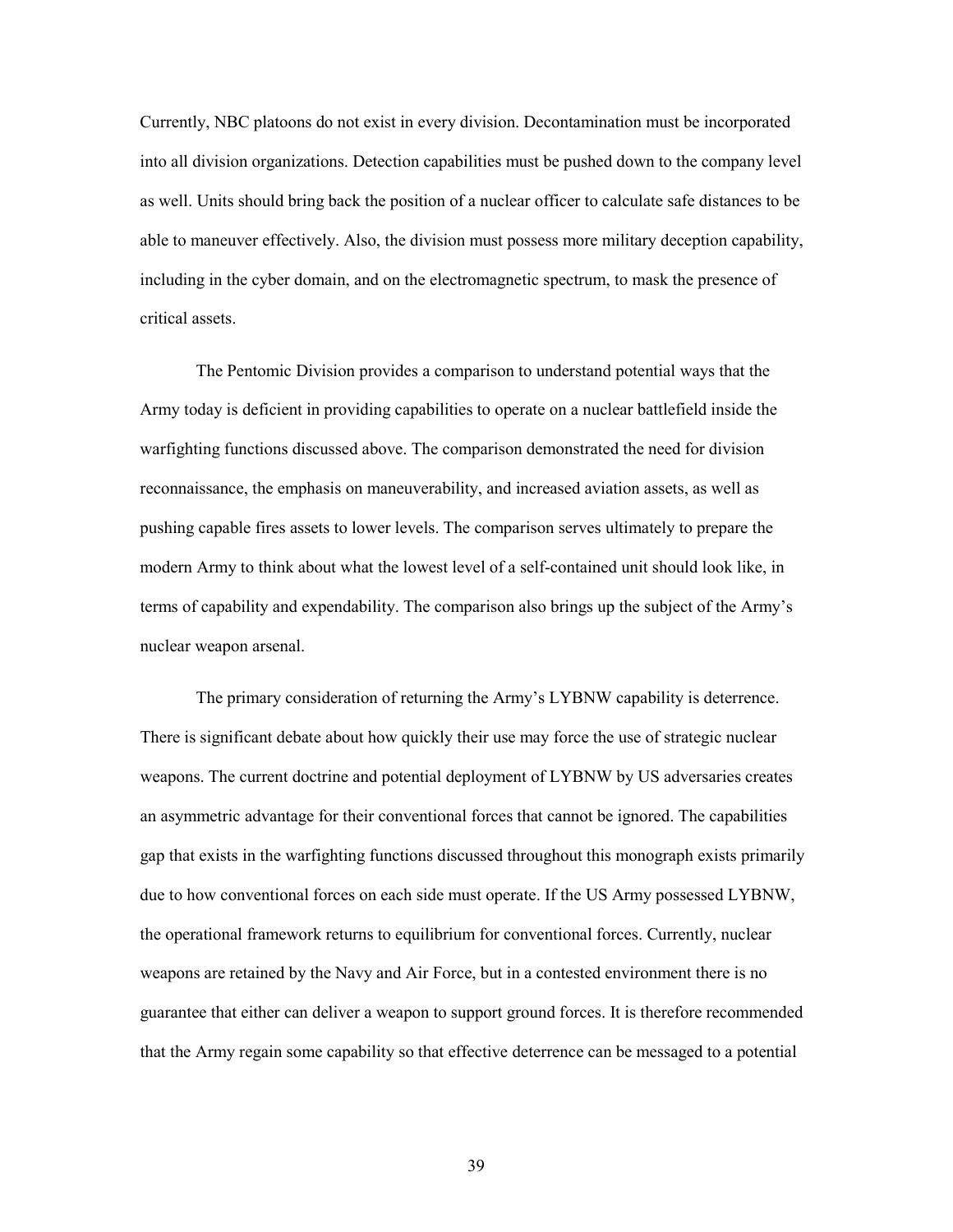enemy. A return of LYBNW to the Army's arsenal creates a more effective force, with the correct mindset to plan and train for a nuclear battlefield.

### Conclusion

The Army does not have the luxury of avoiding the topic of nuclear weapons. LYBNWs create an asymmetric advantage for American adversaries. It is incumbent on Army leadership to modify existing capabilities to adapt to that threat. Russia, China, and North Korea are actively working on and training their forces for the use of these weapons. Leadership in the Army must address this fact in any scenario in which the Army is required to deploy, build, and sustain combat power, and conduct operations.

 The tangible effects of adapting to this threat is manifested by an examination into the size and scope of the operational framework. The need for dispersion to enhance survivability is one of the greatest challenges in nuclear operations. It is necessary to prevent the enemy from massing LYBNW on lines of communication, ports, intermediate staging bases, and units conducting offensive and defensive maneuvers. This dispersion creates a set of problems by warfighting function on its own. This monograph argues what those capability gaps are, with the recognition that commanders must balance the risk to mission and risk to force, along with the natural constraints of terrain. Considering the specific effects of nuclear weapons, including blast, radiation, emp, etc., this monograph focuses more on heavy armor units, due to survivability considerations. It also utilizes its weapons systems to demonstrate distances in the operational framework and calculate sustainment requirements.

 The analysis and recommendations in this monograph cannot completely approach a final solution to the question of LYBNWs and their impact on warfare generally. It does, however, present the need for an expanded examination of the Army's organizational structure, capabilities, and doctrine, so that future concepts incorporate this threat. The Army must adapt to this threat in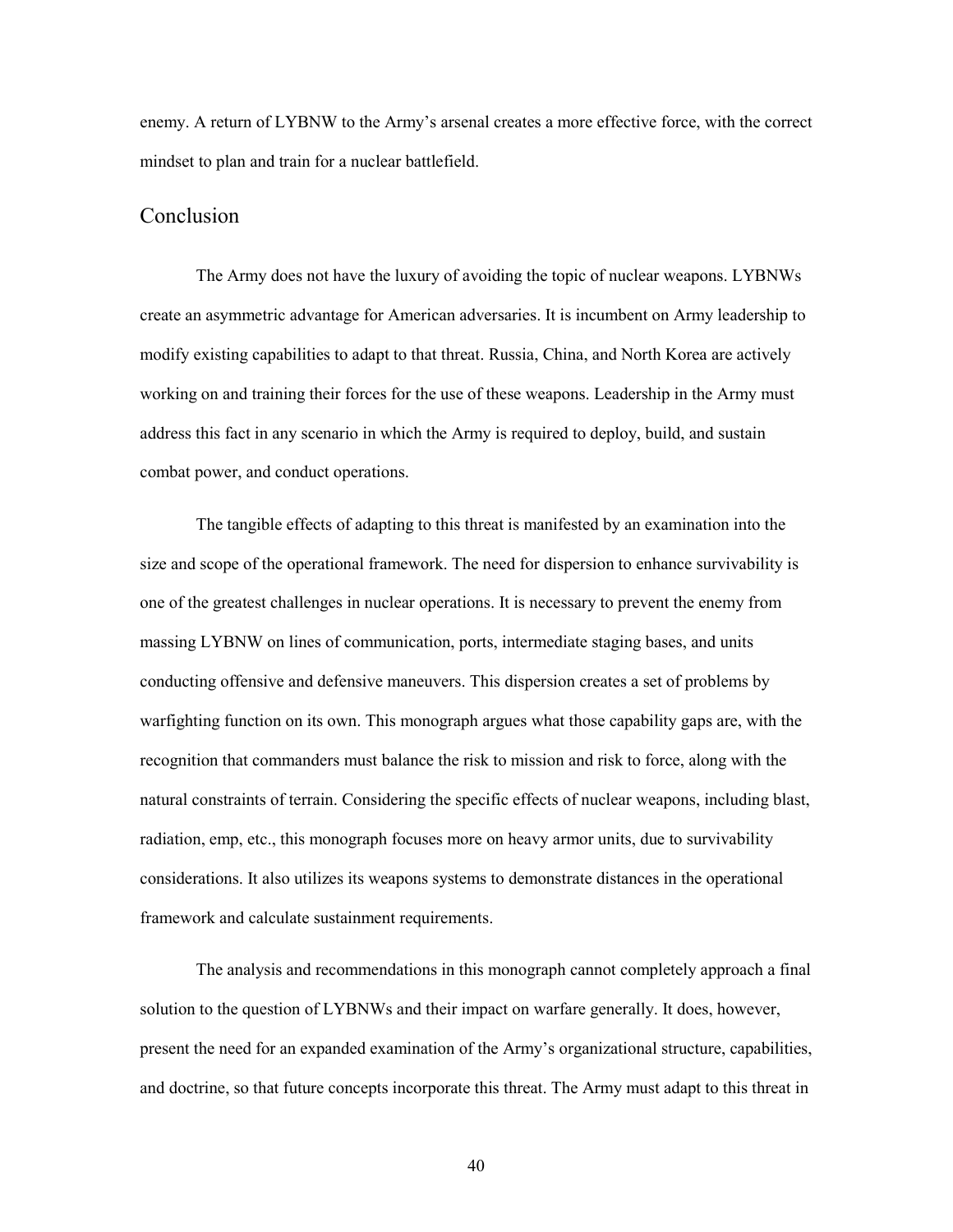the future with new systems and expanded capabilities that allow commanders to build and sustain combat power and remain flexible and independent in conducting operations. The Army must seek to eliminate potential asymmetry in nuclear and conventional capabilities for America to maintain a continuing strategic advantage in the future.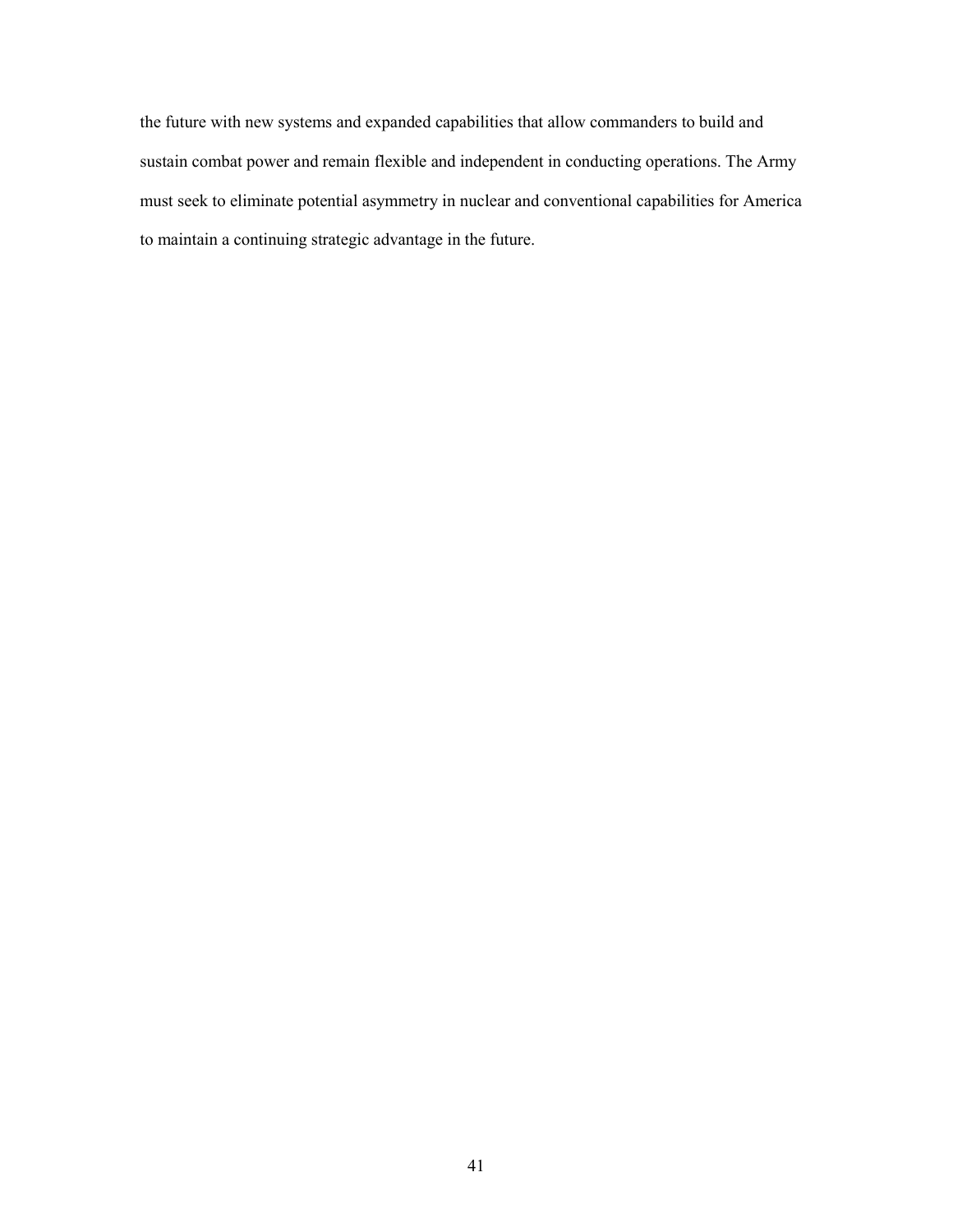#### Bibliography

- Bacevich, A.J. *The Pentomic Era: The US Army Between Korea and Vietnam.* Washington DC: National Defense University Press, 1986.
- Barnett, D. Sean, Scott Boston, John Gordon IV, Katharina Ley Best, Dan Madden, Igor Mikolic-Torreira, Danielle C. Tarraf, Jordan Wilcox. *Army Fires Capabilities for 2025 and Beyond*. Santa Monica, CA: RAND Corporation, 2019.
- Berger, Peter L., and Thomas Luckmann. *The Social Construction of Reality: A Treatise in the Sociology of Knowledge*. New York: Doubleday, 1966.
- Brodie, Bernard. *The Absolute Weapon*. New York: Harcourt Brace, 1946.
	- ———. "The Development of Nuclear Strategy." *International Security* 2, no. 4 (Spring 1978): 76. Accessed 09 February 2021. https://www.jstor.org/stable/2538458?seq=19.
- Burket, Dennis. *Large-Scale Combat Operations: The Division Fight*. Fort Leavenworth, KS: Army University Press, 2019.
- Dolman, Everett C. *Pure Strategy: Power and Principles in the Space and Information Age*. New York: Routledge, 2005.
- FMS Web. "CAB MTOE." Last Modified FY22 https://fmsweb.fms.army.mil/protected/webtaads/Frame\_DocTypes.asp.
- Freedman, Lawrence. *Deterrence.* Malden, MA: Polity Press, 2006.
- ———. *Strategy: A History*. New York: Oxford University Press, 2013.
- Gat, Azar. *A History of Military Thought from the Enlightenment to the Cold War*. New York: Oxford University Press, 2001.
- Joint Chiefs of Staff. *Operations in Chemical, Biological, Radiological, and Nuclear Environments.* JP 3-11. Washington, DC: Joint Chiefs of Staff, 2020.
- ———. *Joint Countering Weapons of Mass Destruction.* JP 3-40. Washington, DC: Joint Chiefs of Staff, 2019.
	- ———. *Chemical, Biological, Radiological, and Nuclear Response.* JP 3-41. Washington, DC: Joint Chiefs of Staff, 2019.

Kahneman, Daniel. *Thinking Fast and Slow*. New York: Farrar, Straus, and Giroux, 2011

Kuhn, Thomas S. *The Structure of Scientific Revolutions.* Chicago, IL: University of Chicago Press, 1970.

Koplow, David. *Death by Moderation: The US Military's Quest for Useable Weapons.* New York: Cambridge University Press, 2010.

Leonhard, Robert. Fighting by Minutes. 2017.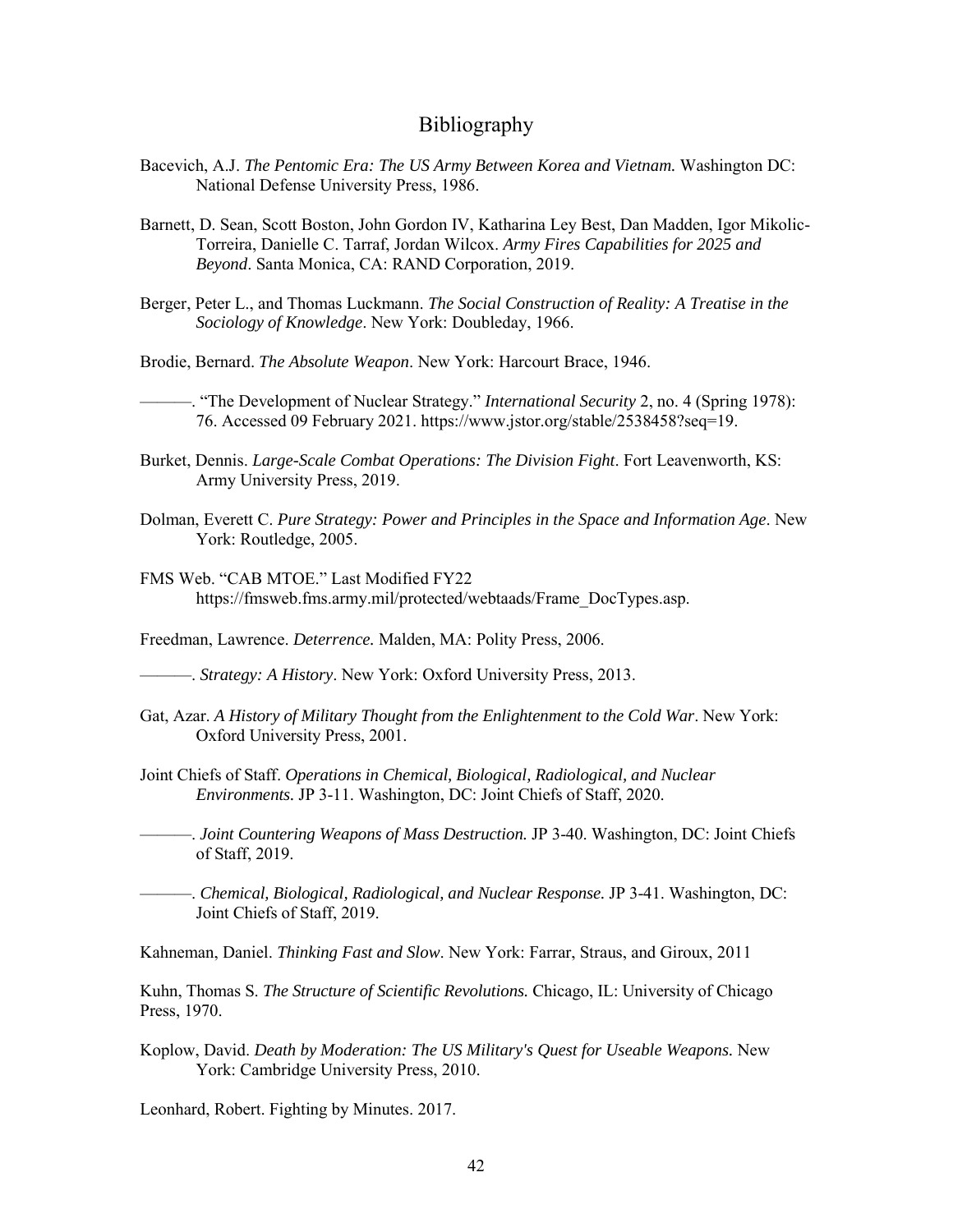- Lindsay, Jon R., and Eric Gartzke. *Cross-Domain Deterrence: Strategy in an Era of Complexity*. New York: Oxford University Press, 2019. 13.
- Mataxis, Theodore C. *Nuclear Tactics, Weapons, and Firepower in the Pentomic Division, Battlegroup, and Company*. Harrisburg PA: 1958.
- Ochmanek, David, and Lowell Schwartz. *The Challenge of Nuclear-Armed Regional Adversaries*. Santa Monica, CA: RAND Corporation, 2008.
- Rose, John P. *The Evolution of US Army Nuclear Doctrine, 1945-1980.* Boulder, CO: Westview Press, 1980.
- Sales, David F. "Logistics Estimate Workbook." CGSC Tactics Digital Smartbook, Command and General Staff College. Last modified September 16, 2016. Accessed 05 December 2020. https://www.milsuite.mil/book/community/spaces/cgsc/tacticscommunity/battlefield-calculations.
- Sayler, Kelley M. "Hypersonic Weapons: Background and Issues for Congress." Congressional Research Service, R45811, August 27, 2020.
- Scharre, Paul. *Army of None*. New York, NY: W.W. Norton, 2018.
- Schneider, Mark B. "Will Russia Further Lower Its Nuclear Weapons use threshold." Real Clear Defense. September 19, 2020. Accessed 14 September 2020. https://www.realcleardefense.com/articles/2020/09/19/will\_russia\_further\_lower\_its\_nucl ear weapons use threshold 577995.html
- Stoker, Donald. *Why America Loses Wars: Limited War and US Strategy from the Korean War to the Present*. New York: Cambridge University Press, 2019.
- The White House. 2018 National Security Strategy. Accessed October 20, 2020. Accessed 20 October 2020. https://www.whitehouse.gov/wp-content/uploads/2017/12/NSS-Final-12- 18-2017- 0905.pdf.
- Van Cleve, William R., and S.T. Cohen. *Tactical Nuclear Weapons: An Examination of the Issues*. New York: Crane, Russak and Company, 1978.
- Westen, Thomas C. 2015. "Are US Army Capabilities for Countering Weapons of Mass Destruction at Risk?" The Land Warfare Papers no. 108 (September).
- US Department of the Army. Field Manual 3-0, *Operations*. Washington, DC: Government Publishing Office, 2017.
- ———. Field Manual 100-30, *Nuclear Operations*. Washington, DC: Government Publishing Office, 1993.
	- ———. Army Training Pamphlet 5-0.2-1, *Staff Reference Guide Volume 1*. Washington, DC: Government Publishing Office, 2020.